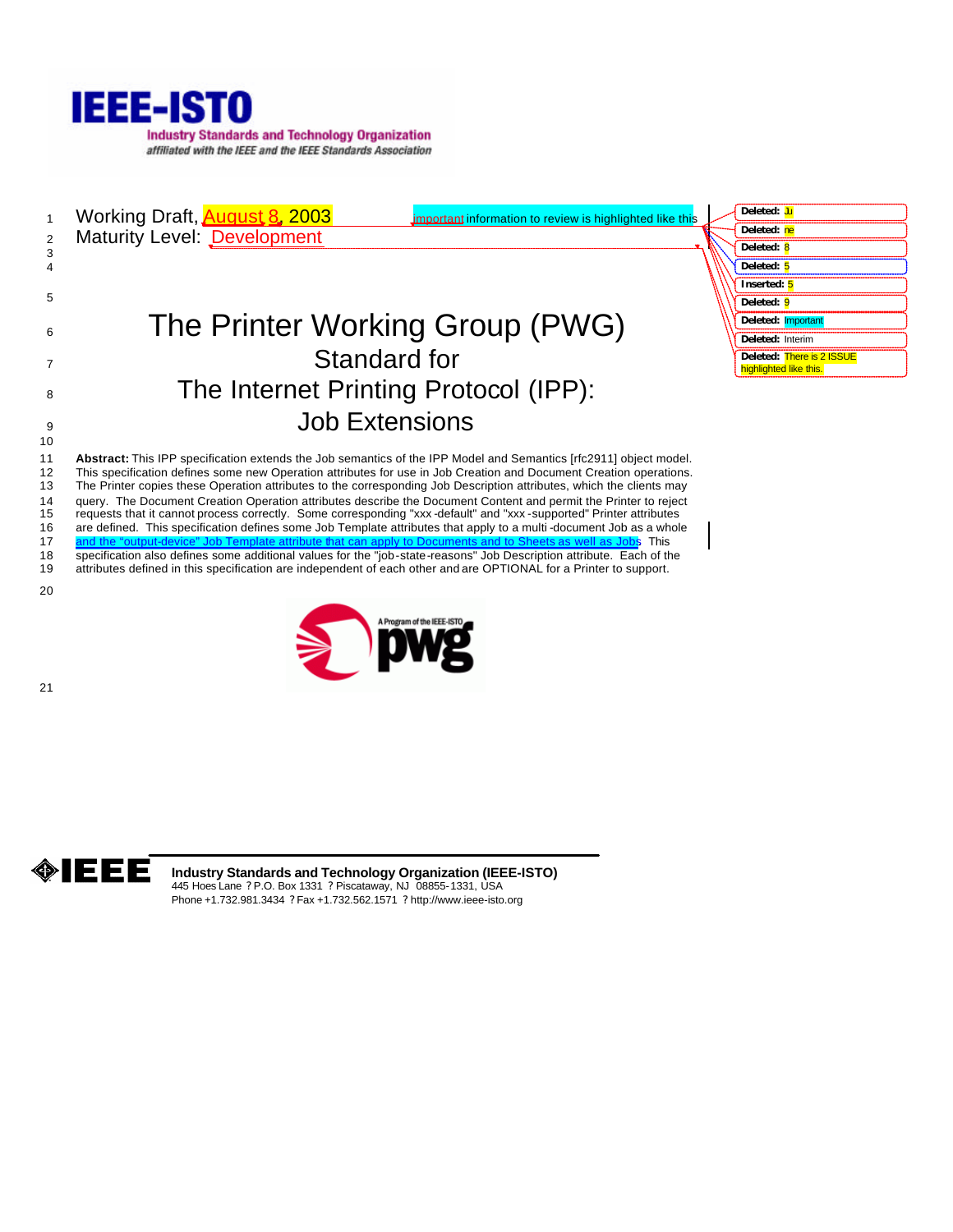| 22             |                                                                                                                                                                                                                                                                                                                                 |                          |  |
|----------------|---------------------------------------------------------------------------------------------------------------------------------------------------------------------------------------------------------------------------------------------------------------------------------------------------------------------------------|--------------------------|--|
| 23             | Working Draft, <b>August 8</b> , 2003                                                                                                                                                                                                                                                                                           | Deleted: June 4          |  |
| 24             | The Printer Working Group (PWG)                                                                                                                                                                                                                                                                                                 | Deleted: 8               |  |
| 25             | Standard for                                                                                                                                                                                                                                                                                                                    |                          |  |
| 26             | The Internet Printing Protocol (IPP):                                                                                                                                                                                                                                                                                           |                          |  |
| 27             | <b>Job Extensions</b>                                                                                                                                                                                                                                                                                                           |                          |  |
| 28<br>29       |                                                                                                                                                                                                                                                                                                                                 |                          |  |
| 30<br>31       | This version of the PWG Proposed Standard is available electronically at:                                                                                                                                                                                                                                                       | Formatted: Not Highlight |  |
| 32             | ftp://ftp.pwg.org/pub/pwg/ipp/new_JOBX/wd-ippjobx10-20030808.pdf, .doc, .rtf                                                                                                                                                                                                                                                    | Deleted: 20030604        |  |
| 33<br>34<br>35 | This document is a Working Draft for an IEEE-ISTO PWG Candidate Standard. For a definition of a "PWG<br>Candidate Standard" and its transition to a "PWG Standard", see: ftp://ftp.pwg.org/pub/pwg/general/pwg-<br>process.pdf. After approval by the PWG (by a Last Call) to transition a PWG Working Draft to a PWG Candidate | Formatted: Not Highlight |  |

36 Standard, the resulting PWG Candidate Standard will be available electronically at: ftp://ftp.pwg.org/pub/pwg/cs/. 37 After approval by the PWG (by a Last Call) to transition a PWG Candidate Standard to a PWG Standard, the

38 resulting PWG Standard will be available electronically at: ftp://ftp.pwg.org/pub/pwg/standards/.

**Formatted:** Not Highlight

© 2003, IEEE Industry Standards and Technology Organization. All rights reserved. The IEEE-ISTO is affiliated with the IEEE and the IEEE Standards Association. IEEE-ISTO 5100.n is a trademark of the IEEE-ISTO.

Page 2 of 47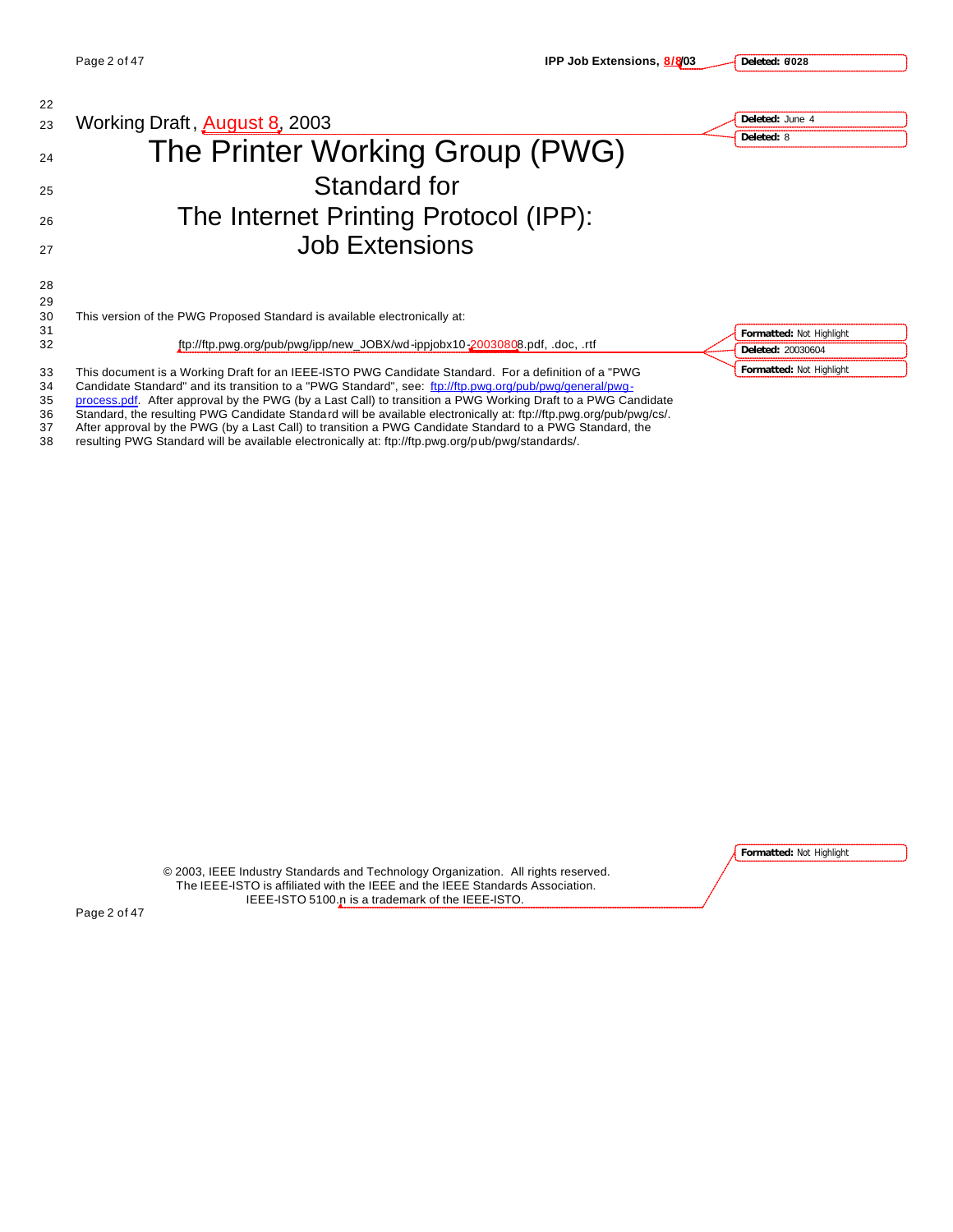#### **Copyright (C) 2003, IEEE ISTO. All rights reserved.**

This document may be copied and furnished to others, and derivative works that comment on, or otherwise explain it

or assist in its implementation may be prepared, copied, published and distributed, in whole or in part, without

restriction of any kind, provided that the above copyright notice, this paragraph and the title of the Document as

referenced below are included on all such copies and derivative works. However, this document itself may not be

modified in any way, such as by removing the copyright notice or references to the IEEE-ISTO and the Printer

Working Group, a program of the IEEE-ISTO.

- Title: The Printer Working Group Standard for the Internet Printing Protocol (IPP): Job and Document Operation extensions
- 48 The IEEE-ISTO and the Printer Working Group DISCLAIM ANY AND ALL WARRANTIES, WHETHER EXPRESS<br>49 OR IMPLIED INCLUDING (WITHOUT LIMITATION) ANY IMPLIED WARRANTIES OF MERCHANTABILITY OR OR IMPLIED INCLUDING (WITHOUT LIMITATION) ANY IMPLIED WARRANTIES OF MERCHANTABILITY OR FITNESS FOR A PARTICULAR PURPOSE.
- The Printer Working Group, a program of the IEEE-ISTO, reserves the right to make changes to the document without further notice. The document may be updated, replaced or made obsolete by other documents at any time.

 The IEEE-ISTO takes no position regarding the validity or scope of any intellectual property or other rights that might be claimed to pertain to the implementation or use of the technology described in this document or the extent to which any license under such rights might or might not be available; neither does it represent that it has made any effort to identify any such rights.

 The IEEE-ISTO invites any interested party to bring to its attention any copyrights, patents, or patent applications, or other proprietary rights which may cover technology that may be required to implement the contents of this

 document. The IEEE-ISTO and its programs shall not be responsible for identifying patents for which a license may be required by a document and/or IEEE-ISTO Industry Group Standard or for conducting inquiries into the legal

 validity or scope of those patents that are brought to its attention. Inquiries may be submitted to the IEEE-ISTO by e-mail at:

#### 63 ieee-isto@ieee.org.

The Printer Working Group acknowledges that the IEEE-ISTO (acting itself or through its designees) is, and shall at

 all times, be the sole entity that may authorize the use of certification marks, trademarks, or other special designations to indicate compliance with these materials.

 Use of this document is wholly voluntary. The existence of this document does not imply that there are no other ways to produce, test, measure, purchase, market, or provide other goods and services related to its scope.

**Formatted:** Not Highlight

© 2003, IEEE Industry Standards and Technology Organization. All rights reserved. The IEEE-ISTO is affiliated with the IEEE and the IEEE Standards Association. IEEE-ISTO 5100.n is a trademark of the IEEE-ISTO.

Page 3 of 47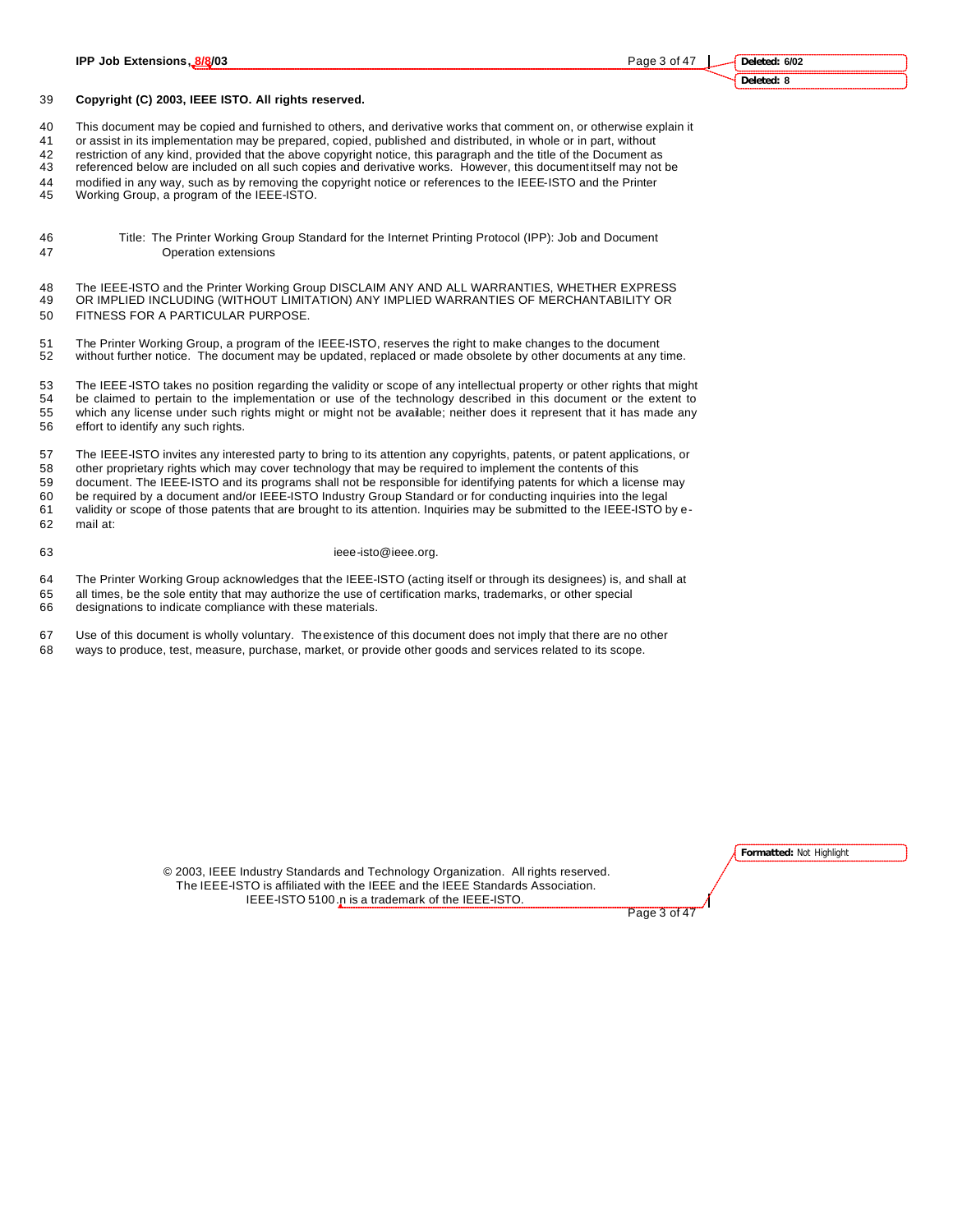#### **About the IEEE-ISTO**

 The IEEE-ISTO is a not-for-profit corporation offering indu stry groups an innovative and flexible operational forum and support services. The IEEE-ISTO provides a forum not only to develop standards, but also to facilitate activities

- that support the implementation and acceptance of standards in the marketplace. The organization is affiliated with the IEEE (http://www.ieee.org/) and the IEEE Standards Association (http://standards.ieee.org/).
- For additional information regarding the IEEE-ISTO and its industry programs visit http://www.ieee-isto.org.
- **About the IEEE-ISTO PWG**

 

 

 The Printer Working Group (or PWG) is a Program of the IEEE Industry Standards and Technology Organization (ISTO) with member organizations including printer manufacturers, print server developers, operating system providers, network operating systems providers, network connectivity vendors, and print management application developers. The group is chartered to make printers and the applications and operating systems supporting them work together better. All references to the PWG in this document implicitly mean "The Printer Working Group, a Program of the IEEE ISTO." In order to meet this objective, the PWG will document the results of their work as open standards that define print related protocols, interfaces, procedures and conventions. Printer manufacturers and vendors of printer related software will benefit from the interoperability provided by voluntary conformance to these standards.

 In general, a PWG standard is a specification that is stable, well understood, and is technically competent, has multiple, independent and interoperable implementations with substantial operational experience, and enjoys significant public support.

- For additional information regarding the Printer Working Group visit: http://www.pwg.org
- **Contact information:**
- IPP Web Page: http://www.pwg.org/ipp/
- IPP Mailing List: ipp@pwg.org
- To subscribe to the ipp mailing list, send the following email:
- 99 1) send it to majordomo@pwg.org
- 2) leave the subject line blank
- 3) put the following two lines in the message body: subscribe ipp
- end
	-

 Implementers of this specification are encouraged to join the IPP Mailing List in order to participate in any discussions of clarifications or review of registration proposals for additional names. Requests for additional extensions, for inclusion in this specification, should be sent to the IPP Mailing list for consideration. In order to

107 reduce spam the mailing list rejects mail from non-subscribers, so you must subscribe to the mailing list in order to 108 send a question or comment to the mailing list in order to send a question or comment to the mailing list.

**Formatted:** Not Highlight

© 2003, IEEE Industry Standards and Technology Organization. All rights reserved. The IEEE-ISTO is affiliated with the IEEE and the IEEE Standards Association. IEEE-ISTO 5100.n is a trademark of the IEEE-ISTO.

Page 4 of 47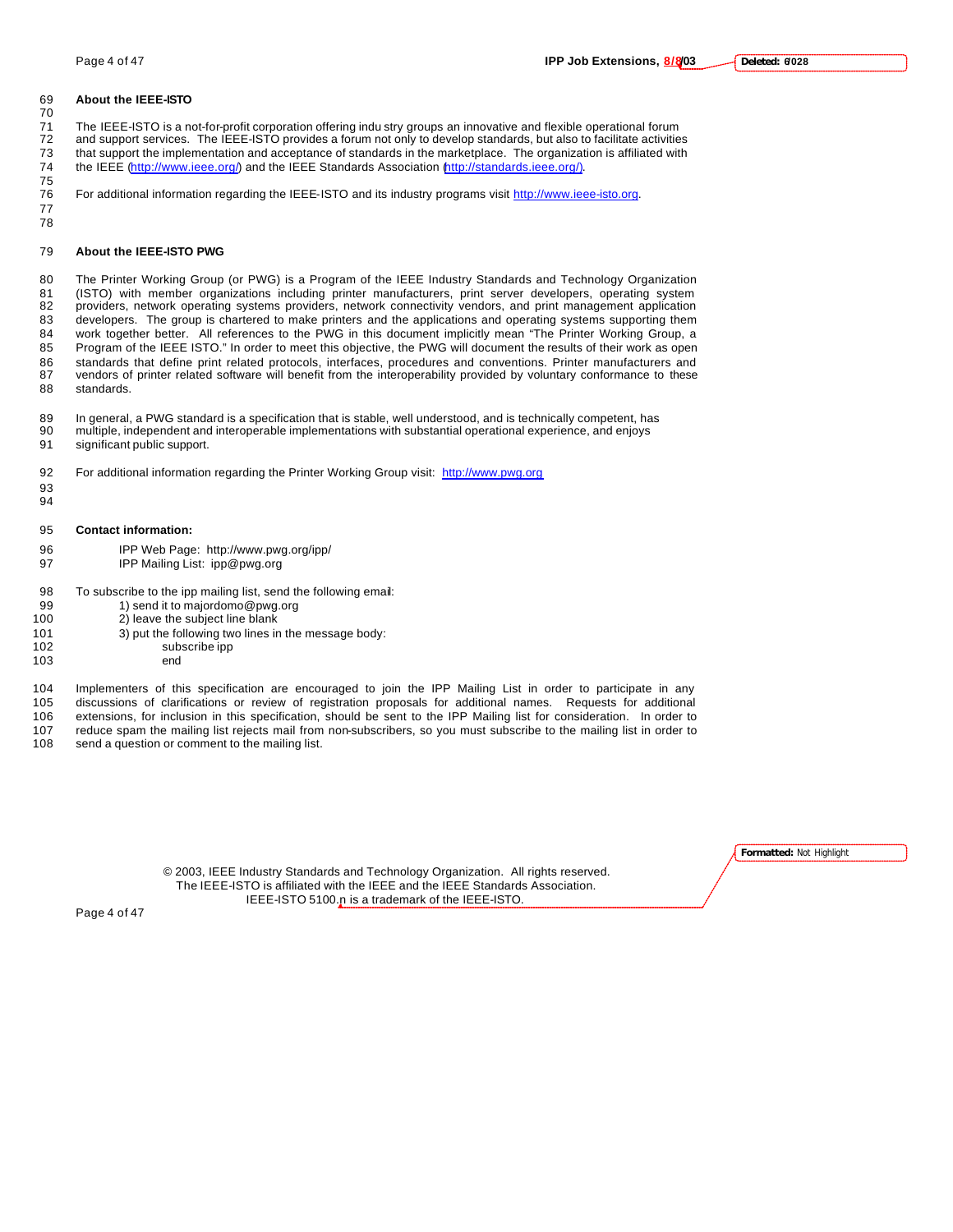| a٢<br>∽.⊌ | /02…8<br>eted: 6. |  |
|-----------|-------------------|--|
|           | ed: 10            |  |

| 109        | <b>Contents</b>                                                                                                                                                                                                          | Deleted: 14               |
|------------|--------------------------------------------------------------------------------------------------------------------------------------------------------------------------------------------------------------------------|---------------------------|
|            |                                                                                                                                                                                                                          | Deleted: 14               |
| 110        | Introduction and Summary<br>8<br>1                                                                                                                                                                                       | Deleted: 14               |
| 111        |                                                                                                                                                                                                                          | Deleted: 14               |
| 112        | 2<br>Terminology<br>9                                                                                                                                                                                                    | Deleted: 15               |
| 113        |                                                                                                                                                                                                                          | Deleted: 15               |
| 114        |                                                                                                                                                                                                                          | Deleted: 16               |
| 115        | Operation Attributes for Job Creation and Document Creation operations<br>3<br>10                                                                                                                                        | Deleted: 16               |
| 116        |                                                                                                                                                                                                                          | Deleted: 16               |
| 117        |                                                                                                                                                                                                                          | Deleted: 17               |
| 118        | 3.1.1.1 Why there are no 'ipp-attribute-fidelity-default" and "ipp-attribute-fidelity-supported" attributes<br>13.1                                                                                                      | Deleted: 18               |
| 119<br>120 | 3.1.2.1 Why there are no 'job-mandatory-attributesdefault" and "job-mandatory-attributes-supported" Printer                                                                                                              | Deleted: 19               |
| 121        | <b>Description attributes</b><br>$\frac{14}{1}$                                                                                                                                                                          | Deleted: 20               |
| 122        |                                                                                                                                                                                                                          | Deleted: 20               |
| 123        |                                                                                                                                                                                                                          | Deleted: 20               |
| 124        |                                                                                                                                                                                                                          | Deleted: 20               |
| 125<br>126 |                                                                                                                                                                                                                          | Deleted: 20               |
| 127        |                                                                                                                                                                                                                          | Deleted: 21               |
| 128        | 3.2.5.1 document-source-application-name (name(MAX))<br>18                                                                                                                                                               | Deleted: 21               |
| 129<br>130 | 3.2.5.2 document-source-application-version (text(127))<br><u> 19.</u><br>3.2.5.3 document-source-os-name (name(40))<br>19.                                                                                              | Deleted: 21               |
| 131        | 3.2.5.4 document-source-os-version (text(40))<br>19_                                                                                                                                                                     | Deleted: 22               |
| 132        | 3.2.5.5 document-format (mimeMediaType)                                                                                                                                                                                  | Deleted: 22               |
| 133<br>134 | 3.2.5.6 document-format-device-id (text(127))<br>3.2.5.7 document-format-version (text(127))                                                                                                                             | Deleted: 22               |
| 135        | 3.2.5.8 document-natural-language (1setOf naturalLanguage)                                                                                                                                                               | Deleted: 22               |
| 136        |                                                                                                                                                                                                                          | Deleted: 22               |
| 137<br>138 | 3.2.6.1 Why no "document-format-version-default"<br>21                                                                                                                                                                   | Deleted: 23               |
| 139        |                                                                                                                                                                                                                          | Deleted: 23               |
| 140        |                                                                                                                                                                                                                          | Deleted: 24               |
| 141        | Job Template attributes<br>21<br>4                                                                                                                                                                                       | Deleted: 24               |
| 142        |                                                                                                                                                                                                                          | Deleted: 24               |
| 143        |                                                                                                                                                                                                                          | Deleted: 24               |
| 144<br>145 | 4.1.1.1 job-copies-default (integer(1:MAX))<br>23<br>4.1.1.2 job-copies-supported (rangeOfInteger(1:MAX))                                                                                                                | Deleted: 24               |
| 146        | 23/<br>4.1.1.3 job-copies-actual (1setof Integer(1:MAX))<br>23                                                                                                                                                           | Deleted: 24               |
| 147        | 23                                                                                                                                                                                                                       | Deleted: 24               |
| 148<br>149 | 4.1.2.1 job-cover-back-default (collection)<br>23<br>4.1.2.2 job-cover-back-supported (1setOf type2 keyword)                                                                                                             | Deleted: 24               |
| 150        | 23<br>4.1.2.3 job-cover-back-actual (1setOf collection)                                                                                                                                                                  | Deleted: 25               |
| 151        |                                                                                                                                                                                                                          | Deleted: 25               |
| 152<br>153 | 4.1.3.1 job-cover-front-default (collection)<br>24<br>4.1.3.2 job-cover-front-supported (1setOf type2 keyword)                                                                                                           | Deleted: 25               |
| 154        | $\frac{24}{24}$<br>4.1.3.3 job-cover-front-actual (1setOf collection)                                                                                                                                                    | Deleted: 25               |
| 155        | 24                                                                                                                                                                                                                       | Deleted: 25               |
| 156<br>157 | 4.1.4.1 job-finishings-default (1setOf type2 enum)<br>4.1.4.2 job-finishings-ready (1setOf type2 enum)                                                                                                                   | Deleted: 25               |
|            |                                                                                                                                                                                                                          | Formatted<br>$\ldots$ [2] |
|            | © 2003, IEEE Industry Standards and Technology Organization. All rights reserved.<br>The IEEE-ISTO is affiliated with the IEEE and the IEEE Standards Association.<br>IEEE-ISTO 5100 .p is a trademark of the IEEE-ISTO. |                           |

 $P$ age 5 of 47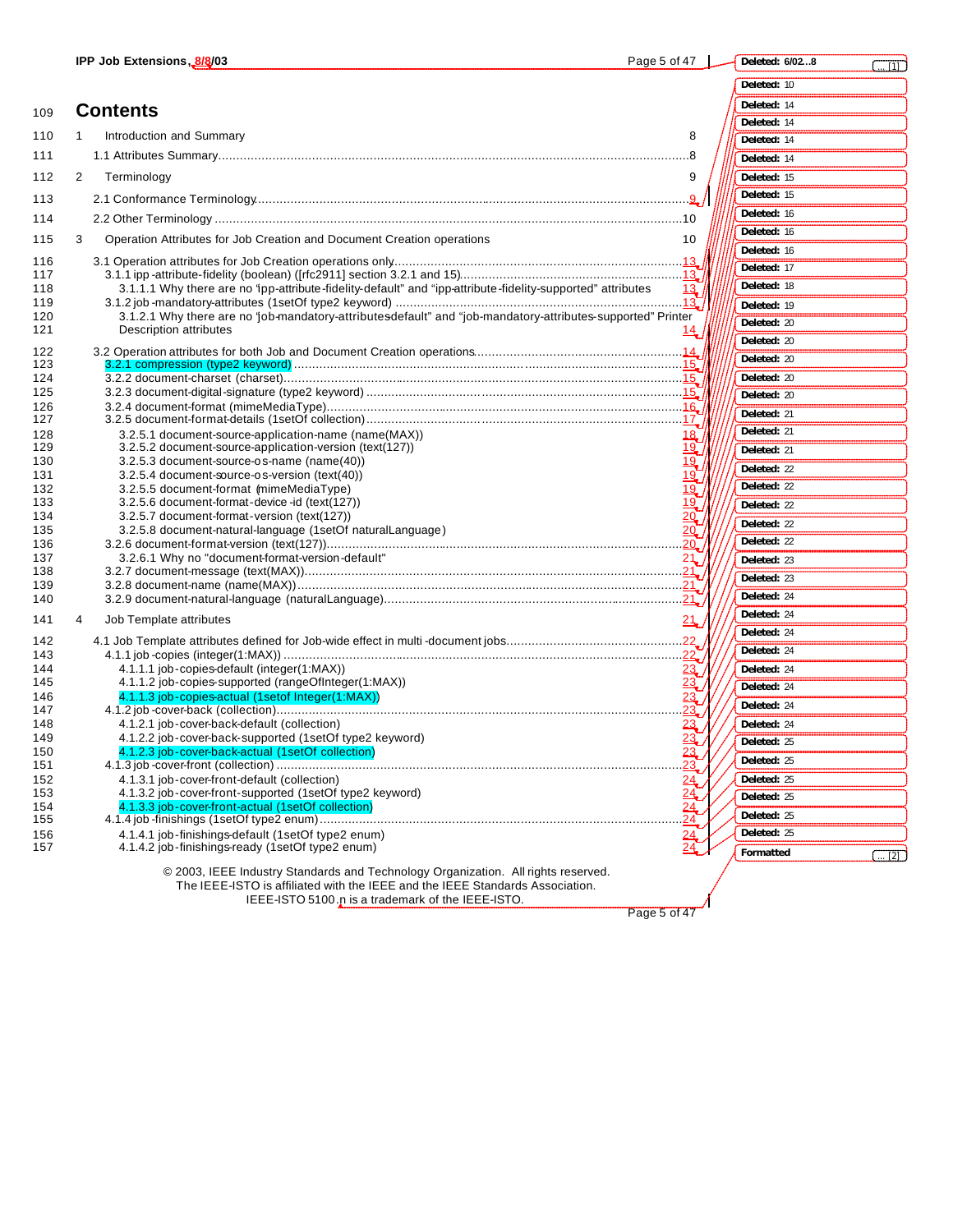| Page 6 of 47 |  |  |
|--------------|--|--|
|              |  |  |

**Deleted:** 25

|            |                                                                                                                                    |                            | Deleted: 25                |
|------------|------------------------------------------------------------------------------------------------------------------------------------|----------------------------|----------------------------|
|            | Page 6 of 47                                                                                                                       | IPP Job Extensions, 8/8/03 | Deleted: 26                |
|            |                                                                                                                                    |                            | Deleted: 26                |
| 158<br>159 | 4.1.4.3 job-finishings-supported (1setOf type2 enum)<br>4.1.4.4 job-finishings-actual (1setOf type2 enum)                          | $\overline{24}$            | Deleted: 26                |
| 160        |                                                                                                                                    | 25/                        | Deleted: 26                |
| 161<br>162 | 4.1.5.1 job-finishings-col-default (collection)<br>4.1.5.2 job-finishings-col-ready (collection)                                   | $\frac{25}{25}$            | Deleted: 26                |
| 163        | 4.1.5.3 job-finishings-col-supported (1setOf type2 keyword)                                                                        | 25                         | Deleted: 26                |
| 164        | 4.1.5.4 job-finishings-col-actual (1setOf collection)                                                                              | 25                         | Deleted: 26                |
| 165        |                                                                                                                                    |                            | Deleted: 27                |
| 166        |                                                                                                                                    |                            | Deleted: 27                |
| 167<br>168 | 4.2.1.1 Why there is no output-device-default<br>4.2.1.2 output-device-ready (1setOf name(127))                                    | 26 <sub>c</sub><br>26      | Deleted: 27                |
| 169        | 4.2.1.3 output-device-supported (1setOf name(127))                                                                                 | 26                         | Deleted: 27                |
| 170        | 4.2.1.4 output-device-actual (1setOf name(127))                                                                                    | 26                         | Deleted: 27                |
| 171<br>172 | 4.2.2.1 print-content-optimize-default (type2 keyword)                                                                             | 26<br>26                   | Deleted: 27                |
| 173        | 4.2.2.2 print-content-optimize-supported(1setOf type2 keyword)                                                                     | <u> 26.</u>                | Deleted: 28                |
| 174        | 4.2.2.3 print-content-optimize-actual (1setOf type2 keyword)                                                                       | <u> 26.</u>                | Deleted: 28                |
| 175        | Job Description attributes<br>5                                                                                                    | 27 <sub>•</sub>            | Deleted: 28                |
| 176        |                                                                                                                                    |                            | Deleted: 28                |
| 177<br>178 |                                                                                                                                    |                            | Deleted: 29                |
| 179        |                                                                                                                                    |                            | Deleted: 29                |
| 180        |                                                                                                                                    |                            | Deleted: 29                |
| 181        |                                                                                                                                    |                            | Deleted: 29                |
| 182        |                                                                                                                                    |                            | Deleted: 30                |
| 183<br>184 |                                                                                                                                    |                            | Deleted: 30                |
| 185        |                                                                                                                                    |                            | Deleted: 30                |
| 186        |                                                                                                                                    |                            | Deleted: 30                |
| 187<br>188 |                                                                                                                                    |                            | Deleted: 30                |
| 189        |                                                                                                                                    |                            | Deleted: 30                |
| 190        |                                                                                                                                    |                            | Deleted: 30                |
| 191        | New values to existing attributes<br>6                                                                                             | 3Q                         | Deleted: 31<br>Deleted: 31 |
| 192        |                                                                                                                                    |                            | Deleted: 31                |
| 193        |                                                                                                                                    |                            | Deleted: 31                |
| 194        | New Printer Description attributes<br>$\overline{7}$                                                                               | 31                         | Deleted: 31                |
| 195        |                                                                                                                                    |                            | Deleted: 32                |
| 196        |                                                                                                                                    |                            | Deleted: 33                |
|            |                                                                                                                                    |                            | Deleted: 33                |
| 197        |                                                                                                                                    |                            | Deleted: 33                |
| 198        |                                                                                                                                    |                            | Deleted: 34                |
| 199        |                                                                                                                                    |                            | Deleted: 34                |
| 200        |                                                                                                                                    |                            | Deleted: 34                |
| 201        |                                                                                                                                    |                            | Deleted: 34                |
| 202        |                                                                                                                                    |                            | Deleted: 34                |
| 203        |                                                                                                                                    |                            | Deleted: 35                |
|            |                                                                                                                                    |                            | Deleted: 35                |
|            | © 2003, IEEE Industry Standards and Technology Organization. All rights reserved.                                                  |                            | Formatted<br>$\ldots$ [3]  |
|            | The IEEE-ISTO is affiliated with the IEEE and the IEEE Standards Association.<br>IEEE-ISTO 5100.p is a trademark of the IEEE-ISTO. |                            |                            |

Page 6 of 47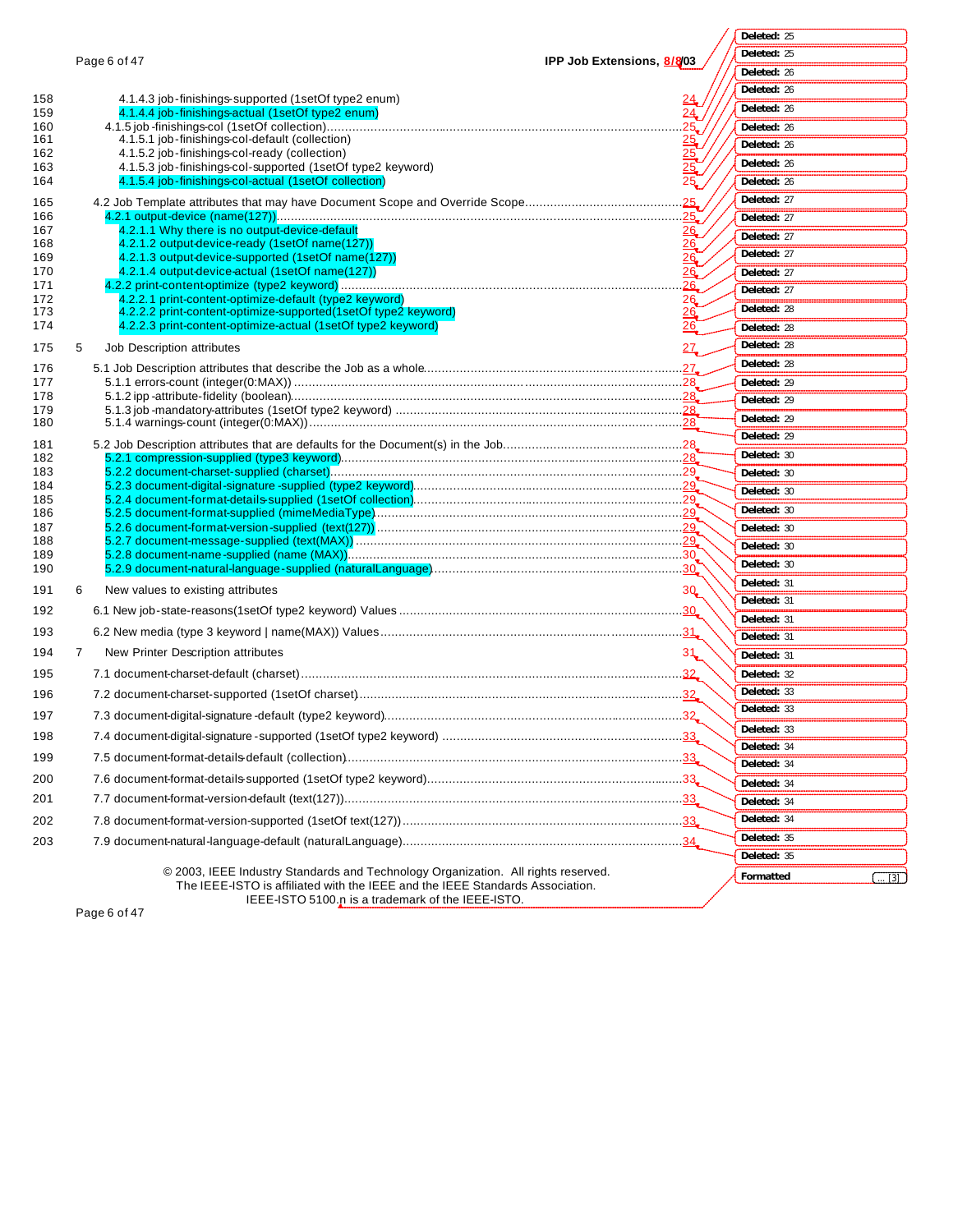|            |                   | IPP Job Extensions, 8/8/03                                                                                                                | Page 7 of 47    | Deleted: 6/02 |
|------------|-------------------|-------------------------------------------------------------------------------------------------------------------------------------------|-----------------|---------------|
|            |                   |                                                                                                                                           |                 | Deleted: 8    |
| 204        |                   |                                                                                                                                           | 34              | Deleted: 35   |
| 205        | 8                 | <b>Override Scope of Attributes</b>                                                                                                       | 34              | Deleted: 35   |
| 206        |                   |                                                                                                                                           |                 |               |
| 207        |                   |                                                                                                                                           |                 | Deleted: 36   |
| 208        | 9                 | <b>Conformance Requirements</b>                                                                                                           | 36              | Deleted: 37   |
| 209        |                   |                                                                                                                                           |                 | Deleted: 37   |
| 210        |                   |                                                                                                                                           | 37 <sub>•</sub> | Deleted: 38   |
| 211        | 10                | Normative References                                                                                                                      | 37 <sub>•</sub> | Deleted: 38   |
| 212        | 11                | Informative References                                                                                                                    | 39              |               |
| 213        | $12 \overline{ }$ | <b>IANA Considerations</b>                                                                                                                | 40              | Deleted: 41   |
| 214        |                   |                                                                                                                                           | $\ldots$ 40     | Deleted: 41   |
| 215        |                   |                                                                                                                                           |                 | Deleted: 43   |
| 216        |                   |                                                                                                                                           | 43              | Deleted: 44   |
| 217        | 13                | Internationalization Considerations                                                                                                       | 44              | Deleted: 45   |
| 218        | 14                | <b>Security Considerations</b>                                                                                                            | 44              | Deleted: 45   |
| 219        | 15                | Contributors                                                                                                                              | 44              | Deleted: 45   |
| 220        | 16                | Acknowledgments                                                                                                                           | 44              | Deleted: 45   |
| 221        | 17                | Author's Address                                                                                                                          | 44              | Deleted: 45   |
| 222<br>223 | 18                | Annex A: Additional requirements for a revision of the PWG IEEE/ISTO 5101.1 Candidate Standard<br>[pwg5101.1] to add the new 'choice_xxx' | 45              |               |
| 224<br>225 | 19                | Annex B: Change Log (informative - to be removed before publication)                                                                      | 45              | Deleted: 46   |
|            |                   |                                                                                                                                           |                 |               |

# <sup>226</sup> **Table of Tables**

| 227<br>228<br>229<br>230 |             |
|--------------------------|-------------|
| 231                      | Deleted: 13 |
| 232                      | Deleted: 19 |
| 233                      |             |
| 234                      | Deleted: 23 |
| 235                      | Deleted: 28 |
| 236                      | Deleted: 32 |
| 237                      |             |
| 238                      | Deleted: 33 |
| 239                      | Deleted: 34 |
| 240                      | Deleted: 36 |
| 241                      |             |

| © 2003, IEEE Industry Standards and Technology Organization. All rights reserved. |  |
|-----------------------------------------------------------------------------------|--|
| The IEEE-ISTO is affiliated with the IEEE and the IEEE Standards Association.     |  |
| IEEE-ISTO 5100 n is a trademark of the IEEE-ISTO.                                 |  |

**Formatted:** Not Highlight

Page 7 of 47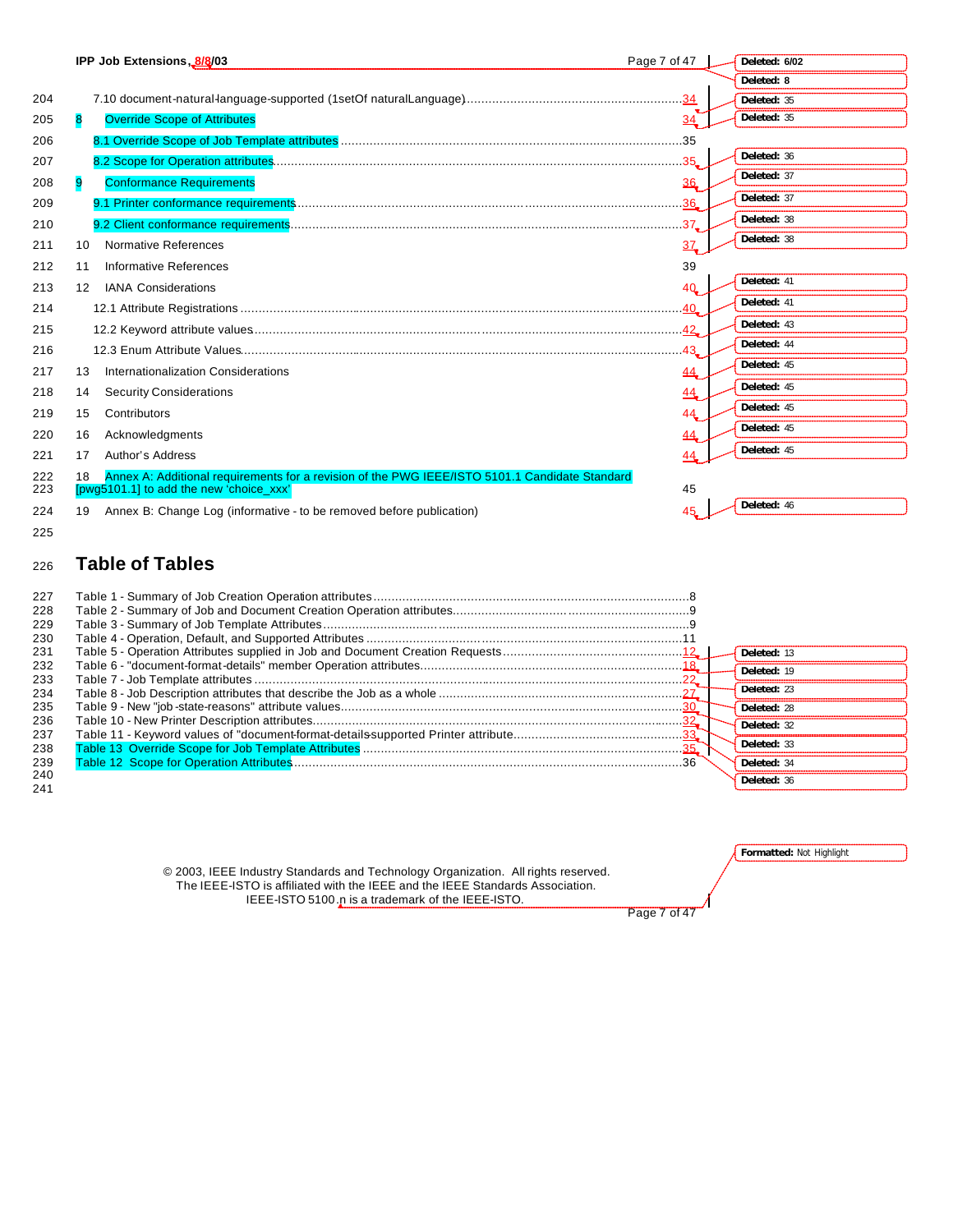## <sup>242</sup> **1 Introduction and Summary**

| 243        | This IPP specification is an assortment of attributes and values that extend the Job semantics of the IPP Model and                                                                                                                   | Deleted: extends                                                       |
|------------|---------------------------------------------------------------------------------------------------------------------------------------------------------------------------------------------------------------------------------------|------------------------------------------------------------------------|
| 244        | Semantics [rfc2911]. This specification defines some new Operation attributes for use in Job Creation and                                                                                                                             | Deleted: object model                                                  |
| 245<br>246 | Document Creation operations. The Printer copies these Operation attributes to the corresponding Job Description<br>attributes, which the clients may query. The Document Creation Operation attributes describe the Document Content |                                                                        |
| 247        | and permit the Printer to reject requests that it cannot process correctly. Some corresponding "xxx-default" and "xxx-                                                                                                                |                                                                        |
| 248        | supported" Printer attributes are defined. This specification defines some Job Template attributes that apply to a                                                                                                                    |                                                                        |
| 249        | multi-document Job as a whole; their names start with "job-" to indicate their job-wide scope. This specification                                                                                                                     |                                                                        |
| 250        | defines the "output-device" Job Template attribute that can apply to Documents and to Sheets as well as Jobs This                                                                                                                     |                                                                        |
| 251        | specification also defines some additional values for the "job-state-reasons" Job Description attribute. Each of the                                                                                                                  |                                                                        |
| 252        | attributes defined in this specification are independent of each other and are OPTIONAL for a Printer to support.                                                                                                                     |                                                                        |
| 253        | This specification is an IPP extension referenced by the PWG Semantic Model [pwg-sm]. The purpose for these                                                                                                                           | Deleted: The intent is to propose this                                 |
| 254        | extensions is so that the print industry can have a common semantic specification for use in IPP, the PWG Semantic                                                                                                                    | Deleted: a                                                             |
| 255<br>256 | Model [pwg-sm], the PWG Print Service Interface (PSI) proje ct [pwg-psi], the PWG IPP Fax (IPPFAX) project<br>[ippfax], and the Free Standards Group Job Ticket API [fsq -it].                                                        | Deleted: and which will be                                             |
|            |                                                                                                                                                                                                                                       | referenced as part of                                                  |
|            |                                                                                                                                                                                                                                       | Deleted: Note: There are a number                                      |
|            |                                                                                                                                                                                                                                       | of footnotes that relate this IPP<br>specification to the IPP Document |
| 257        | <b>1.1 Attributes Summary</b>                                                                                                                                                                                                         | Object extension [ippdoc].                                             |
| 258        | Table 1 summarizes the Operation attributes defined in this specification for use with Job Creation operations. The                                                                                                                   | Deleted: Scope                                                         |
| oro.       | Delatar aantaa thaan Onavattan attelhutaa ta aavaananallan Iah Dagadattan attelhutaa dafinad ja thia anaaifiaattan                                                                                                                    |                                                                        |

259 Printer copies these Operation attributes to corresponding Job Description attributes defined in this specificati on.

#### 260 **Table 1 - Summary of Job Creation Operation attributes**

| Operation attribute              | Printer<br>support | <b>Description</b>                                                                                                         |                                        |
|----------------------------------|--------------------|----------------------------------------------------------------------------------------------------------------------------|----------------------------------------|
|                                  |                    |                                                                                                                            | Deleted: indicate                      |
| ipp-attribute-fidelity (boolean) | MUST               | Allows the client to control whether or not the Printer MUST                                                               | Deleted: s or                          |
|                                  |                    | support all Job Template attributes supplied in Job Creation<br>operation else the Printer MUST reject the job. Defined in | Deleted: s                             |
|                                  |                    | [rfc2911] section 3.2.1.2 and 15.                                                                                          | Deleted: or                            |
| job-mandatory-attributes (1setOf | MAY                | Allows the client to list the Job Template attributes that the                                                             | Deleted: output-device-requested       |
| type2 keyword)                   |                    | Printer MUST support when supplied in the Job Creation<br>operation else the Printer MUST reject the job.                  | Deleted: output-device (name(127))     |
|                                  |                    |                                                                                                                            | Deleted: MAY                           |
|                                  |                    |                                                                                                                            | Deleted: Allows the client to indicate |

261<br>262

Table 2 summarizes the Operation attributes defined in this specification for use with Job Creation operations and 263 Send -Document and Send-URI operations. These Operation attributes allow the client to supply descriptions of the 264 Document Content to the Printer about individual Document Contents at request time. When supplied in a Job

265 Creation request, these Operation attributes provide defaults for the Document or Documents of the Job. When

266 supplied in a Document Creation operation, they describe the Document explicitly. This specification does *not* define 267 corresponding Document Description attributes, since this specification does not include or depend on a Document<br>268 object<sup>t</sup>.  $object<sup>i</sup>$ .

| Deleted: s                                                                                                       |
|------------------------------------------------------------------------------------------------------------------|
| Deleted: or                                                                                                      |
| Deleted: output-device-requested                                                                                 |
| output-device (name(127))<br>Deleted:                                                                            |
| Deleted: MAY                                                                                                     |
| Deleted: Allows the client to indicate<br>a preference for output devices, for a<br><b>Printer that supports</b> |
| Deleted:<br>more than                                                                                            |
| Deleted: one or more output device<br>(see                                                                       |
| Inserted:<br>or more                                                                                             |
| Deleted: fanout                                                                                                  |
| Deleted: fan-out in [rfc2911] section<br>2.1).                                                                   |
| <b>Inserted: output-device</b>                                                                                   |
| <b>Inserted: fan-out</b>                                                                                         |
| Deleted: Table 2                                                                                                 |
| <b>Deleted:</b><br>that the Documents inherit                                                                    |

1 For Document Description attributes that correspond to the Operation attributes defined for Document Creation operations, see the Document object defined in [ippdoc].

 $\overline{a}$ 

Page 8 of 47 Copyright © 2003 IEEE-ISTO. All rights reserved.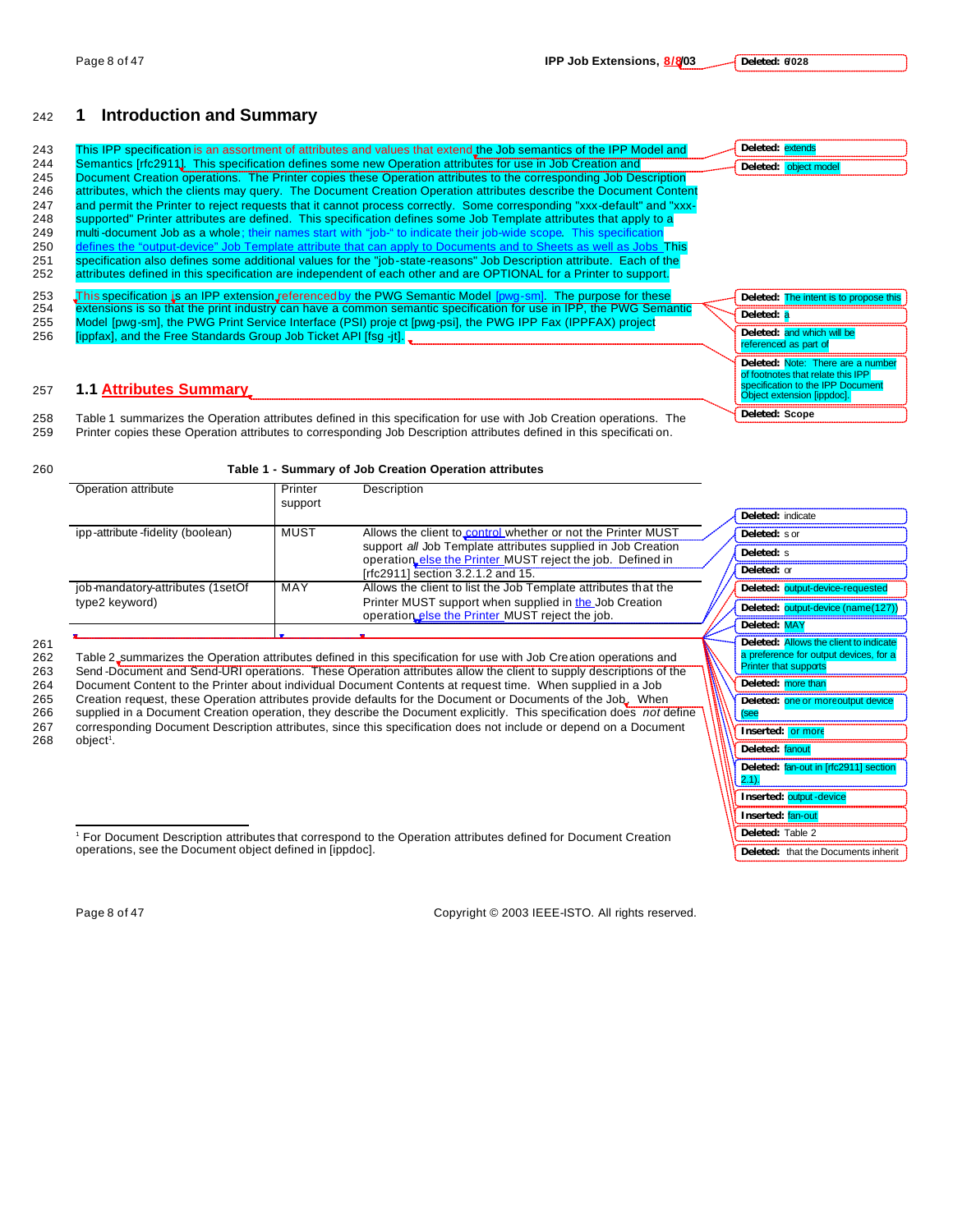#### **Deleted: 6/02 Deleted: 8**

**Deleted:** se

#### 269 **Table 2 - Summary of Job and Document Creation Operation attributes**

| Operation attribute                                   | Printer<br>support | Description                                                                                                                                                                                                                                                                                                                                        |  |  |  |  |  |
|-------------------------------------------------------|--------------------|----------------------------------------------------------------------------------------------------------------------------------------------------------------------------------------------------------------------------------------------------------------------------------------------------------------------------------------------------|--|--|--|--|--|
| document-charset (charset)                            | MAY                | The charset of the Document content                                                                                                                                                                                                                                                                                                                |  |  |  |  |  |
| document-digital-signature (type2<br>keyword)         | MAY                | The type of digital signature, if any, used in the Document<br>Content.                                                                                                                                                                                                                                                                            |  |  |  |  |  |
| document-format-details (1setOf<br>collection)        | MAY                | The details of the Document Content, including when it's a<br>package of files (e.g., zip, multipart/related). The details<br>include information, such as the application and the operating<br>system that created the document, the intended device type<br>(when the format is device-dependent), and the natural<br>languages of the document. |  |  |  |  |  |
| document-format-version (text(127))                   | MAY                | The version of the document format.                                                                                                                                                                                                                                                                                                                |  |  |  |  |  |
| document-format-natural-language<br>(naturalLanguage) | MAY                | The primary natural language of the Document Content.                                                                                                                                                                                                                                                                                              |  |  |  |  |  |

270

271 Table 3 summarizes the Job Template attributes defined in this specification for use with Job Creation operations.<br>272 The Job Template attributes that have a "job-" prefix are defined to apply to the Job as a whole, i The Job Template attributes that have a "job-" prefix are defined to apply to the Job as a whole, independent of the 273 value of the "multiple-document-handling" Job Template attribute ([rfc2911] section 4.2.4), whose 'separate-

274 documents-collated-copies' and 'separate -documents-uncollated -copies' values cause the Printer to produce<br>275 separate Output Documents. The "output-device" Job Template attribute is not restricted to be job-wide and separate Output Documents. The "

276 supplied in Document Creation operations and in the "override" attribute to override at the Sheet level (see section operations and in the "output-device" Job Template attribute describe sthe 277 9). When supplied in a Document Creation operation, the "output-device" Job Template attribute describe sthe

278 Document explicitly. This specification does *not* define corresponding Document Description attributes, since this 279 specification does not include or depend on a Document ob

**Deleted:** 8

280

#### 281 **Table 3 - Summary of Job Template Attributes**

| Job Template attribute                 | Printer    | Description                                                     |
|----------------------------------------|------------|-----------------------------------------------------------------|
|                                        | support    |                                                                 |
| job-copies (integer(1:MAX))            | MAY        | The number of copies of the entire Job.                         |
| job-cover-back (collection)            | MAY        | The cover for the back of the entire Job.                       |
| job-cover-front (collection)           | MAY        | The cover for the front of the entire Job.                      |
| job-finishings (1setOf type2 enum)     | MAY        | The finishing for the entire Job.                               |
| job-finishings-col (1setOf collection) | MAY        | The finishing characteristics for the entire Job.               |
| output-device (name(127))              | <b>MAY</b> | Allows the client to indicate a preference for output devices,  |
|                                        |            | for a Printer that supports one or more output device (see fan- |
|                                        |            | out in [rfc2911] section 2.1).                                  |

## <sup>282</sup> **2 Terminology**

 $\overline{a}$ 

283 This section defines terminology used throughout this document.

#### 284 **2.1 Conformance Terminology**

285 Capitalized terms, such as **MUST, MUST NOT, REQUIRED, SHOULD, SHOULD NOT, MAY,** and **OPTIONAL**, have special meaning relating to conformance as defined in RFC 2119 [rfc2119].

Copyright © 2003 IEEE-ISTO. All rights reserved. Page 9 of 47

<sup>&</sup>lt;sup>2</sup> For Document Description attributes that correspond to the Operation attributes defined for Document Creation operations, see the Document object defined in [ippdoc].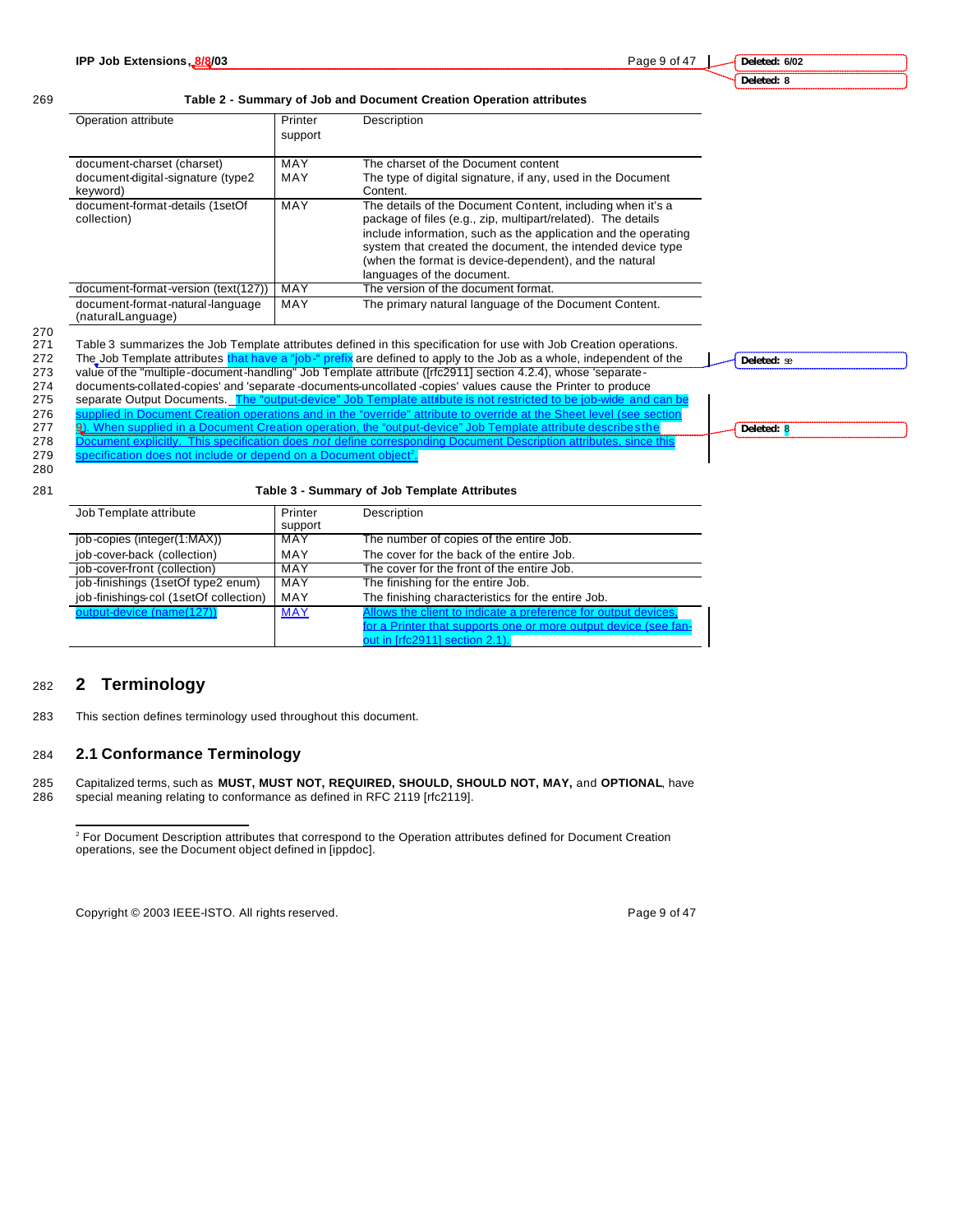- This document uses the same terminology as [rfc2911], such as "**client**", "**Printer**" <sup>3</sup> 288 , "**attribute**", "**attribute value**", 289 "**keyword**", "**Job Template attribute**", "**Operation attribute**", "**operation**", "**request**", "**response**", and "**support**" 290 (see [rfc2911] section 12.2.3) with the same meaning. In addition, the following terms are defined for use in this 291 document:
- 292 **Document Creation operation**  operations that accept Document Content. Specifically: Print-Job, Print-URI, Send-293 Document and Send-URI. Note: Print-Job and Print-URI are both **Job Creation** and **Document Creation** 294 operations.
- 295 **Finished Document -** the result that the Printer produces on **Sheets** after the operations of printing, folding, cutting, 296 finishing, etc. are completed.
- 297 **Job Attribute** an **Operation attribute** or a **Job Templat**e attribute that applies to the Job (object) as a whole. For 298 example, "job-name" is an **Operation attribute** and "job-priority" is a **Job Template attribute**.
- 299 **Job Creation operation** operations that create Job objects, specifically: Print-Job, Print-URI, and Create-Job as 300 defined in [rfc2911].
- 301 **Operation attribute** an attribute supplied by a client in the Operation Attribute group of a request in order to affect 302 the behavior of the operation or an attribute returned by the Printer in the Operation Attributes group in an operation
- 303 response in order to report the results of the operation. For some Operation attributes, the Printer copies the values 304 supplied by the client to corresponding Job Description attributes.

|     |                                                                                                                    | <b>Formatted: Highlight</b> |
|-----|--------------------------------------------------------------------------------------------------------------------|-----------------------------|
| 305 | <b>Page</b> - The term "Page" used throughout this document is a synonym for PDL page.                             | Deleted: ¶                  |
| 306 | <b>PDL Page.</b> - A "PDL Page" is a page according to the definition of pages in the language used to express the | Deleted: ¶                  |
| 307 | document data. Note: If the PDL contains multiple original source pages that have been placed on a single page by  |                             |

- 308 the client application, then the PDL page count is one. On the other hand, if the client requests that multiple PDL 309 Pages are placed on a single side of media, by supplying "number-up" with a value greater than 1, then the PDL
- 310 page count will be more than one. [rfc2911] uses the term "print stream page" for PDL Page.
- 311 **Sheet** A Sheet is the unit of media that a printer puts marks on. It is the most basic unit of output from a printer. A 312 printer may mark on one side or on both sides of a sheet.

## <sup>313</sup> **3 Operation Attributes for Job Creation and Document Creation operations**

314 This section defines Operation attributes for use in Job Creation operations and/or Document Creation operations 315 and as such describe characteristics of the Job and Document, rather than instructions to the Printer. For some of

316 these Operation attributes there are corresponding "xxx-default" and "xxx-supported" Printer Description attributes

317 (see section 7 ).

318 Table 4 lists the Operation attributes and their attribute syntaxes supplied in Job Creation and Document Creation 319 operations and the attribute syntaxes of their corresponding "xxx-default" and "xxx-supported" Printer Description 320 attributes, if any. A "-" indicates that there isn't an "xxx-default" or "xxx -supported" Printer Description attribute.

3 [rfc2911] uses the terms "Printer object" and "Printer" interchangeably to mean the same thing. For simplicity, this document uses the term "Printer" exclusively, except for definitions copied directly from [rfc2911]. Nonetheless, the intent is as in [rfc2911]: a Printer is an object that MAY be hosted in the device or in a server.

Page 10 of 47 Copyright © 2003 IEEE-ISTO. All rights reserved.

**Deleted: ¶ Deleted: Page -** a synonym for the term "print-stream page" as defined in [rfc2911] section 12.2.4. A **Page** is a page according to the definition of a page in the language used to express the document data (PDL). Usually a **Page** contains a single page as intended by the author of the source document. However, if the application that generates the PDL places multiple author pages on a single **Page**, they are still considered a single **Page** as far as the Printer and this specification is concerned. **¶ Sheet** - the unit of media that a printer puts marks on. A **Sheet** is the most basic unit of output from a Printer. A printer may mark on one

**Formatted:** Bullets and Numbering side or on both sides of a **Sheet**.¶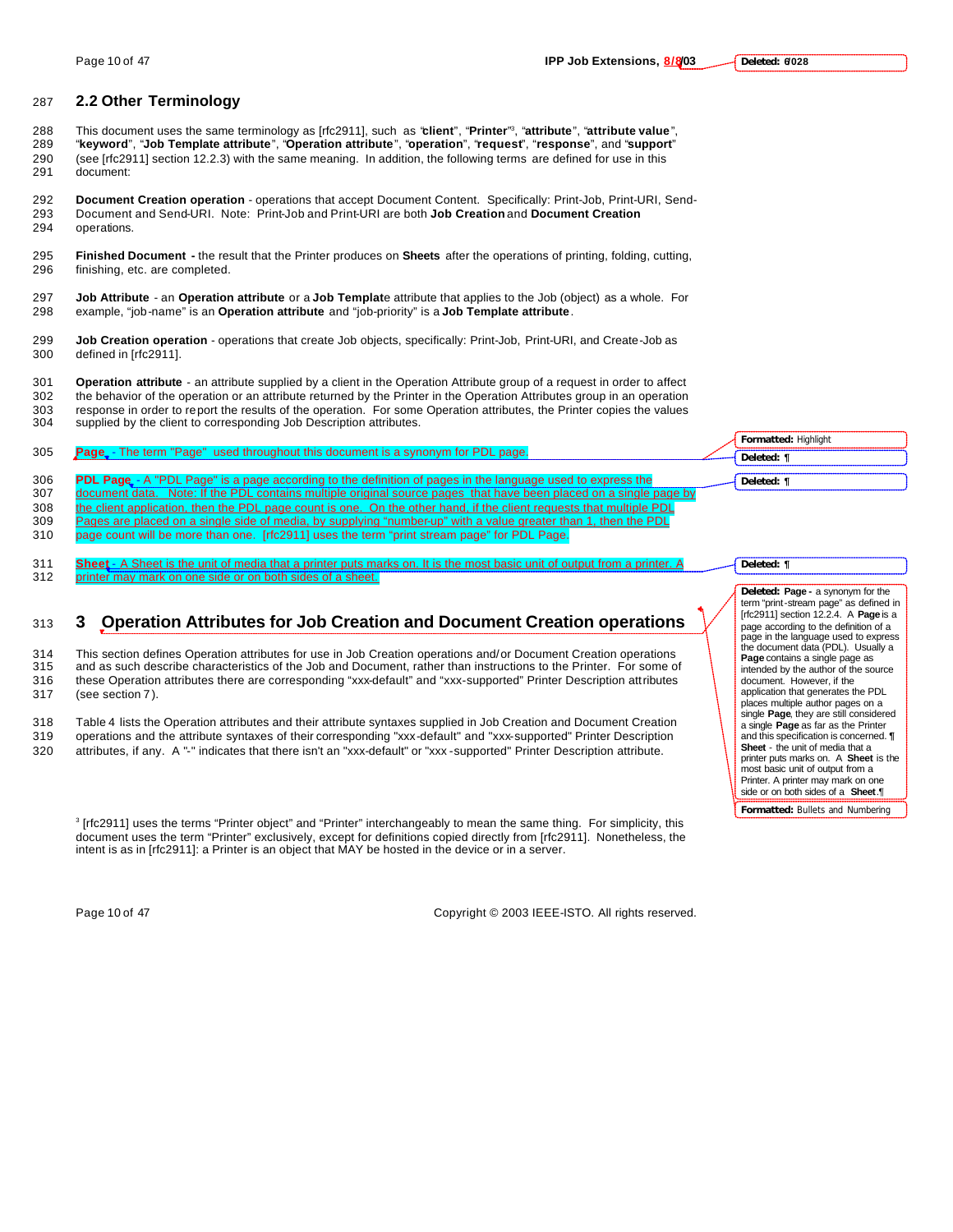#### **Deleted: 6/02 Deleted: 8**

#### 321 **Table 4 - Operation, Default, and Supported Attributes**

| <b>Operation attribute:</b><br>attribute name "xxx"                                                | Operation<br>attribute syntax               | Printer: Default<br>Value<br>attribute syntax<br>"xxx-default" | Printer: Supported Values<br>attribute syntax<br>"xxx-supported" |
|----------------------------------------------------------------------------------------------------|---------------------------------------------|----------------------------------------------------------------|------------------------------------------------------------------|
| document-charset                                                                                   | charset                                     | charset                                                        | 1setOf charset                                                   |
| document-digital-signature                                                                         | type2 keyword                               | type2 keyword                                                  | 1setOf type2 keyword                                             |
| document-format                                                                                    | mimeMediaType                               | mimeMediaType                                                  | 1setOf mimeMediaType                                             |
| document-format-details<br>document-source-application-name<br>document-source-application-version | 1setOf collection<br>name(MAX)<br>text(127) | 1setOf collection<br>name(MAX)<br>text(127)                    | 1setOf type2 keyword                                             |
| document-source-os-name                                                                            | name(40)                                    | name(40)                                                       |                                                                  |
| document-source-os-version                                                                         | text(40)                                    | text(40)                                                       | $\overline{a}$                                                   |
| document-format                                                                                    | mimeMediaType                               | mimeMediaType                                                  | $\overline{a}$                                                   |
| document-format-device-id                                                                          | text(127)                                   | text(127)                                                      |                                                                  |
| document-format-version                                                                            | text(127)                                   | text(127)                                                      | $\overline{a}$                                                   |
| document-natural-language                                                                          | naturalLanguage                             | naturalLanguage                                                |                                                                  |
| document-format-version                                                                            | text(127)                                   | text(127)                                                      | 1setOf text(127)                                                 |
| document-message<br>document-name                                                                  | text(MAX<br>name(MA)                        |                                                                |                                                                  |
| document-natural-language                                                                          | naturalLanguage                             | naturalLanguage                                                | 1setOf naturalLanguage                                           |
| ipp-attribute-fidelity                                                                             | boolean                                     |                                                                |                                                                  |
| job-mandatory-attributes                                                                           | 1setOf type2 keyword                        |                                                                |                                                                  |
|                                                                                                    |                                             |                                                                |                                                                  |

322 Table 5 lists the Operation attributes that clients supply in Job and Document Creation operations and whether the Printer copies (indicated by "?") the supplied value to the corresponding Job Description<sup>6</sup> attribute. The following 324 statements apply to all Operation attributes for Job and Document Creation operations and are *not* repeated in each<br>325 Operation attribute Description:

Operation attribute Description:

326 If the Printer doesn't support the "xxx" Operation attribute, the Printer MUST ignore the "xxx" attribute (as 327 with any OPTIONAL Operation attribute) and return the "xxx" attribute with the supplied value as 328 unsupported in the Unsupported Attributes group as specified in [rfc2911] section 3.1.7.

329 If the Printer supports the "xxx" Operation attribute, the Printer MUST also:

- 330 1. support the corresponding "xxx-default" and "xxx-supported" Printer Description attributes as well, if<br>331 defined (see Table 4 and section 7). If the Printer supports either of the "xxx-default" or "xxxdefined (see Table 4 and section 7). If the Printer supports either of the "xxx -default" or "xxx-332 supported" Printer Description attributes, then the Printer MUST also support the corresponding 333 Operation attribute.
- 
- 334 2. validate the values supplied by the client in the "xxx" Operation attribute against the values indicated 335 in the Printer's corresponding "xxx-supported" Printer Description attribute (see section 7). If the 336 values do not validate, the Printer MUST perform one of the actions indicated for that Operation

6 The operations defined for Document Creation operations do not have corresponding Document Description attributes defined in this specification, since this specification does not assume that there is a Document object. See [ippdoc] for the corresponding Document Description attributes.

Copyright © 2003 IEEE-ISTO. All rights reserved. Page 11 of 47



|                      | Deleted: output-device-requested      |
|----------------------|---------------------------------------|
|                      | Deleted: output-device                |
| Deleted:             |                                       |
|                      | Deleted: 1setOf name(127)             |
|                      | Inserted: output-device               |
| Deleted: name(127)   |                                       |
|                      | Deleted: name(127) <sup>4</sup>       |
| Inserted:            |                                       |
| Deleted: P           |                                       |
|                      | Deleted: DMC ISSUE: Need to add       |
|                      | document-message and document-        |
|                      | name to above table, as well as other |
| places in the spec.¶ |                                       |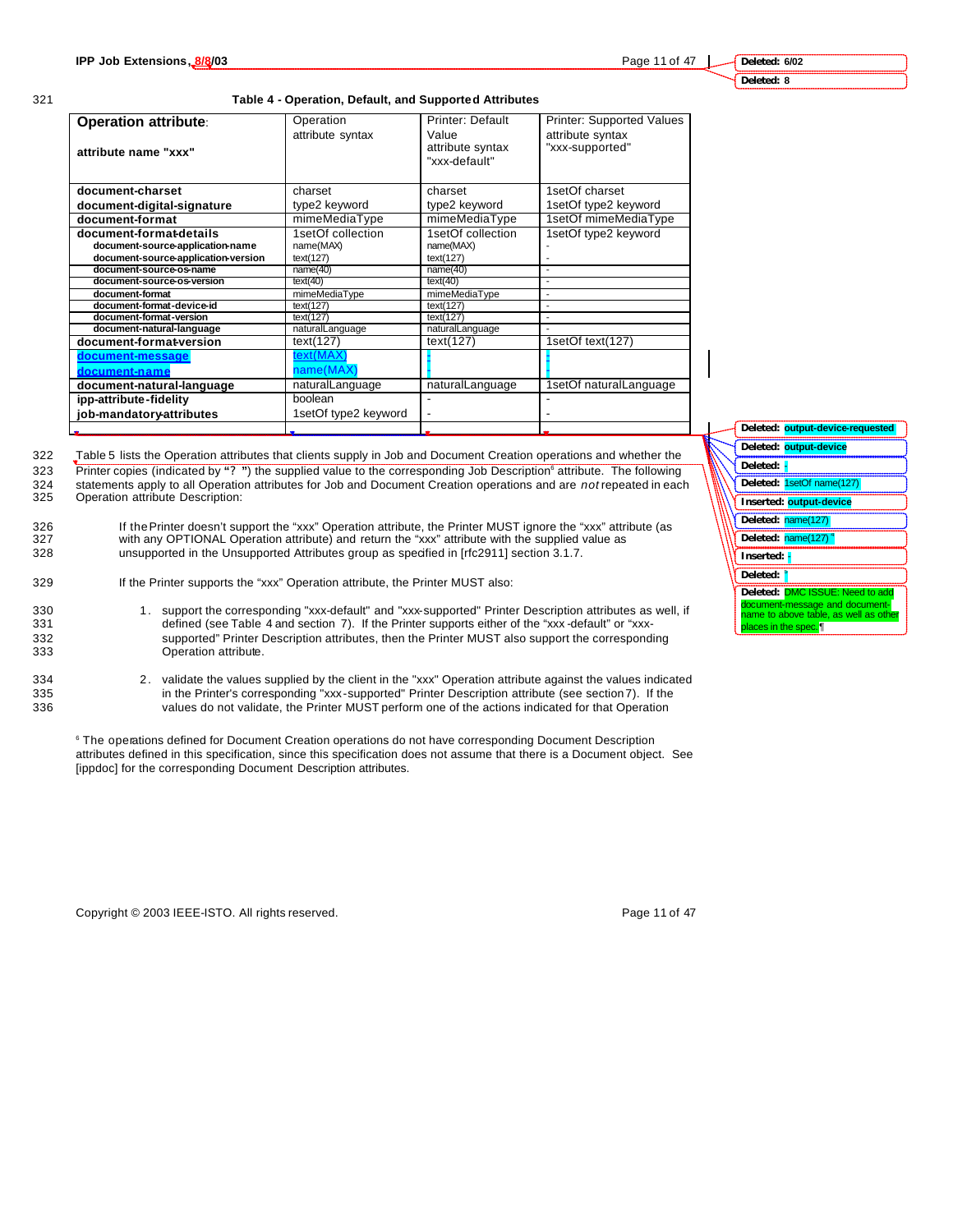**Deleted: 6/028**

337 attribute, unless explicitly specified otherwise in the Description, such as (1) reject the request, (2) 338 accept the request and either (a) hold the job for operator intervention or (b) print the Job ignoring 338 accept the request and either (a) hold the job for operator intervention or (b) print the Job ignoring<br>339 the attribute. In all of these cases, the Printer MUST return the Operation attribute with the<br>340 unsupported the attribute. In all of these cases, the Printer MUST return the Operation attribute with the unsupported value in the Unsupported Attributes group in the response (see [rfc2911] section 3.1.7).

| Legend:           |                                                                                         |                                                                     |
|-------------------|-----------------------------------------------------------------------------------------|---------------------------------------------------------------------|
| "Operation"       | Column indicates the operation attribute names for Job and Document Creation            |                                                                     |
|                   | requests.                                                                               |                                                                     |
| 66499             | Following attribute name indicates value sent on Create-Job, Print-Job and Print-Uri is |                                                                     |
|                   | the default for all the Documents in the Job.                                           |                                                                     |
| "Creation         | Column indicates which operations the Operation attribute can be supplied in:           | Deleted: column                                                     |
| operations"       | PJ=Print-Job, PU=Print-URI, CJ=Create-Job, SD=Send-Document, and SU=Send-               |                                                                     |
|                   | URI.                                                                                    |                                                                     |
| "v"               | The Operation attribute is defined for use with the indicated operations.               | Deleted: the                                                        |
| " የ "             | The Operation attribute is defined for use with the indicated operations It has a       | Deleted: t                                                          |
|                   | corresponding Job Description attribute (see section 4.1.5.4) defined that the Printer  |                                                                     |
|                   | MUST support and to which the Printer MUST copy this Operation attribute, if it         | Deleted: and                                                        |
|                   | supports the Operation attribute. See Table 4 for whether there are corresponding       |                                                                     |
|                   | "xxx-default" and "xxx-supported" Printer Description attributes defined.               | Deleted: ¶                                                          |
| $\frac{m}{2}$ **" | Same as above except the corresponding Job Description attribute has an "-supplied"     | <b>ISSUE 01: OK to make corresponding</b>                           |
|                   | suffix appended to the Operational attribute name.                                      | Job Description attributes that are<br>default Document Description |
| (1, 3)            | the Operation attribute is not defined for the indicated operation.                     | attributes as indicated below with v?                               |
| "Conformance"     | column indicates the conformance requirements for what the client supplies in a         | highlighted in yellow in the CJ and                                 |
|                   | request and the Printer supports in a request. For (indented) member attributes, a      | <b>PJ,PU columns?</b>                                               |
|                   | MUST means if the collection attribute is supplied or supported.                        |                                                                     |
| "Section"         | column indicates where the Operation attribute is defined in this spec.                 |                                                                     |

342 **Table 5 - Operation Attributes supplied in Job and Document Creation Requests**

| Operation attribute name.                                                                           | <b>Attribute Syntax</b>    |               | <b>Creation operations</b>             |                              | Conformance               |                           | <b>Section</b>       | Deleted: for Job and Document<br><b>Creation requests</b> |
|-----------------------------------------------------------------------------------------------------|----------------------------|---------------|----------------------------------------|------------------------------|---------------------------|---------------------------|----------------------|-----------------------------------------------------------|
|                                                                                                     |                            | CJ            | PJ,<br>PU                              | SD,<br>SU                    | Client                    | <b>Printer</b>            |                      | Deleted: 0                                                |
|                                                                                                     |                            |               |                                        |                              | supply                    | support                   |                      | Deleted: a                                                |
| The following 10 Operation attributes have corresponding "xxx-supplied" Job Description attributes: |                            |               |                                        |                              |                           |                           |                      | Deleted: $\sqrt{?}$                                       |
| compression                                                                                         | type2 keyword              |               |                                        |                              | <b>MAY</b>                | <b>MAY</b>                | <u>\$</u> 3.2.1      | Deleted: $\sqrt{?}$                                       |
| document-charset*                                                                                   | charset                    | $V^2$ **      | $\sqrt{2}$<br>$*$                      |                              | <b>MAY</b>                | <b>MAY</b>                | §3.2.2               | Deleted: $\sqrt{?}$                                       |
| document-digital-signature*                                                                         | type2 keyword              | $V^2$ **      |                                        |                              | <b>MAY</b>                | <b>MAY</b>                | §3.2.3               | Deleted: $\sqrt{?}$                                       |
| document-format*                                                                                    | mimeMediaType              | $V^2$ **      | $\mathsf{V}^{\bullet\rightarrow\star}$ |                              | <b>MAY</b>                | <b>MUST</b>               | §3.2.4               | Deleted: $\sqrt{?}$                                       |
| document-format-details*                                                                            | 1setOf collection          | $\sqrt{?}$ ** | $V^2$ **                               |                              | <b>MAY</b>                | <b>MAY</b>                | §3.2.5               | Deleted: $V^2$                                            |
| document-source-application-name*<br>document-source-application-                                   | name(MAX)<br>text(127)     | y?<br>V.      | v?<br>V.                               |                              | <b>MAY</b><br>MAY         | <b>MAY</b><br>MAY         | §3.2.5.1<br>§3.2.5.2 | Deleted: $\sqrt{?}$                                       |
| version*<br>document-source-os-name*                                                                | name(40)                   | у?            | у?                                     |                              | MAY                       | MAY                       | §3.2.5.3             | Deleted: $\sqrt{?}$                                       |
| document-source-os-version*                                                                         | text(40)                   | V.            | V.                                     |                              | MAY                       | MAY                       | §3.2.5.4             | Deleted: $V^2$                                            |
| document-format*<br>document-format-device-id'                                                      | mimeMediaType<br>text(127) | V.            | V.<br>$\mathbf{v}$                     | $\mathbf{v}$<br>$\mathbf{v}$ | <b>MUST</b><br><b>MAY</b> | <b>MUST</b><br><b>MAY</b> | §3.2.5.5<br>§3.2.5.6 | Deleted: $\sqrt{?}$                                       |
| document-format-version'                                                                            | text(127)                  | V.<br>V.      | V.                                     | $\mathbf{v}$                 | <b>SHOULD</b>             | <b>MUST</b>               | §3.2.5.7             | Deleted: $\sqrt{?}$                                       |
| document-natural-language*                                                                          | naturalLanguage            | v?            | $\mathbf{v}$                           | v                            | <b>MAY</b>                | <b>MAY</b>                | §3.2.5.8             | Deleted: $\sqrt{?}$                                       |
| document-format-version*                                                                            | text(127)                  | $V^2$ **      | $\mathbf{v}$<br>$\star$                |                              | MAY                       | <b>MAY</b>                | \$3.2.6              |                                                           |
| document-message*                                                                                   | text(MAX)                  | $\sqrt{2}$    |                                        |                              | <b>MAY</b>                | <b>MAY</b>                | §3.2.7               | Deleted: $\sqrt{?}$                                       |
| document-name*                                                                                      | name(MAX)                  | $\sqrt{2}$    | $\sqrt{2}$                             |                              | <b>MAY</b>                | <b>MUST</b>               | §3.2.8               | Deleted: $\sqrt{?}$                                       |
| document-natural-language*                                                                          | naturalLanguage            | $V^2$ **      | $\mathbf{v}$<br>$*$                    |                              | <b>MAY</b>                | <b>MAY</b>                | §3.2.9               | Deleted: $\sqrt{?}$                                       |
| ipp-attribute-fidelity                                                                              | boolean                    | V?            |                                        |                              | <b>MAY</b>                | <b>MUST</b>               | §3.1.1               | Deleted: $\sqrt{?}$                                       |

Page 12 of 47 Copyright © 2003 IEEE-ISTO. All rights reserved.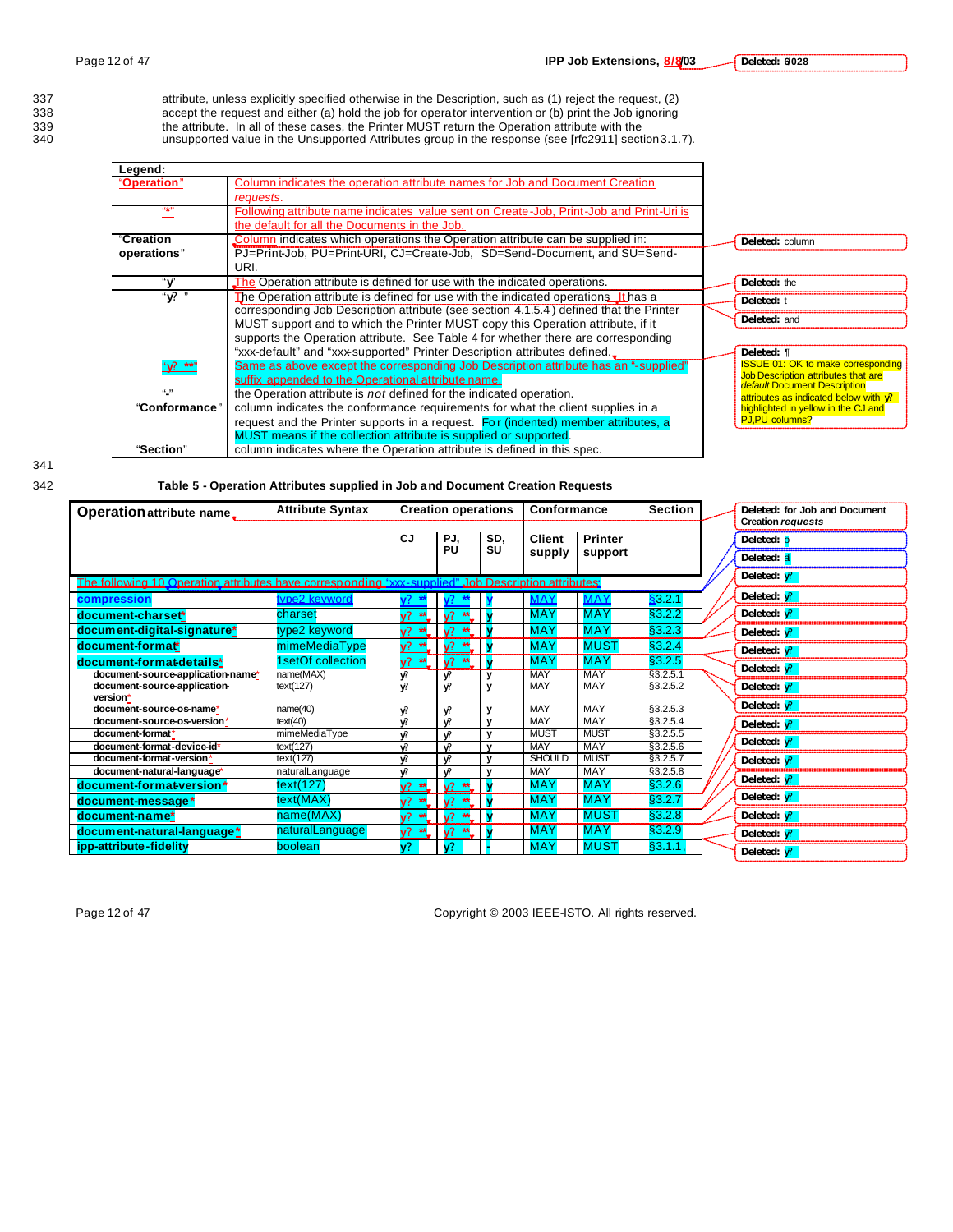| IPP Job Extensions, 8/8/03 |                          |                |                            |           |                         |                           | Page 13 of 47  | Deleted: 6/02                                             |
|----------------------------|--------------------------|----------------|----------------------------|-----------|-------------------------|---------------------------|----------------|-----------------------------------------------------------|
|                            |                          |                |                            |           |                         |                           |                | Deleted: 8                                                |
| Operation attribute name_  | <b>Attribute Syntax</b>  |                | <b>Creation operations</b> |           | Conformance             |                           | <b>Section</b> | Deleted: for Job and Document<br><b>Creation requests</b> |
|                            |                          | CJ             | PJ.<br>PU                  | SD.<br>SU | <b>Client</b><br>supply | <b>Printer</b><br>support |                |                                                           |
| job-mandatory-attributes   | 1setOf type2<br>ke yword | $\mathbf{v}^2$ |                            |           | <b>MAY</b>              | <b>MAY</b>                | §3.1.2         |                                                           |
|                            |                          |                |                            |           |                         |                           |                | Deleted: NOTE: The following                              |
|                            |                          |                |                            |           |                         |                           |                | operational attribute has a<br>corresponding Job Template |
|                            |                          |                |                            |           |                         |                           |                | attributes                                                |

## 344 **3.1 Operation attributes for Job Creation operations only**

345 This section defines additional operation attributes that the client MAY supply in Job Creation operations (Print-Job, 346 Print-URI, and Create-Job) and Validate-Job, but not in Send-Document or Send-URI operations.

#### 347 **3.1.1 ipp-attribute-fidelity (boolean) ([rfc2911] section 3.2.1 and 15)**

348 This REQUIRED Operation attribute specifies the policy for the Printer to use (see [rfc2911] §3.2.1.1) when the client 349 supplies unsupported Job Template attributes<sup>7</sup> or values in a Job Creation operation. The value 'true' indicates that 350 total fidelity to client-supplied Job Template attributes and values is required for this Job Creation operation. If the

- 351 client supplies the value 'false' or omits the attribute, then the Printer MUST accept the Job Creation operation.
- 352 The Printer MUST copy this attribute to the corresponding (new) Job Description attribute (see section 5.1.2).

#### 353 **3.1.1.1 Why there are no "ipp-attribute-fidelity-default" and "ipp-attribute-fidelity-supported" attributes**

354 Because [rfc2911] defines the default value to be 'false' there is no point to define an "ipp-attribute-fidelity-default" 355 Printer Description attribute. Because [rfc2911] REQUIRES a Printer to support the "ipp-attribute-fidelity" Operation 356 attribute there is no need for an "ipp-attribute-fidelity-supported" Printer Description attribute.

#### 357 **3.1.2 job-mandatory-attributes (1setOf type2 keyword)**

 This OPTIONAL Operation attribute permits the client to identify which Job Template attributes the Printer MUST support in this Job Creation request in order to accept the Job. The Printer MUST reject this Job Creation operation if the client supplies an unsupported Job Template attribute or value in the request that is also identified in this list. The client MAY supply the "job-mandatory-attributes" Operation attribute in a Job Creation operation or Validate-Job operation and MUST NOT supply this attribute in any other operation. If the Printer supports the "job-mandatory- attributes" Operation attribute, the Printer MUST support this attribute in all Job Creation operations that it supports and in the Validate-Job operation.

#### 365 If the client supplies the "job-mandatory-attributes" Operation attribute and the 'ipp-attribute-fidelity" Operation attribute with the 'true' value, the Printer MUST ignore the "job-mandatory-attributes", since the client is requesting 367 that all of the supplied Job Template attributes in the Job Creation request MUST be supported in order for the

368 Printer to accept the Job.

 $\overline{a}$ 

343

Copyright © 2003 IEEE-ISTO. All rights reserved. Copyright C 2003 IEEE-ISTO. All rights reserved.

**Inserted: NOTE: The following operational attribute has a corresponding Job Template** 

**Deleted: output-device-requested Deleted: output-device\* Inserted: output-device\* Deleted:** name(127) **Deleted: y? Deleted: y? Deleted: - Deleted:** MAY **Deleted:** MAY **Deleted:** §1.1.1

 $\overline{[4]}$ 

**attributes**

<sup>7</sup> The value of the "ipp-attribute-fidelity" Operation attribute has no effect on other O*peration* attributes supplied by the client, only on Job Template attributes supplied by the client.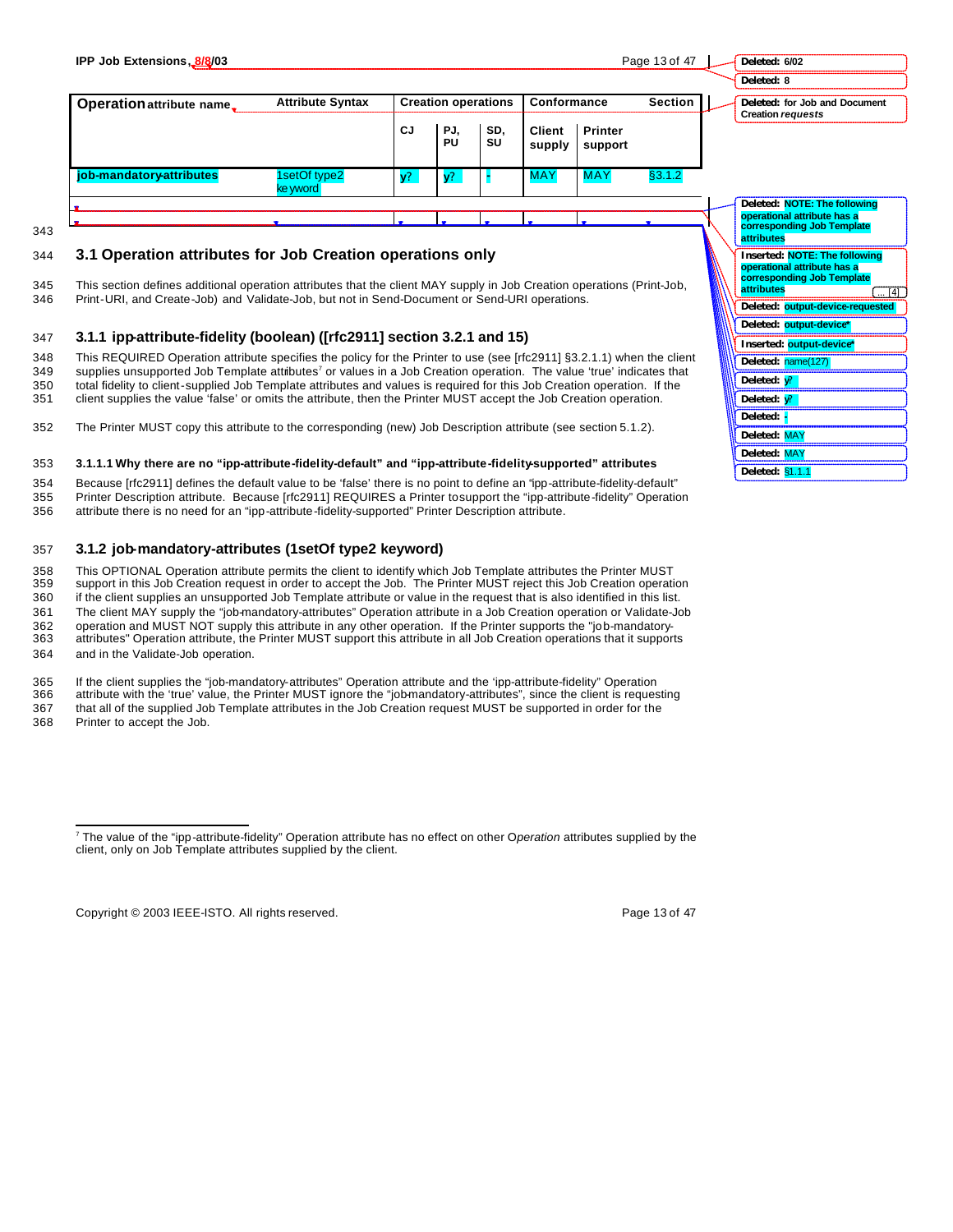The values of the "job-mandatory-attributes" attribute are the keyword attribute names that identify Job Template attributes; for example, 'job-hold-until', 'job-finishings' (see section 4.1.3.3), 'copies' and 'media'. In order to identify a member attribute of a collection attribute, the keyword names of both the collection attribute and the member attribute are given separated by a period (.) character. For example, to make the "media" attribute of the "cover-front" collection attribute mandatory, supply the keyword value: 'cover-front.media'.

 The Printer MUST accept *any* keyword values for the "job-mandatory-attributes" attribute itself whether or not the corresponding Job Template attributes are supported by the Printer and M UST NOT return any unsupported keywords in the Unsupported Attributes Group in the response. If the client supplies this "job-mandatory-attributes" Operation attribute in a Job Creation operation with values that represent Job Template attributes that the Printer doesn't support, the Printer MUST otherwise accept the attribute anyway. The Printer MUST reject this Job Creation only if the client *actually supplies* any of the identified Job Template attributes that the Printer doesn't support. Because the Printer doesn't reject when the "job-mandatory-attributes" Operation attribute has unsupported attribute keyword names, the client MAY supply all of the attribute keyword names that the client supports without having to tailor the list to the particular Printer to which the client is submitting the Job Creation operation, thereby simplifying client use of this attribute.

386 Note: The "job-mandatory-attributes" has nothing to do with whether the Printer overrides the PDL with the identified 387 Job Template attributes (see [rfc2911] sections 4.4.28 and 15).

#### 388 **3.1.2.1 Why there are no "job-mandatory-attributes-default" and "job-mandatory-attributes-supported"**  389 **Printer Description attributes**

 By definition, omission of the "job-mandatory-attributes" Operation attribute (and the "ipp-attribute -fidelity" Operation attribute with a 'false' value or omitted) means that the client is requesting that none of the supplied Job Template attributes need to be supported in order to accept the Job, i.e., the Printer MUST NOT reject the job because of any unsupported Job Template attributes. So the default is an empty list, so there is no point to have a "job -mandatory-attributes-default" Printer attribute.

395 By definition, the client can supply any Job Template attribute in the value list of the "job-mandatory-attributes" 396 Operation attribute, whether or not the Printer actually supports that Job Template attribute. Therefore, it is not 397 possible to have a "job-mandatory-attributes-supported" list, since all possible keywords would have to be expressed.

398 Note: the client MAY query the Printer's "job-creation-attributes-supported" (see [ippsave] section 7.1) and 399 "document-creation-attributes-supported" (see [ippdoc] section 10.1) to see which Job Template and Document 400 Template attributes the Printer actually supports.

## 401 **3.2 Operation attributes for both Job and Document Creation operations**

402 This section defines the semantics for the Operation attributes that a client MAY supply in a Job Creation operation 403 (Print-Job, Print-URI, Create-Job) or a Document Creation operation (Print-Job, Print-URI, Send-Document and 404 Send -URI). Note: Print-Job and Print-URI are both Job Creation and Document Creation operations.

<sup>8</sup> The Printer uses the "job-mandatory-attributes" Job Description attribute for validating subsequent Document Template attributes supplied in Send-Document and Send-URI operations for this job when also supporting [ippdoc], where the client can supply Document Template attributes.

Page 14 of 47 Copyright © 2003 IEEE-ISTO. All rights reserved.

**Deleted:** the PDL

Deleted: <**#>output-device** 

**requested (name(127))¶** This OPTIONAL Opera specifies the name of the target output device for a Printer that f out to multiple devices (see [rfc2911] section 2.1). This allows the client to contr ol which output device the Printer selects. If this attribute is omitted, the Printer selects whichever output device seems best for the job in an implementation dependent manner. The client can discove which output devices the Printer supports by querying the Printer's "output-device-requested-supported"<br>Printer attribute (see section 7.12). ¶ If the Printer supports this Operation attribute, the Printer MUST support it only on Job Creation operations, not subsequent Document Creation operations for this Job.¶ If the Printer supports this Operation attribute, the Printer MUST support the "output-device-assigned" Job Description attribute with the same values (see [rfc2911] section 4.3.13).¶ **<#>output-device-default (name(MAX))¶** This OPTIONAL Printer Description

attribute specifies the default value for the Job's "output-device-assigned" Job Description attribute. A Printer MAY have a dynamic scheduling algorithm to assign jobs to output<br>devices, in which case the "outputdevice-default" Printer attribute is not configured. If the Printer does not have a dynamic scheduling algorithm to assign Jobs to output devices, the Printer copies the value of the "output-device-default" Printer attribute to the Job's "output-de assigned" attribute when the client omits the " output-devic<del>e re</del>quested"<br>Operation attribute.¶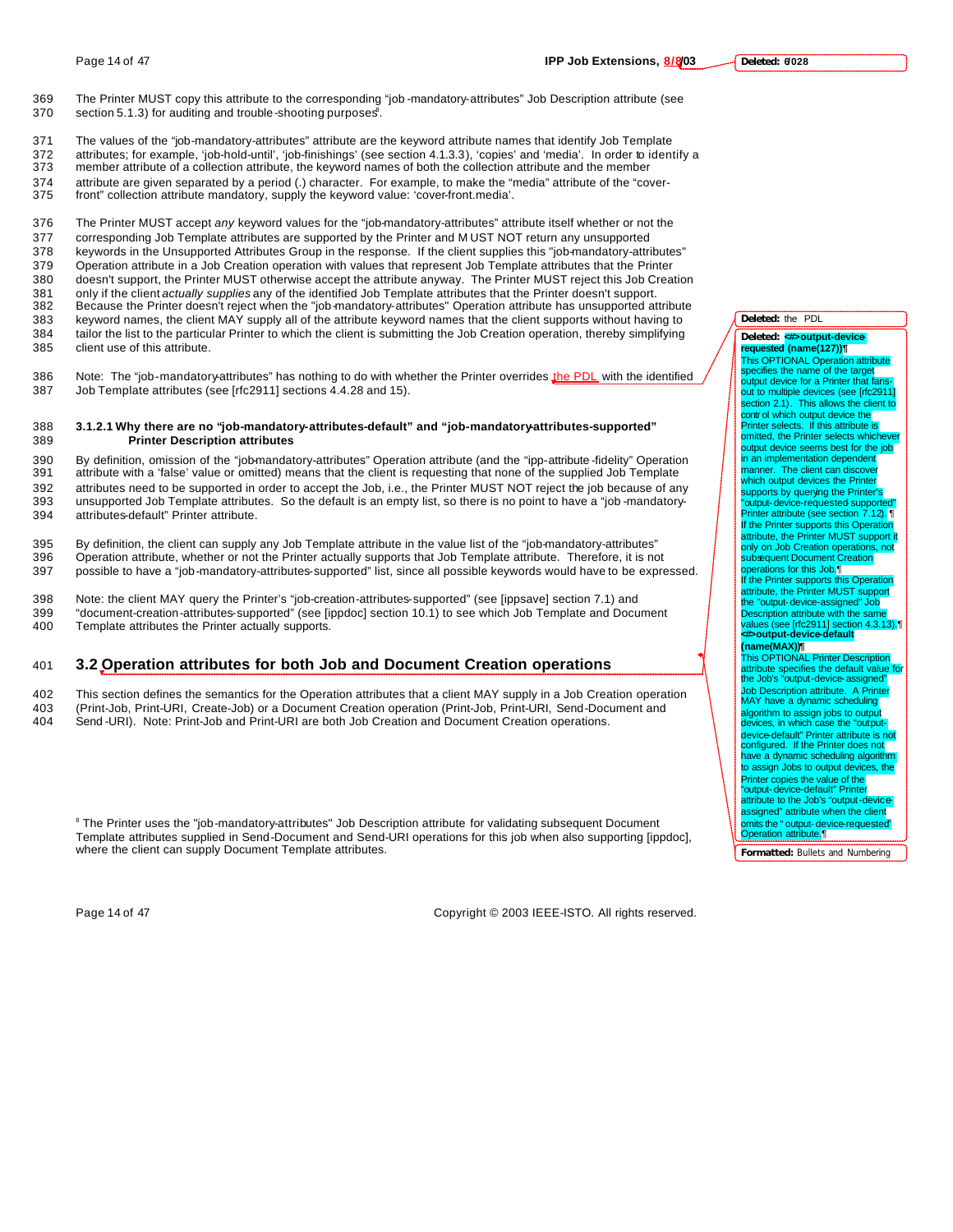**Deleted: 6/02**

**Deleted: 8**

#### **3.2.1 compression (type2 keyword)**

- 406 This REQUIRED Operation attribute identifies the compression used for the Documents in this Job and is defined in
- [rfc2911] section . It is included in this specification, because this specification defines the corresponding
- "compressions-supplied" Job Description attribute (see section 5.2.1.

## **3.2.2 document-charset (charset)**

 This OPTIONAL Operation attribute identifies the charset of the Document Content. This Operation attribute is intended to be supported by Printers that support a document-format in which the charset may be ambiguous in the Document content, such as 'application/vnd.hp-PCL', where the charset escape sequence MAY be omitted from the data.

 If a client supplies the "document-charset" Operation attribute in a Document Creation operation with a value that the Printer doesn't support, the Printer MUST reject the job and return the status code: 'client-error-charset-not-supported' (see [rfc2911] section 3.1.4.14), since the interpretation of the content will be mis-understood by the

Printer.

 The standard values for these attributes are Internet Media types (sometimes called MIME types). For further details see the description of the 'mimeMediaType' attribute syntax in [rfc2911] section 4.1.9.

 The Printer MUST support this attribute if it supports a document format for which the Document Content can be ambiguous with respect to the charset being used to encode the data. For example, the 'application/vnd.hp -PCL' 422 MAY omit the charset escape sequence. Although [rfc2854] strongly RECOMMENDS that 'text/html', include a " charset=charset' parameter in the MIME type itself (that is, explicitly in the value of the "document-format" attribute), often the charset= parameter is not present in the MIME type and the Printer MUST assume a charset. Thus a Printer that supports the text/html MIME type MUST support the "document-charset" operation attributes. Also many text files use the various 8-bit ISO 8859 charsets in which the lower half is US-ASCII and the upper half is various Latin sets (about 8 or 9), Greek, Cyrillic, Hebrew, and Arabic. Shift JIS is another example where the left half is US-428 ASCII, but the right half can be one of a number of things. But if the data doesn't contain the charset escape<br>429 sequences, this attribute can help the Printer know what the charset is in the Document. Such document sequences, this attribute can help the Printer know what the charset is in the Document. Such document formats are called "charset-ambiguous" document formats. Finally, even though [rfc2046] REQUIRES the "; charset=" MIME 431 type parameter if the file contains other than US-ASCII, in practice, the "; charset=" MIME type parameter is often omitted, thus making 'text/plain' a charset-ambiguous document format. See the discussion in [rfc2911] section 4.1.9 and [rfc2046].

 The Printer MAY also check the Document content while processing to see that the document data meets the coding requirements for the supplied charset. If the data contains something that is outside the charset encoding, the Printer MUST either (1) hold the job or (2) abort, and SHOULD NOT continue printing square boxes for encoded characters that are outside the charset supplied by the client.

 Many other document formats, such as 'application/postscript' and 'application/pdf', are *not* charset-ambiguous, so that Printers that support only such formats MAY omit support of the "document-charset" Operation/ Description attributes.

If the Printer supports the "document-charset" Operation attribute, it MUST also support the corresponding

 "document-charset-default" and "document-charset-supported" Printer Description attributes as well and vice versa (see sections 7.1 and 7.2 ).

## **3.2.3 document-digital-signature (type2 keyword)**

This OPTIONAL Operation attribute identifies the technology of digital signature in the Document content.

**Formatted:** Bullets and Numbering

Copyright © 2003 IEEE-ISTO. All rights reserved. Copyright C 2003 IEEE-ISTO. All rights reserved.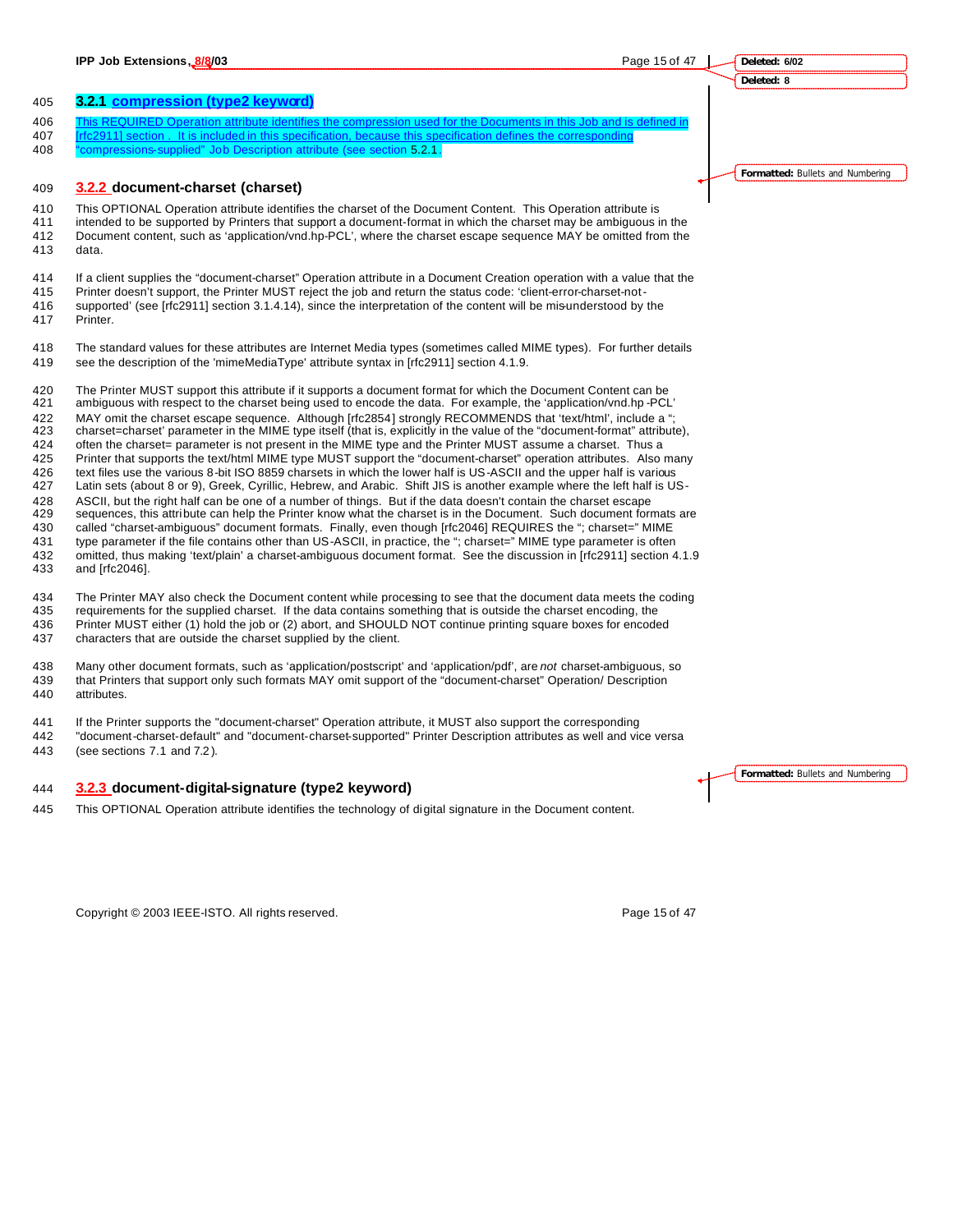**Deleted: 6/028**

 If a client supplies this "document -digital-signature" Operation attribute in a Document Creation operation with a value that the Printer doesn't support, the Printer MUST perform one of the following actions depending on implementation: (1) reject the request OR (2) accept the request, set the Job's "job-state-reasons" attribute to 'digital-signature-type-not -supported' (see section 6.1), and either (a) put the Job in the 'pending-held' state or (b) process the job ignoring the attribute. See section 3 above for more details.

 If the Printer supports this attribute and the value supplied by the client, the Printer MAY verify the signature according to the rule for that signature format and "document-format". If the signature does not verify, then the Printer MUST perform one of the following actions depending on implementation (which MAY depend on the "document-format" and a site-established policy):

- 1. ignore the signature (and MAY indicate on the printed output some how) and MUST set the Job's "job-state-reasons" Job Description attribute with the 'digital-signature-did-not-verify' value (see section 6.1).
- 2. put the job on hold and wait for human intervention and MUST set the Job's "job-state-reasons" Job Description attribute with the 'job -digital-signature-wait' and 'digital -signature-did-not-verify' values (see section 6.1), OR
- 3. abort the job depending on implementation and/or site configuration and MUST set the Job's "job-state- reasons" Job Description attribute with the 'job-aborted -by-system' and 'digital-signature-did-not-verify' values (see section 6.1).

 Different PDLs have different techniques of embedding the signature. If the Printer supports the "document-digital- signature" attribute and the supplied "document-format", the Printer MUST accept the document. However, if the Printer either doesn't support the value of the "document-digital-signature " Operation attribute or doesn't support the technique used by the supplied "document-format" attribute, the Printer MUST either (1) ignore the signature or (2) put the job on hold and wait for human intervention, depending on implementation. If the Printer doesn't support the supplied value, the Printer MUST return the "document-digital-signature" attribute with its value as unsupported in the Unsupported Attributes group as specified in [rfc2911] section 3.1.7.

- The following standard keyword values are defined:
- 'dss': Digital Signature Standard (DSS) [dss].
- 'none': There is not a digital signature in the Document content. If this attribute is supported, the 'none' value MUST be implemented but MAY be removed by the administrator.
- 'pgp': PGP Message Exchange Formats [rfc1991].
- 'smime': Enhanced Security Services for S/MIME [rfc2634].
- 476 'xmldsig' XML Digital Signature [xmldsig].

#### **3.2.4 document-format (mimeMediaType)**

 This REQUIRED Operation attribute (see [rfc2911] section 3.2.1.1) indicates the document format of the supplied Document Content. If a client supplies the "document-format" Operation attribute with a value that the Printer doesn't 480 support, the Printer MUST reject the job and return the status code 'clienterror-document-format-not-supported' (see 481 [rfc2911] section 3.1.4.11), since the Printer cannot process the data.

482 The standard values for this attribute are Internet Media types (sometimes called MIME types). For some MIME<br>483 types, such as 'text/plain' [rfc2046], the "; charset=" parameter is defined which specifies the charset

- types, such as 'text/plain' [rfc2046], the "; charset=" parameter is defined which specifies the charset of the Document
- content. The Printer MUST support the charset MIME parameter as well as the "document-charset" Operation attribute (section 3.2.2) if the Printer supports any text MIME type, such as 'text/plain' or 'text/html'. For further
- details see the description of the 'mimeMediaType' attribute syntax in [rfc2911] section 4.1.9 and [rfc2046] and the
- "document-charset" Operation attribute (section 3.2.2).

Page 16 of 47 Copyright © 2003 IEEE-ISTO. All rights reserved.

| Deleted: | ------------------- |
|----------|---------------------|
|          |                     |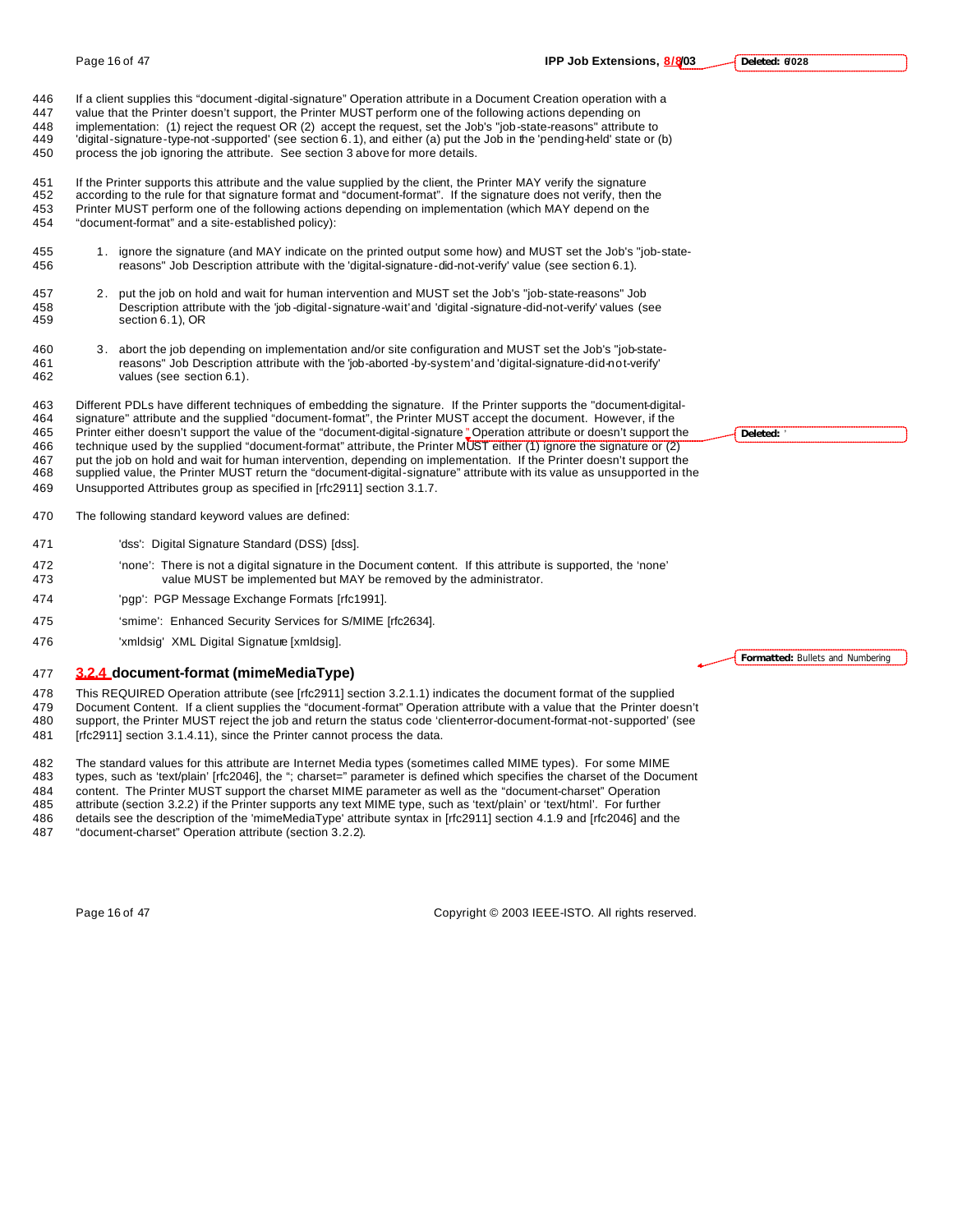488 Many printer languages in the Printer MIB do not have a MIME type registered with IANA.<sup>9</sup> It is the intent of the PWG to registers all of the Printer MIB v2 XXX Printer Languages as 'application/vnd.PWG-XXX'. If a Printer Language

already has a registered MIME Media type or gets a registration in the future, then that MIME Type MUST be used in

preference to the 'application/vnd.PWG-XXX' MIME Type. For example, PostScript? has the MIME Media type:

'application/postscript' and PCL has the MIME Media Type: 'application/vnd.HP-PCL, so those MIME Media types

MUST be used instead of 'application/vnd.PWG-PS' and 'application/vnd.PWG-PCL'. For example, the NEC NPDL

- printer language from the Printer MIB does not have a MIME type registered with IANA. Therefore, the "document-
- format" = 'application/vnd.PWG-NPDL' MUST be used.

 Note: CIP4 did not agree to register MIME types for other organizations and standards. Instead, CIP4 will just add values to the flat file that aren't MIME types. The values will not start with any of the MIME type roots: application/, audio/, image/, message/, model/, multipart/, test/, or video.

#### 499 ACTION ITEM (Tom and Ira): Propose a format for the file.

 See also the "document-format-version" Operation attribute in section 3.2.6 and the "document-format-details" Operation attribute in section 3.2.5.

#### **3.2.5 document-format-details (1setOf collection)**

This OPTIONAL Operation attribute supplied in Document Creation operations summarizes the details of the

 Document content, including any files contained in the Document. This Operation attribute is intended to be supported by Printers that support a packaging document format, such as 'application/zip' or 'multipart/related', in

506 order to detail the contents. However, this Operation attribute MAY be used with any document format. See Table 6<br>507 for a list of the member attributes along with the client and Printer conformance requirements. for a list of the member attributes along with the client and Printer conformance requirements.

- All member attributes, if supplied, MUST have contents. The value MUST NOT be omitted.
- If a Printer supports a *packaging* MIME type, such as 'multipart/related' or 'application/zip', the Printer MUST support

this "document-format-details" Operation attribute. If a Printer does not support a packaging MIME type, it MAY omit

 support of the "document-format-details" Operation attribute and Description attribute. The purpose of the "document-format -details" Operation attribute is to describe the details of the document format or formats in the

supplied Document, including the packaging format itself, so that the Printer knows what to expect.

If a client supplies the "document-format-details" Operation attribute in a Document Creation request with member

attributes and/or values that the Printer doesn't support, the Printer MUST perform one of the following actions

 depending on implementation: (1) reject the request OR (2) accept the request and either (a) put the Job in the 'pending-held' state or (b) process the job ignoring the attribute. See section 3 above for more details. However, if

the "document-charset" or the "document-format" member attributes are the ones in question, the Printer MUST

reject the request, same as for the "document-charset" and "document-format" Operation attributes (see sections

520 3.2.2 and 3.2.4) and return the 'client-error-charset-not-supported' (see [rfc2911] section 13.1.4.16) or the 'client-

error-document-format-not-supported' (see [rfc2911] section 13.1.4.11) status-codes, respectively.

 For a packaging format, the "document-format-details" attribute does not provide means to associate each collection value with particular document in the archive file, so it does not provide a "manifest"<sup>10</sup> of the packaging. One of the

 packaging collection values MAY describe the packaging format itself, in which case that collection value MUST be the first collection value. The remaining collection values provide the summary of the details of the contained files in

any order.

 Companies are urged to register there Printer languages with IANA using the 'application/vnd.XX-yyy vendor tree. There has also been a long standing PWG proposal to register all of these as 'application/vnd.pwg-yyy. <sup>10</sup> If the client wants to achieve a "manifest", that is a complete list of each file in a packaging, then the client needs to extract each file from the package and submit each one in a separate Document Creation operation. Note: the client can re-compress each file before sending, so the compression isn't lost when sending each document separately.

Copyright © 2003 IEEE-ISTO. All rights reserved. Page 17 of 47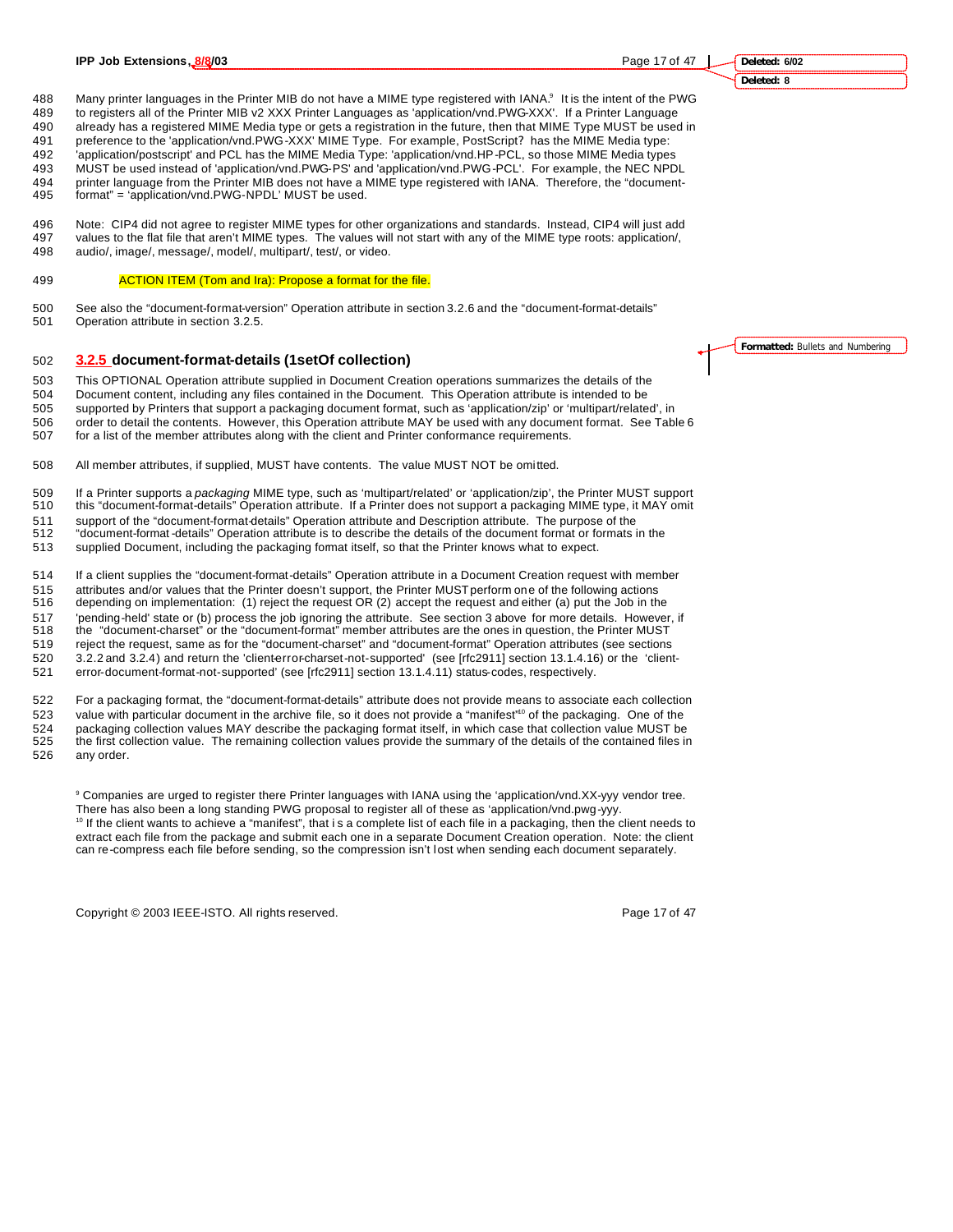- 527 There MUST NOT be any duplicate collection values, that is, no collection values with all the same member attribute 528 values; it's a set, not a sequence. So 100 PostScript files with the same details in a .zip file:
- 529 (1) MAY have one collection value with the "document-format" member attribute = 'application/zip' MIME type 530 value and MAY have additional member attributes that give details about the .zip file itself and
- 531 (2) MUST have one collection value containing a "document-format" member attribute =
- 532 'application/postscript' and MAY have additional member attributes that give the details about the PostScript 533 files.
- 534 If a file in a packaging file is itself a packaging file, the single "document-format-details" (1setOf collection) Operation 535 attribute SHOULD contain the flattened distinct collection values for all files at all nested levels. Therefore, the 536 "document-format -details" collection attribute is not recursively defined and MUST NOT contain the "document-
- 537 format-details" attribute as a member attribute.

#### 538 **Table 6 - "document-format-details" member Operation attributes**

| <b>Member Attribute Name</b>        | <b>Attribute Syntax</b>      | <b>Client</b><br>supplies | <b>Printer</b><br><b>Support</b> | <b>Member</b><br><b>Attribute</b><br><b>Section</b> | <b>Top Level</b><br><b>Attribute</b><br><b>Section</b> |
|-------------------------------------|------------------------------|---------------------------|----------------------------------|-----------------------------------------------------|--------------------------------------------------------|
| document-source-application-name    | name(MAX)                    | MAY                       | MAY                              | 3.2.5.1                                             | N/A                                                    |
| document-source-application-version | text(127)                    | MAY                       | MAY                              | 3.2.5.2                                             | N/A                                                    |
| document-source-os-name             | name(40)                     | MAY                       | <b>MAY</b>                       | 3.2.5.3                                             | N/A                                                    |
| document-source-os-version          | text(40)                     | MAY                       | <b>MAY</b>                       | 3.2.5.4                                             | N/A                                                    |
| document-format                     | mimeMediaType                | MUST                      | <b>MUST</b>                      | 3.2.5.5                                             | 3.2.4                                                  |
| document-format-device-id           | text(127)                    | MAY                       | <b>MAY</b>                       | 3.2.5.6                                             | N/A                                                    |
| document-format-version             | text(127)                    | <b>SHOULD</b>             | <b>MUST</b>                      | 3.2.5.7                                             | 3.2.6                                                  |
| document-natural-languages          | $1$ setOf<br>naturalLanguage | <b>MAY</b>                | <b>MAY</b>                       | 3.2.5.8                                             | 3.2.9                                                  |

539

542 Table 6 shows that three of the member attributes also have comparable top level Operation attributes defined with

543 the same names. See the sections listed in the rightmost column. These three high level attributes have

544 corresponding "xxx-default" and "xxx-supported" Printer Description attributes. These values are also for use with 545 the corresponding three member attributes. The remaining member attributes do not have any corresponding "xxx-

546 default" and "xxx-supported" Printer Description attribute.

547 If a client supplies this "document -format-details" Operation attribute with a member attribute with a value that the 548 Printer doesn't support, the Printer MUST perform one of the following actions: (1) reject the Printer doesn't support, the Printer MUST perform one of the following actions: (1) reject the request OR (2) accept the request and either (a) put the Job in the 'pending-held' state or (b) process the job ignoring the attribute. See section 3 above for more details.

#### 551 **3.2.5.1 document-source-application-name (name(MAX))**

 This OPTIONAL member Operation attribute identifies the application that generated the document. The value MUST be all lowercase in order to facilitate matching. The version number MUST NOT be included (see the "document-source-application-version" attribute). Examples: "photoshop", "microsoft word", "unknown".

**Formatted:** Bullets and Numbering

Page 18 of 47 Copyright © 2003 IEEE-ISTO. All rights reserved.

<sup>540</sup> The client can determine which member attributes of the "document-format-details" are supported by querying the 541 Printer's "document-format-details-supported" (1setOf type2 keyword) Printer Description attribute (see section 7.6).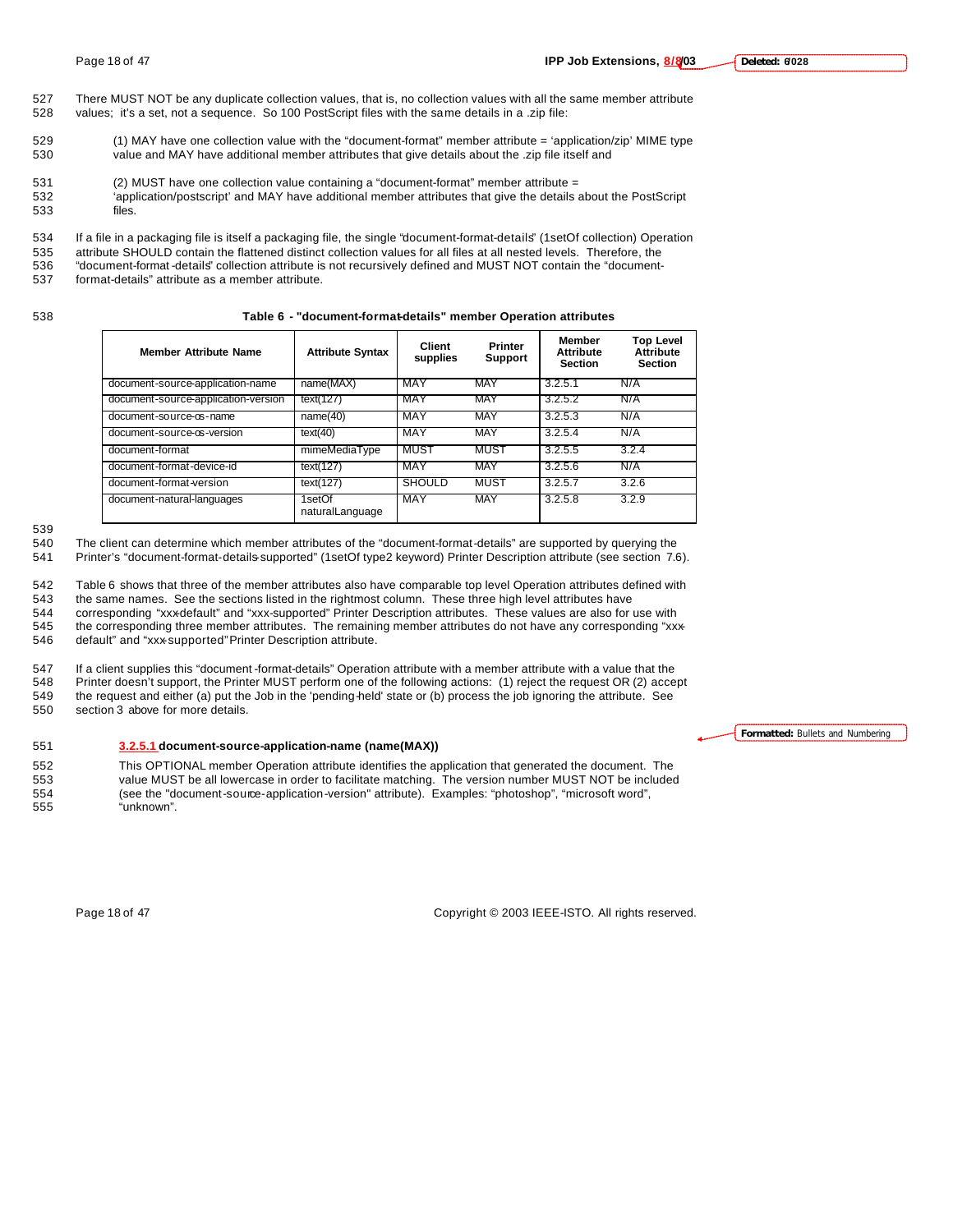|            | IPP Job Extensions, 8/8/03<br>Page 19 of 47                                                                                                                                                         |  | Deleted: 6/02                    |
|------------|-----------------------------------------------------------------------------------------------------------------------------------------------------------------------------------------------------|--|----------------------------------|
|            |                                                                                                                                                                                                     |  | Deleted: 8                       |
| 556        | 3.2.5.2 document-source-application-version (text(127))                                                                                                                                             |  | Formatted: Bullets and Numbering |
| 557        | This OPTIONAL member Operation attribute identifies the version number of the application that created the                                                                                          |  |                                  |
| 558        | document. The value MUST be all lowercase in order to facilitate matching. The intent of this attribute is for                                                                                      |  |                                  |
| 559        | purposes of affecting the interpreting by the Printer for any formats for which the source application version                                                                                      |  |                                  |
| 560        | might have different semantics. Examples:                                                                                                                                                           |  |                                  |
| 561        | "8.1 (4331)" for Winzip?, "5.0.5 10/26/2001" for Acrobat?, "2000 (9.0.4119 sr-1)" for Microsoft? Word                                                                                               |  |                                  |
| 562<br>563 | If the client omits this member attribute, that matches with any version. Similarly, the Printer's member<br>attribute MAY be omitted or be a zero length string to indicate any.                   |  |                                  |
| 564        | 3.2.5.3 document-source-os-name (name(40))                                                                                                                                                          |  | Formatted: Bullets and Numbering |
| 565        | This OPTIONAL member Operation attribute identifies the name of the operating system on which the                                                                                                   |  |                                  |
| 566        | document was generated. Valid values are the operating system names defined in the IANA Operating                                                                                                   |  |                                  |
| 567        | System name registry [os-names] with the version number portion removed (see the "document-source-os-                                                                                               |  |                                  |
| 568        | version" attribute). IANA Operating System Names consist of up to 40 uppercase US-ASCII letters, hyphen                                                                                             |  |                                  |
| 569        | ("-"), period ("."), and slash ("/") characters. The value MUST be all lowercase in order to facilitate matching.                                                                                   |  |                                  |
| 570        | Possible example IANA OS Registry values: 'linux', 'macos', 'sun-os', 'unix', "unknown", 'windows'.                                                                                                 |  |                                  |
| 571        | <b>ACTION ITEM: Get Sun to register SOLARIS with IANA.</b> (Tom H)                                                                                                                                  |  |                                  |
|            |                                                                                                                                                                                                     |  |                                  |
| 572        | 3.2.5.4 document-source-os-version (text(40))                                                                                                                                                       |  | Formatted: Bullets and Numbering |
| 573        | This OPTIONAL member Operation attribute identifies the version of the operating system on which the                                                                                                |  |                                  |
| 574        | document was generated. Valid values include the version portion of any of the operating system names                                                                                               |  |                                  |
| 575        | defined in the IANA Registry [os-names]. The value MUST be all lowercase in order to facilitate matching.                                                                                           |  |                                  |
| 576        | The value MUST NOT include the name portion of the registered OS name (see "document-source-os-                                                                                                     |  |                                  |
| 577        | name" attribute).                                                                                                                                                                                   |  |                                  |
| 578        | Possible example values for the indicated "document-source-os-name" value are:                                                                                                                      |  |                                  |
| 579        | for 'linux': '1.0', '1.2', '2,0', '2.2', '2.4'                                                                                                                                                      |  |                                  |
| 580<br>581 | for 'unix': 'bsd', 'v', 'v.1', 'v.2', 'v.3', 'pc'                                                                                                                                                   |  |                                  |
| 582        | for 'windows': '95', '98', 'ce', 'nt', 'nt-2', 'nt-3', 'nt-3.5', 'nt-3.51', 'nt-4', 'nt-5' (windows 2000),<br><b>ACTION ITEM:</b> Get Microsoft to register NT-5.1 (maybe NT-5.2) with IANA.(Ira M) |  |                                  |
|            |                                                                                                                                                                                                     |  |                                  |
| 583        |                                                                                                                                                                                                     |  | Formatted: Bullets and Numbering |
| 584        | 3.2.5.5 document-format (mimeMediaType)                                                                                                                                                             |  |                                  |
| 585        | This REQUIRED member Operation attribute identifies the document format (see [rfc2911] §3.2.1.1) of the                                                                                             |  |                                  |
| 586        | collection value of which it is a member. The client MUST supply and the Printer MUST support this member                                                                                           |  |                                  |
| 587        | attribute in each collection value. The values for this member attribute are Internet Media types (sometimes                                                                                        |  |                                  |
| 588        | called MIME types) and have the same values and semantics as for the top level "document-format"                                                                                                    |  |                                  |
| 589        | Operation attribute with the same name (see section 3.2.4 for the semantics).                                                                                                                       |  |                                  |
| 590        | 3.2.5.6 document-format-device-id (text(127))                                                                                                                                                       |  | Formatted: Bullets and Numbering |
| 591        | This OPTIONAL member Operation attribute identifies the type of device for which the document was                                                                                                   |  |                                  |
| 592        | formatted, including manufacturer and model. This attribute is intended to identify document formats that are                                                                                       |  |                                  |
| 593        | not portable, e.g., PDLs that are device dependent. The value of this variable MUST exactly match the IEEE                                                                                          |  |                                  |
| 594        | 1284-2000 Device ID string (see [IEEE1284] clause 6), except the length field MUST NOT be specified. See                                                                                            |  |                                  |
| 595        | the Microsoft Universal Plug and Play [upnp] section 2.2.6 Deviceld parameter for details and examples.                                                                                             |  |                                  |
| 596        | Here is an example showing only the required fields for a PostScript document:                                                                                                                      |  |                                  |
|            |                                                                                                                                                                                                     |  |                                  |

Copyright © 2003 IEEE-ISTO. All rights reserved. example 2003 19 of 47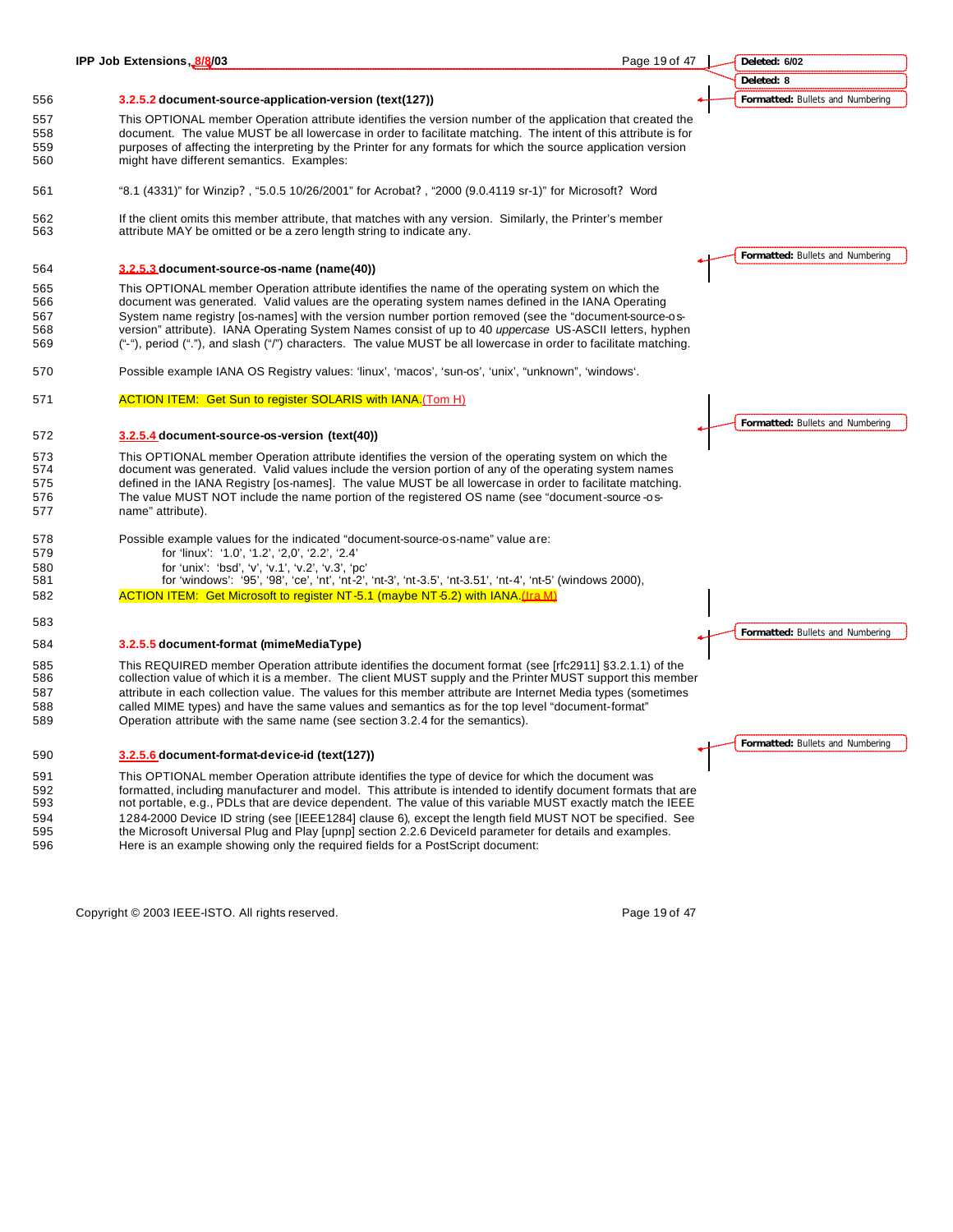**Deleted: 6/028**

**Formatted:** Bullets and Numbering

**Formatted:** Bullets and Numbering

#### MANUFACTURER:ACME Co.;COMMAND SET:PS;MODEL:LaserBeam 9;

#### **3.2.5.7 document-format-version (text(127))**

 This REQUIRED member Operation attribute identifies the level or version of the document format identified by the "document-format" member attribute. The client MAY supply and the Printer MUST support this member attribute if the Printer supports the "document-format-details" Operation attribute. The semantics and supported values of this "document-format-version" member attribute MUST be the same as for the top level "document-format-version" Operation attribute with the same name (see section 3.2.6 for the semantics).

#### **3.2.5.8 document-natural-language (1setOf naturalLanguage )**

 This OPTIONAL member Operation attribute specifies the natural language(s) of the collection value of which it is a member. The values for this attribute are natural language codes (with optional country codes)

and have the same values and semantics as for the top level "document-natural-language"

 (naturalLanguage) operation a ttribute with the same name (see section 3.2.9 for the semantics). If the document contains multiple natural languages, then the first value MUST be the primary language of the document.

#### **3.2.6 document-format-version (text(127))**

 This OPTIONAL Operation attribute identifies the level or version of the document format of the Document content identified by the "document-format" Operation attribute (section 3.2.4).

 If the clie nt supplies this "document-format-version" Operation attribute, the client MUST also supply the "document- format" Operation attribute (section 3.2.4 ), so that the Printer does not need to parse the "document-format-version" string in order to determine the document format and version.

 If a client supplies this "document -format-version" Operation attribute with a value that the Printer doesn't support as indicated by the Printer's "document-format-version-supported" attribute (see section 7.8), the Printer MUST perform one of the following actions, depending on implementation: (1) reject the request OR (2) accept the request and either (a) put the Job in the 'pending-held' state or (b) process the job ignoring the attribute. See section 3 above for

more details.

The defined values are taken from the Printer MIB [rfc1759] langTC values (after removing the "lang") used in the

 prtInterpreterLangFamily and the prtInterpreterLangLevel attributes (SNMP calls them "objects") separated by the "/" character. If there is no version, just the langTC prefix without the "/" is used. Note: the Printer MIB

prtInterpreterLangVersi on attribute is not used, since no standard values are given in the Printer MIB.

 The short first field before the "/" character are unique, so that the version values are self-identifying so that all the versions for all document formats can be combined into a single list for the Printer's "document-format-version- supported" Printer attribute. The first field also tends to be the acronym for the document format and often is also the file name extension registered with IANA. The Printer MIB shows the first field in uppercase for readability. However, the Printer MUST perform case-insensitive matching of supplied values with supported values. If the

632 common acronym includes a "/", such as TIFF/IT, the "/" is changed to "-" so that the first field ends with the first "/."

Example values:

- 'PS/3': For Postscript level 3 [rfc1759].
- 'PCL/5e': For PCL 5e [rfc1759].
- 'PDF/1.4': For PDF version 1.4 [pdf]
- 'PDF/X-1a:2001': For PDF/X-1a [iso15930]
- 'DCS/2.0' For Document Color Separation (DCS), version 2.0. [dcs2.0]

Page 20 of 47 Copyright © 2003 IEEE-ISTO. All rights reserved.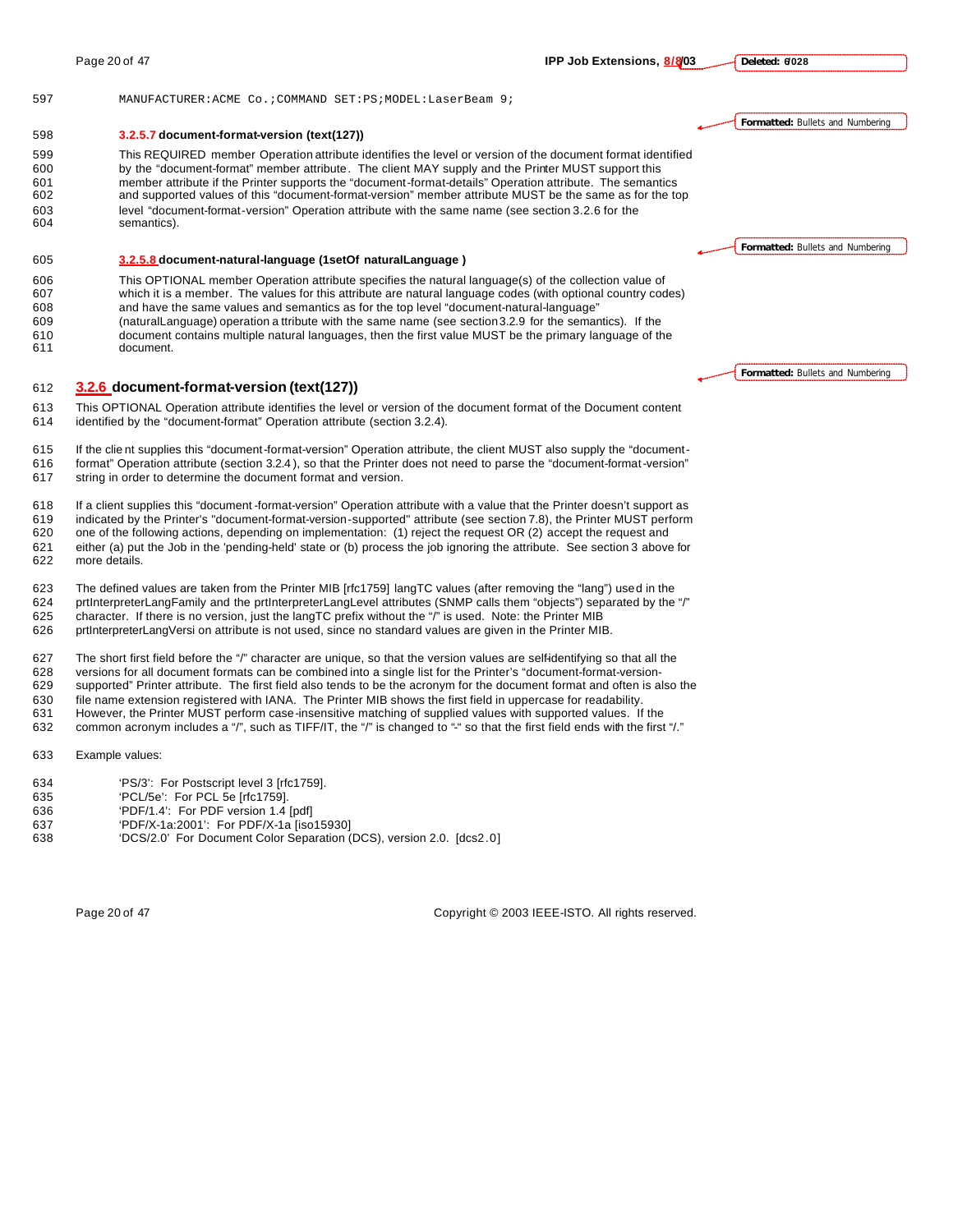**Deleted: 6/02 Deleted: 8**

- 639 'TIFF-IT/FP:1998': TIFF/IT [iso12639] Full Page baseline .
- 640 'TIFF-IT/CT:1998': TIFF/IT [iso12639] Continuous Tone picture data baseline
- 641 'TIFF-IT/FP/P1:1998': TIFF/IT [iso12639] Full Page profile 1
- 642 'TIFF-IT/CT/P1:1998': TIFF/IT [iso12639] Continuous Tone picture data profile 1
- 643 'Automatic': auto sense the format [rfc1759]. Is use in combination with the 'application/octet-stream' (see 644 [rfc2911] section 4.1.9.1) value of the "document-format" attribute (section 3.2.4). 645

#### 646 **3.2.6.1 Why no "document-format-version-default"**

647 There is no "document-format-version-default" since to be meaningful, the default would have to depend on the 648 "document-format". Currently, there are no "xxx-default" attributes whose values depend on the value of other 649 attributes. Thus an implementation is free to supply its own defaults that depend on the "document-format".

#### 650 **3.2.7 document-message (text(MAX))**

651 This OPTIONAL Operation attribute contains a message from the user to the operator about the Document.

#### 652 **3.2.8 document-name (name(MAX))**

653 The Printer MUST support this Operation attribute in Print-Job, Print-URI, Send-Document, and Send-URI operations 654 (see [rfc2911 section 3.2.1.1) and MAY support it in the Create-Job operation. For the Print-Job, Print-URI, and

655 Create-Job operations, the Printer MUST copy the value to the corresponding Job Description attribute<sup>11</sup>.

#### 656 **3.2.9 document-natural-language (naturalLanguage)**

- 657 This OPTIONAL Operation attribute specifies the primary natural language of the Document content (see [rfc2911] 658 section 3.2.1.1 and section 4.1.8).
- 659 If the client supplies this "document-natural-language" Operation attribute with a value that the Printer doesn't 660 support, the Printer MUST perform one of the following actions: (1) reject the request OR (2) accept the request and 661 either (a) put the Job in the 'pending-held' state or (b) process the job ignoring the attribute. See section 3 above for 662 more details.
- 663 The values MAY include region as well as the language according to [rfc2911 section 4.1.8. If the document 664 contains more than one language, the value is the first or primary language of the document. The Printer MAY use 665 this value to select fonts or other Globalization processing. As indicated in [rfc2911] section 4.1.8, example include:
- 666 'en': for English 667 'en-us': for US English 668 'fr': for French
- 669 'de': for German

## <sup>671</sup> **4 Job Template attributes**

672 Table 7 lists the new Job Template attributes defined in this specification. These Job Template attributes can be 673 supplied in the Job Creation operations: Print-Job, Print-URI, and Create-Job operations and the Validate-Job

674 operation.

 $\overline{a}$ 

670

Copyright © 2003 IEEE-ISTO. All rights reserved. Page 21 of 47

**Formatted:** Bullets and Numbering

... [5]

out to multiple devices (see [rfc2911] section 2.1). This allows the client to control which output device the Printer selects. If this attribute is omitted, the Printer selects whichever<br>output device seems best for the light

<sup>&</sup>lt;sup>11</sup> For the Send-Document and the Send-URI Operation attribute, the Printer copies them to the corresponding Document Description attribute defined in [ippdoc].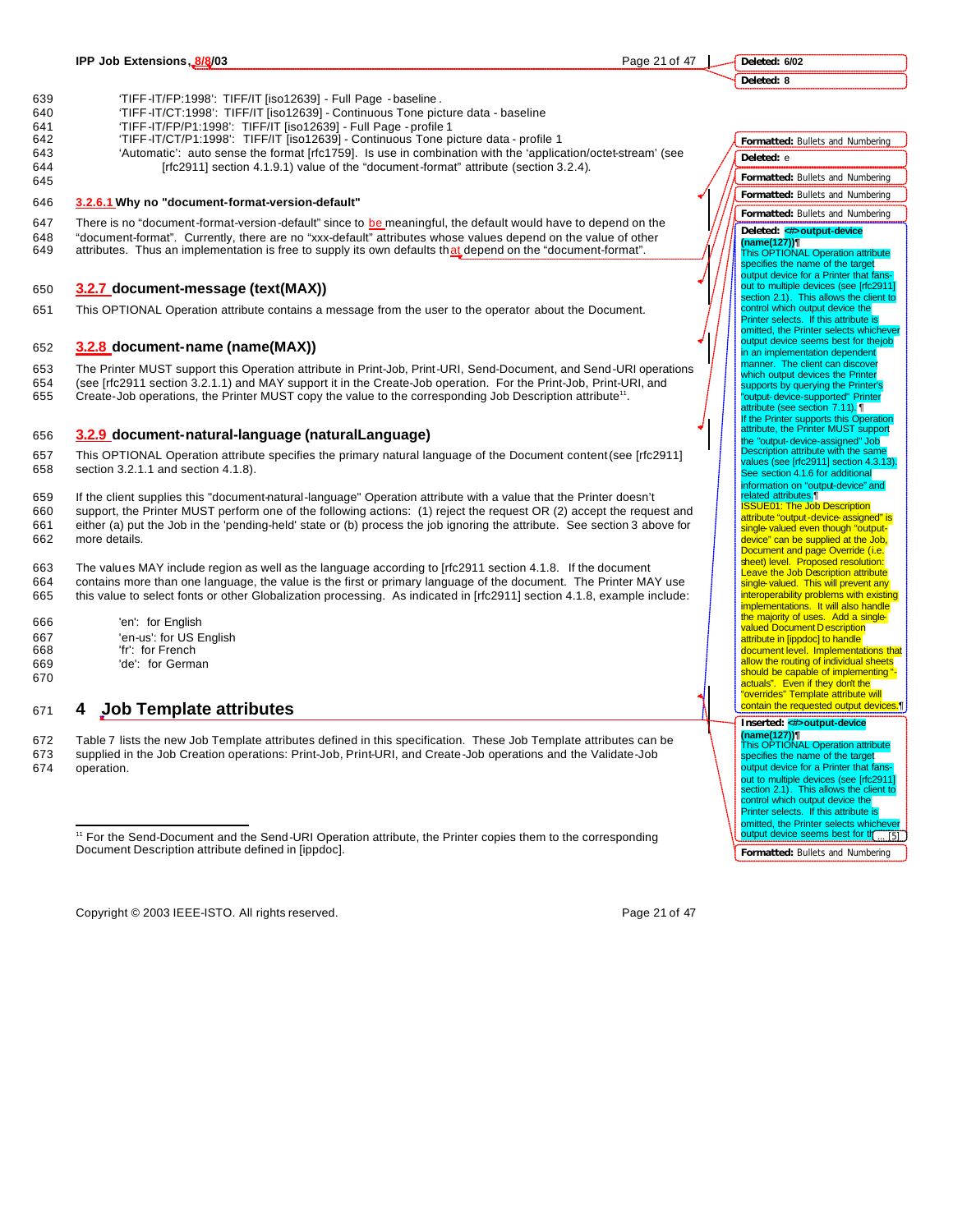- 676 a Printer supports a Job Template attribute, then the Printer MUST copy the supplied attribute to the Job object, so
- 677 that a client MAY query the attributes in subsequent Get-Job-Attributes/Get-Jobs operations (see [rfc2911] section<br>678 4.2). In addition, as in [rfc2911], for each "xxx" Job Template attribute supported, the Printer MU
- 4.2). In addition, as in [rfc2911], for each "xxx" Job Template attribute supported, the Printer MUST support the
- 679 corresponding "xxx-default" and "xxx-supported" Printer attributes, if defined.

#### 680 **Table 7 - Job Template attributes**

| <b>Job Template</b><br>attribute name "xxx"   | <b>Attribute Syntax</b>   | Printer: Default Value<br>attribute syntax | <b>Printer: Supported Values</b><br>attribute syntax |
|-----------------------------------------------|---------------------------|--------------------------------------------|------------------------------------------------------|
|                                               |                           | "xxx-default"                              | "xxx-supported"                                      |
| job-copies                                    | integer(1:MAX)            | integer(1:MAX)                             | rangeOfInteger(1:MAX)                                |
| iob-cover-back                                | collection                | collection                                 | 1setOf type2 keyword                                 |
| cover-type                                    | type2 keyword             |                                            | 1setOf type2 keyword                                 |
| media                                         | type3 keyword   name(MAX) |                                            | 1setOf (type3 keyword  <br>name(MAX))                |
| media col                                     | collection                | ۰                                          | 1setOf type2 keyword                                 |
| member attributes<br>[pwg5100.3]              | See [pwq5100.3]           |                                            |                                                      |
| iob-cover-front                               | collection                | collection                                 | 1setOf type2 keyword                                 |
| member attributes -<br>same as job-cover-back | see job-cover-back        |                                            |                                                      |
| job-finishings                                | 1setOf type2 enum         | 1setOf type2 enum <sup>12</sup>            | 1setOf type2 enum                                    |
| job-finishings-col                            | collection                | collection <sup>12</sup>                   | 1setOf type2 keyword                                 |
| finishing-template                            | name(MAX)                 |                                            | 1setOf name(MAX)                                     |
| stitching                                     | collection                |                                            | 1setOf type2 keyword                                 |
| stitching-reference-<br>edge                  | type2 keyword             |                                            | 1setOf type2 keyword                                 |
| stitching-offset                              | integer (0:MAX)           |                                            | 1setOf (integer(0:MAX)  <br>rangeOfInteger(0:MAX))   |
| stitching-locations                           | 1setOf integer(0:MAX)     |                                            | 1setOf (integer(0:MAX)                               |
|                                               |                           |                                            | rangeOfInteger(0:MAX))                               |
| output-device                                 | name(127)                 |                                            | 1setOf name(127)                                     |
| print-content-optimize                        | type2 keyword             | type2 keyword                              | 1setOf type2 keyword                                 |

## 681 **4.1 Job Template attributes defined for Job-wide effect in multi-document jobs**

 This section defines additional Job Template attributes that have Job-wide effect and so are intended for use in the creation of multi -document Jobs. These Job Template attributes have the "job-" prefix to indicate their Job wide 684 scope. When clients supply these job -wide Job Template attributes, they MUST supply these attributes in Job<br>685 Creation and Validate Job operations only. Clients MUST NOT supply these Job Template attributes as Docur Creation and Validate-Job operations only. Clients MUST NOT supply these Job Template attributes as Document

686 Template attributes in the Send-Document and Send-URI operations ([ippdoc]) or in any other operations. Clients

687 MUST NOT supply these attributes as member attributes of the "overrides" Job Template attribute [ippOverride].

## 688 **4.1.1 job-copies (integer(1:MAX))**

 This OPTIONAL Job Template attribute specifies the number of job copies, i.e., with all of the Documents taken together. Its interpretation is independent of the value of the "multiple-document-handling" Job Template attribute. See the "copies" Job Template attribute defined in [rfc2911] section 4.2.5 that switches between job copies and document copies depending on the value of the "multiple-document-handling" Job Template attribute ([rfc2911]

- 693 section 4.2.4).
- 694 For example assume a Job has two documents. The "copies" attribute has a value of '3' and "job -copies" has a 695 value of '2". With "multiple -document-handling" set to 'separate-documents-collated-copies' the resulting printout

 $\overline{a}$ 

Page 22 of 47 Copyright © 2003 IEEE-ISTO. All rights reserved.

**Formatted:** Highlight **Formatted:** Highlight **Formatted:** Highlight

Template attribute is equivalent to "copies" with "multiple-documenthandling" = 'single-document-newsheet'. **Issue to Pete: You know this stuff much better than I** — would it be  $\frac{1}{2}$  much better than I. ssible to add a small example, or a few small examples, that illustrates how "job-copies" and "copies" work, especially if they were both used at<br>the same time? Just an idea.

**Deleted:** The "job-copies" Job

<sup>&</sup>lt;sup>12</sup> The "job -finishings" and "job-finishings-col" Job Template attributes also include corresponding "job-finishingsready" (1setOf type 2 enum) and "job-finishings-col-ready" (1setOf collection) attributes.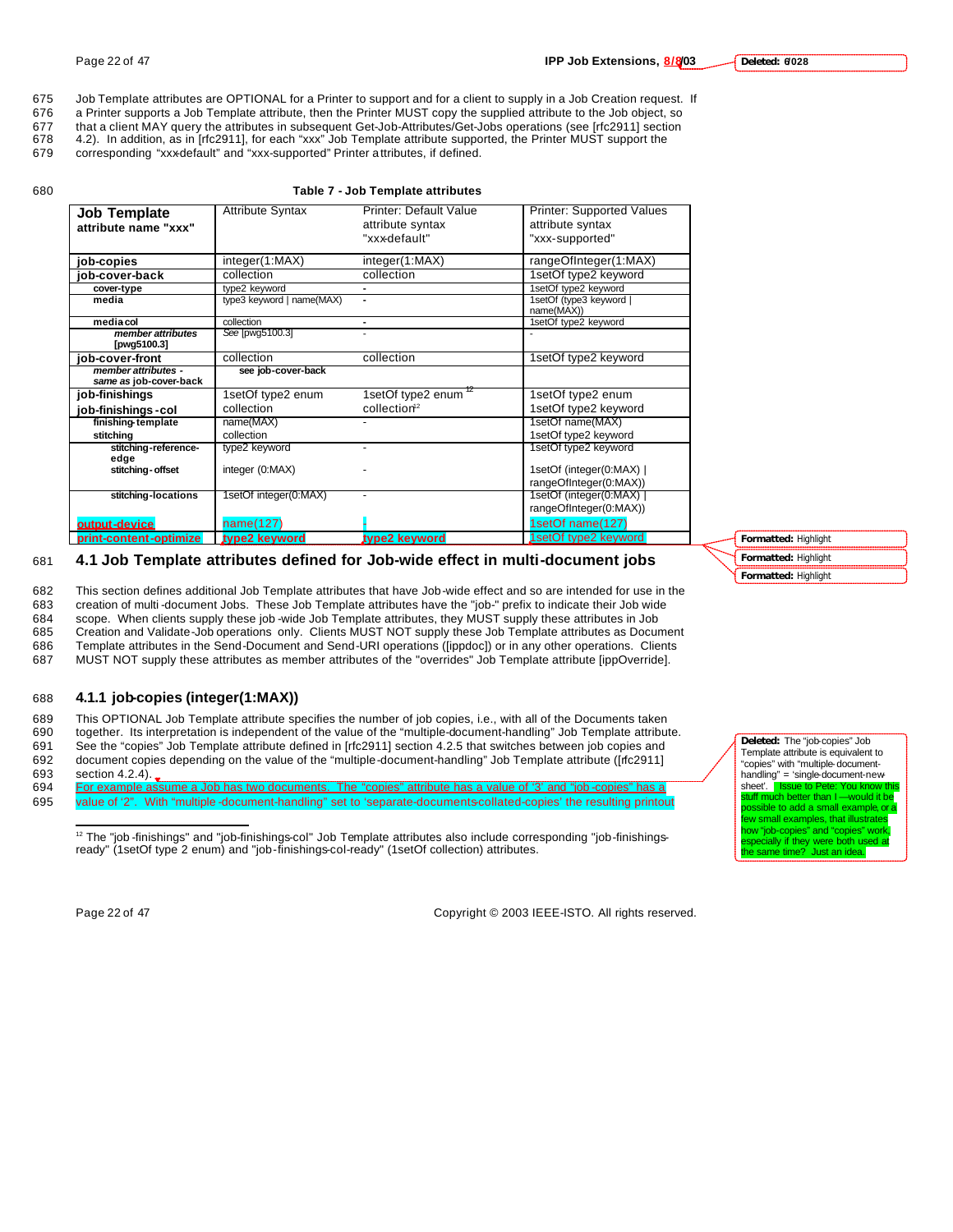This can be accomplished via the Document object [ippdoc] or Overrides [PWG5100.4], [ippOverride].

### **4.1.1.1 job-copies-default (integer(1:MAX))**

 This OPTIONAL Job Template Printer attribute specifies the default number of copies for the job as a whole. The Printer MUST support this attribute if it supports the "job-copies" Job Template attribute.

#### **4.1.1.2 job-copies-supported (rangeOfInteger(1:MAX))**

 This OPTIONAL Job Template Printer attribute specifies the supported range of the number of copies for the job as a whole. The Printer MUST support this attribute if it supports the "job -copies" Job Template attribute.

#### **4.1.1.3 job-copies-actual (1setof Integer(1:MAX))**

 This OPTIONAL Job Description attribute specifies the number of copies that the Printer actually printed for the job 710 as a whole. The Printer MAY support this attribute even if it does not support the "job-copies" Job Template attribute

#### **4.1.2 job-cover-back (collection)**

 This OPTIONAL Job Template attribute specifies the cover for the back of the job, i.e., with all of the Documents taken together and is independent of the value of the "multiple-document-handling" Job Template attribute. The member attributes are the same as "cover-back" (see [pwg5100.3] section 3.1) and with the same conformance requirements. However, the "cover-back" Job Template attribute switches between a job back cover and a document back cover depending on the value of the "multiple-document-handling" Job Template attribute ([rfc2911] section

717 4.2.4). The "job-cover-back" Job Template attribute is equivalent to "cover-back" with "multiple-document-handling" =<br>718 Single-document-new-sheet'.

'single-document-new-sheet'.

#### **4.1.2.1 job-cover-back-default (collection)**

This OPTIONAL Job Template Printer attribute specifies the default the cover for the back of the job. The Printer

MUST support this attribute if it supports the "job-cover-back" Job Template attribute.

#### **4.1.2.2 job-cover-back-supported (1setOf type2 keyword)**

 This OPTIONAL Job Template Printer attribute specified the supported member attributes of the "job-cover-back" Job Template collection attributes. The Printer MUST support this attribute if it supports the "job-cover-back" Job Template attribute.

#### **4.1.2.3 job-cover-back-actual (1setOf collection)**

727 This OPTIONAL Job Description attribute specifies the "job-cover-back" that the Printer actually used in producing the job. The Printer MAY support this attribute even if it does not support the "job-cove r-back" Job Template

attribute.

#### **4.1.3 job-cover-front (collection)**

This OPTIONAL Job Template attribute specifies the cover for the front of the job, i.e., with all of the Documents

 taken together and is independent of the value of the "multiple-document-handlin g" Job Template attribute. The member attributes are the same as the "cover-front" Job Template attribute (see [pwg5100.3] section 3.2) and with

the same conformance requirements. However, the "cover-front" Job Template attribute switches between a job

Copyright © 2003 IEEE-ISTO. All rights reserved. Copyright C 2003 IEEE-ISTO. All rights reserved.

**Formatted:** Bullets and Numbering

**Formatted:** Bullets and Numbering

**IPP Job Extensions, 8/8/03 Page 23 of 47** 

**Deleted: 6/02 Deleted: 8**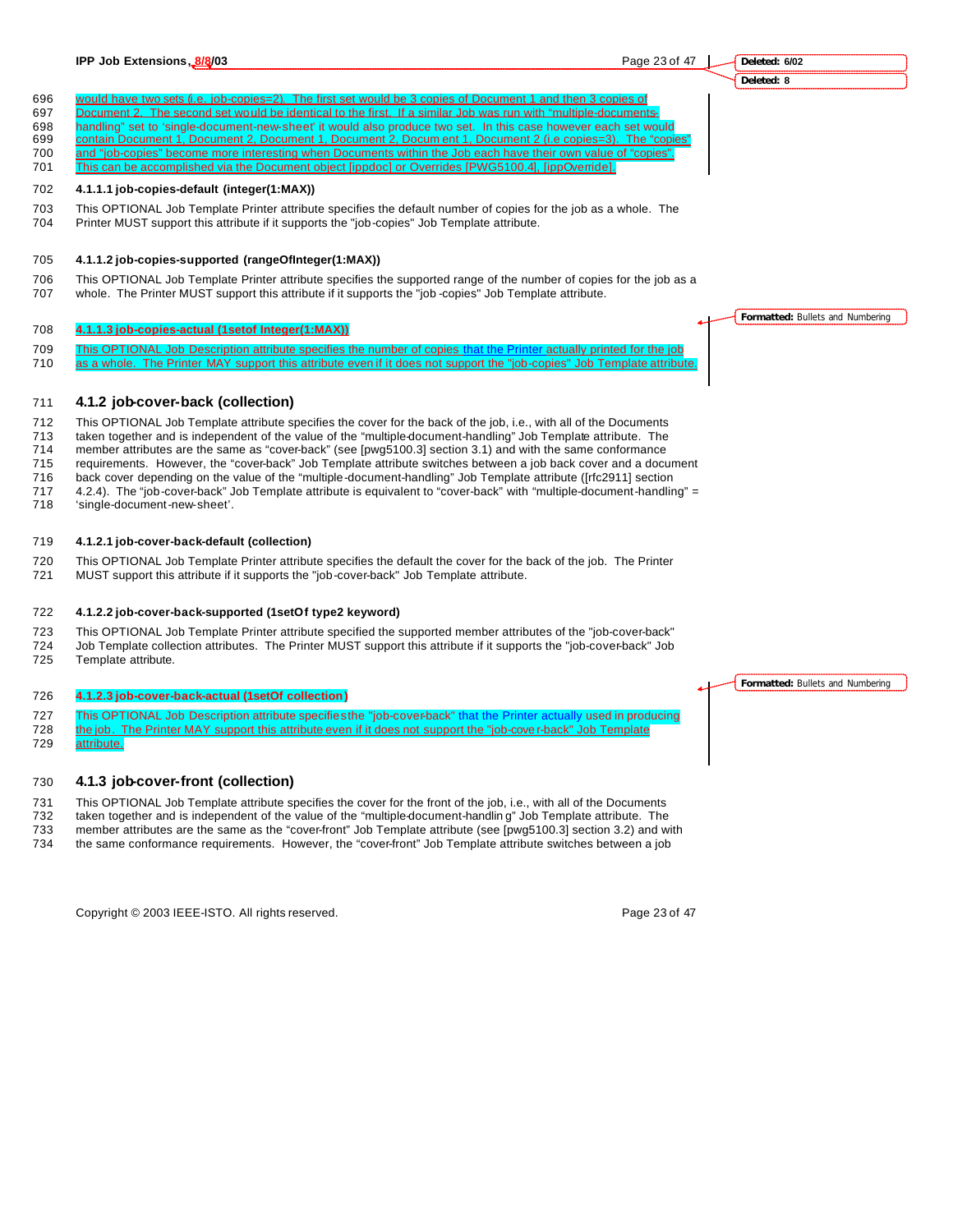front cover and a document front cover depending on the value of the "multiple-document-handling" Job Template attribute ([rfc2911] section 4.2.4). The "job-cover-front" Job Template attribute is equivalent to "cover-front" with "multiple-document-handling" = 'single-document-new-sheet'. **4.1.3.1 job-cover-front-default (collection)** This OPTIONAL Job Template Printer attribute specifies the default the cover for the front of the job. The Printer MUST support this attribute if it supports the "job-cover-front" Job T emplate attribute. **4.1.3.2 job-cover-front-supported (1setOf type2 keyword)** This OPTIONAL Job Template Printer attribute specified the supported member attributes of the "job-cover-front" Job Template attributes. The Printer MUST support this attribute if it supports the "job-cover-front" Job Template collection attribute. **4.1.3.3 job-cover-front-actual (1setOf collection)** 746 This OPTIONAL Job Description attribute specifies the "job-cover-front" that the Printer actually used in producing 747 the job. The Printer MAY support this attribute even if it does not support the "job-cover-front" Job Template attribute. **4.1.4 job-finishings (1setOf type2 enum)** This OPTIONAL Job Template attribute specifies the job finishings, i.e., with all of the Documents taken together. Its interpretatio n is independent of the value of the "multiple -document-handling" Job Template attribute. See the "finishings" Job Template attribute defined in [rfc2911] section 4.2.6 that switches between job finishings and document finishings depending on the value of the "multiple-document-handling" Job Template attribute ([rfc2911] section 4.2.4). The "job -finishings" Job Template attribute is equivalent to "finishings" with "multiple-document- handling" = 'single-document-new-sheet'. **4.1.4.1 job-finishings -default (1setOf type2 enum)** This OPTIONAL Job Template Printer attribute specifies the default job finishings. The Printer MUST support this attribute if it supports the "job-finishings" Job Template attribute. **4.1.4.2 job-finishings -ready (1setOf type2 enum)** This OPTIONAL Job Template Printer attribute specifies the ready job finishings, that is, the job finishings that maybe used without operator intervention. The Printer MUST support this attribute if it supports the "job-finishings" Job Template attribute. **4.1.4.3 job-finishings -supported (1setOf type2 enum)** This OPTIONAL Job Template Printer attribute specified the supported job finishings values. The Printer MUST support this attribute if it supports the "job -finishings" Job Template attribute. **Formatted:** Bullets and Numbering **Deleted: keyword**

#### **4.1.4.4 job-finishings -actual (1setOf type2 enum)**

- This OPTIONAL Job Description attribute specifies the "job-finishings" that the Printer actually used in producing the
- job. The Printer MAY support this attribute even if it does not support the "job-finishings" Job Template attribute.

Page 24 of 47 Copyright © 2003 IEEE-ISTO. All rights reserved.

#### Page 24 of 47 **IPP Job Extensions, 8/8/03**

**Deleted: 6/028**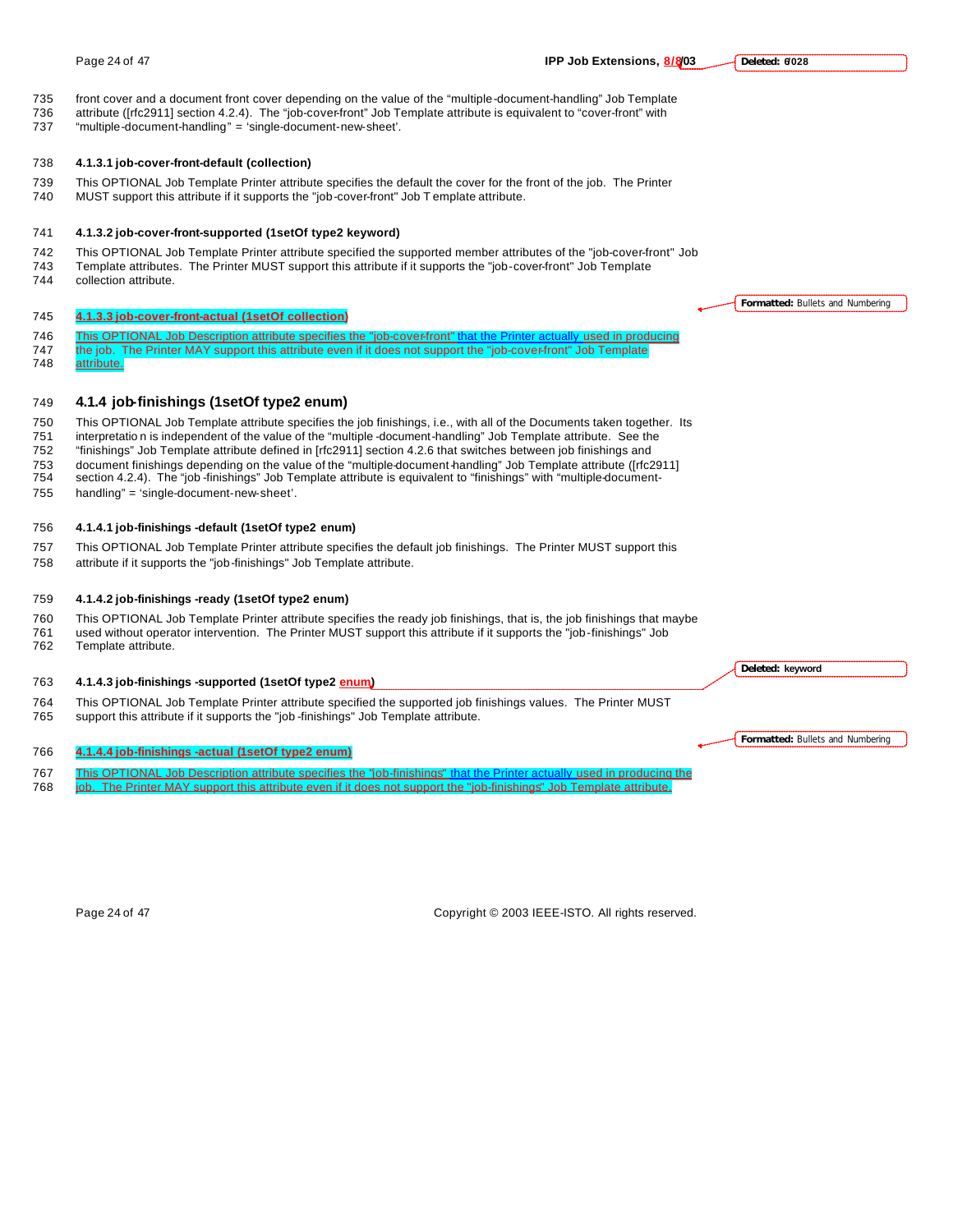**Deleted: 8**

**Formatted:** Bullets and Numbering

**Formatted:** Bullets and Numbering

**Formatted:** Bullets and Numbering

**Deleted:** indicates the name of the output device that the client has supplied in the "output - device" Operation attribute (see section 1.1.1), if any, in the Job Creation operation. The Printer sets the Job's "output-device-assigned" Job Description attribute (see [rfc2911] section ZZZ) to the name of the actual device assigned. **Inserted:** indicates the name of the output device that the client has supplied in the "output - device" Operation attribute (see section 1.1.1), if any, in the Job Creation operation. The Printer sets the Job's "output-device-assigned" Job Description attribute (see [rfc2911] ection ZZZ) to the name of the actual device assigned.

**Deleted:** 8

**Deleted:** Description

769 **4.1.5 job-finishings-col (1setOf collection)**

770 This OPTIONAL Job Template attribute specifies the job finishings collection, i.e., with all of the Documents taken

- 771 together. Its interpretation is independent of the value of the "multiple-document-handling" Job Template attribute.
- 772 See the "finishings-col" Job Template attribute defined in [pwg5100.3] section 3.2 that switches between job
- 773 finishings collection and document finishings collection depending on the value of the "multiple-document-handling"
- 774 Job Template attribute ([rfc2911] section 4.2.4). The "job-finishings-col" Job Template attribute is equivalent to
- 775 "finishingscol" with "multiple-document-handling" = 'single-document-new-sheet'.

#### 776 **4.1.5.1 job-finishings -col-default (collection)**

- 777 This OPTIONAL Job Template Printer attribute specifies the default job finishings collection. The Printer MUST
- 778 support this attribute if it supports the "job -finishings-col" Job Template attribute.

#### 779 **4.1.5.2 job-finishings -col-ready (collection)**

- 780 This OPTIONAL Job Template Printer attribute specifies the ready job finishings collection, that is, the job finishings
- 781 collection that maybe used without operator intervention. The Printer MUST support this attribute if it supports the<br>782 "job-finishings-col" Job Template attribute. "job-finishings-col" Job Template attribute.
- 

#### 783 **4.1.5.3 job-finishings -col-supported (1setOf type2 keyword)**

- 784 This OPTIONAL Job Template Printer attribute specified the supported member attributes of the "job-finishings-col" 785 Job Template collection attribute. The Printer MUST support this attribute if it supports the "job -finishings-col" Job 786 Template attribute.
- 

#### 787 **4.1.5.4 job-finishings -col-actual (1setOf collection)**

788 This OPTIONAL Job Description attribute specifies the "job-finishings-col" attributes that the Printer actually used in 789 producing the job. The Printer MAY support this attribute even if it does not support the "job- finishings-col " Job

790 Template attribute.

## 791 **4.2 Job Template attributes that may have Document Scope and Override Scope**

- 792 This section defines additional Job Template attributes that are restricted to  $\overline{r}$
- 793 in Document Creation operations and in the "override" attribute to override at the Sheet level (see section 9).<br>794 supplied in a Document Creation operation, these Job Template attributes describes the Document explic
- 794 supplied in a Document Creation operation, these Job Template attributes describes the Document explicitly. This 795 specification does *not* define corresponding Document Description attributes, since this specification does not include
- 796 or depend on a Document object<sup>13</sup>.

## 797 **4.2.1 output-device (name(127))**

798 This OPTIONAL Job Template attribute s

- 799 multiple devices (see [rfc2911] section 2.1). This allows the client to control which output de
- 800 If this Job Template attribute is omitted, the Printer selects whichever output device seems best for the job in an 801 implementation dependent manner. Note that "output-device" can be applied at the Job, Document, Document-Copy
- 802 or Page level.

 $\overline{a}$ 

<sup>13</sup> For Document Description attributes that correspond to the Operation attributes defined for Document Creation operations, see the Document object defined in [ippdoc].

Copyright © 2003 IEEE-ISTO. All rights reserved. Copyright C 2003 IEEE-ISTO. All rights reserved.

## **Deleted: 6/02**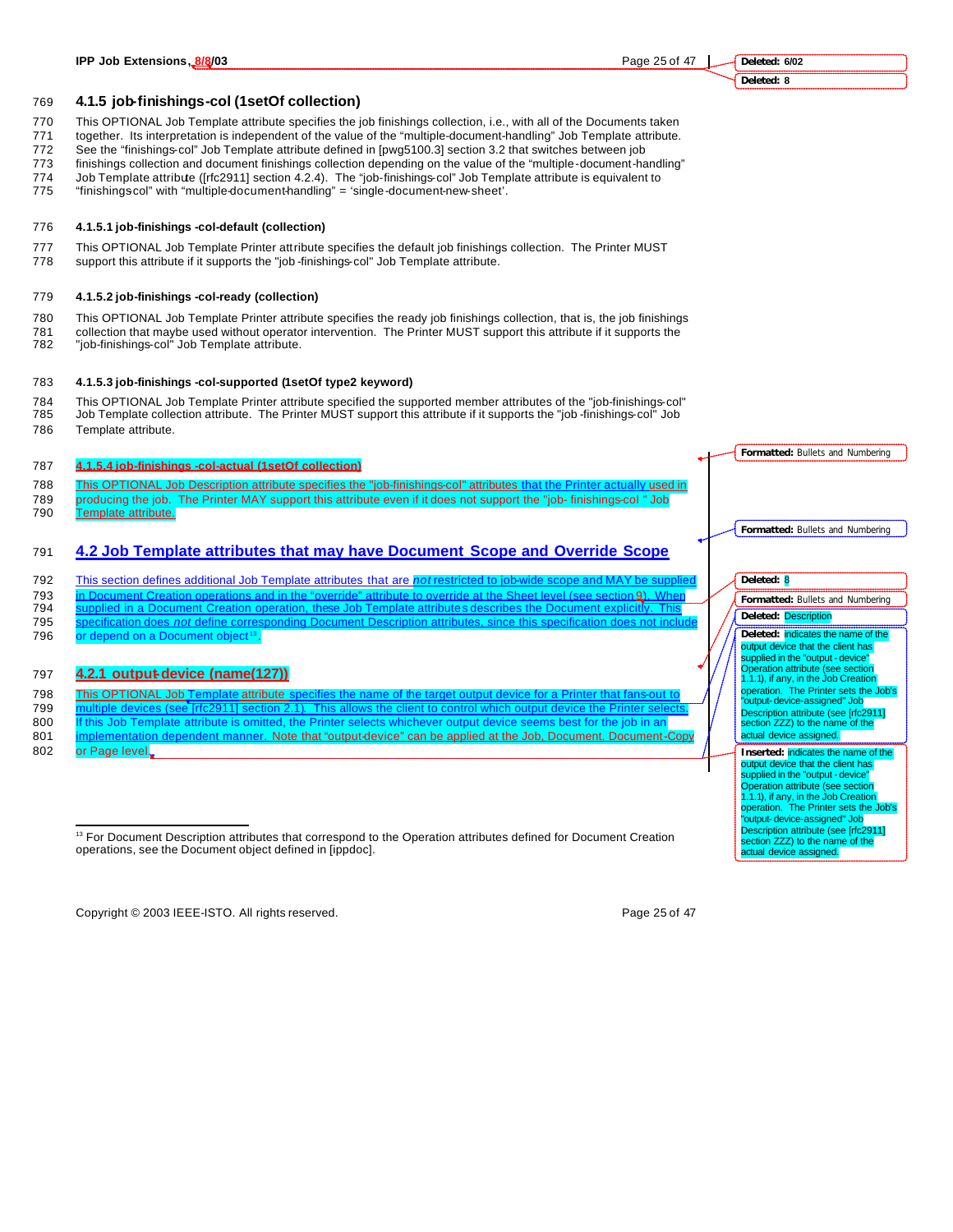**Deleted: 6/028**

| 803        | 4.2.1.1 Why there is no output-device-default                                                                                                                                                                                                   | Deleted: <b>ISSUE 01: The [rfc2911]</b><br><b>Job Description attribute "output-</b> |
|------------|-------------------------------------------------------------------------------------------------------------------------------------------------------------------------------------------------------------------------------------------------|--------------------------------------------------------------------------------------|
| 804        | There is no "output-device-default" Printer attribute. A Printer MAY have a dynamic scheduling algorithm to assign                                                                                                                              | device-assigned" is single-valued<br>even though the "output-device"                 |
| 805        | jobs to output devices, in which case the "output-device-supported" Printer attribute would have multiple values. A                                                                                                                             | Job Template can be supplied at                                                      |
| 806        | client that did not supply an explicit "output-device" is asking the Printe r to choose the most appropriate output                                                                                                                             | the Job, Document and page                                                           |
| 807<br>808 | device(s) (i.e. physical printer(s)) to print the Job. If "output-device-default" was allowed there would be no way to<br>request this since the default output device would be assigned when it was not supplied by the client. If the Printer | Override (i.e. Sheet) level.<br><b>Proposed resolution: Leave the</b>                |
| 809        | does not have a dynamic scheduling algorithm to assign Jobs to output devices, the Printer would populate "output-                                                                                                                              | <b>Job Description attribute single-</b>                                             |
| 810        | device-supported" with only one value.                                                                                                                                                                                                          | valued. This will prevent any<br>interoperability problems with                      |
|            |                                                                                                                                                                                                                                                 | existing implementations. It will                                                    |
| 811        | 4.2.1.2, putput-device-supported (1set Of name (127))                                                                                                                                                                                           | also handle the majority of uses.<br>Add a single-valued "output-                    |
| 812        | This OPTIONAL Job Template Printer attribute specifies the supported "output-device" values. The Printer MUST                                                                                                                                   | device" Job Template attribute<br>which MAY be supplied in a                         |
| 813        | support this attribute if it supports the "output-device" Job Template attribute.                                                                                                                                                               | <b>Document Creation operation to</b>                                                |
|            |                                                                                                                                                                                                                                                 | give it Document scope and in the<br>"overrides" attribute to give it                |
| 814        | 4.2.1.3 output-device -actual (1setOf name(127))                                                                                                                                                                                                | Sheet scope                                                                          |
| 815        | This OPTIONAL Job Description attribute specifies the output-device (s) that the Printer actually used to produce the                                                                                                                           | <b>Deleted: Document Description</b><br>attribute in [ippdoc] to handle              |
| 816        | job [ippact]. The Printer MAY support this Job Description attribute even if it does not support the "output-device"                                                                                                                            | document level                                                                       |
| 817        | Job Template attribute. The "output-device-actual" attribute MAY have more than one value, while the [rfc2911]                                                                                                                                  | Deleted: . Implementations that                                                      |
| 818        | "output-device-assigned" Job Description attribute has only a single name(127) value.                                                                                                                                                           | allow the routing of individual<br>$\overline{5}$ [6]                                |
| 819        | For example printers that automatically splits Jobs between OutputDevices can indicate the location of the pages of                                                                                                                             | Formatted: Bullets and Numbering                                                     |
| 820        | the Job via this element This can occur if the Printer automatically routes Pages to the appropriate output device or                                                                                                                           | Inserted: <i>. Implementations that</i>                                              |
| 821        | "output-device" is included in an "override" or applied to individual Documents within the Job.                                                                                                                                                 | allow the routing of individual<br>$\overline{171}$                                  |
|            |                                                                                                                                                                                                                                                 | Deleted: >>>>output-deviceready<br>(1setOf name(127))<br>[8]                         |
| 822        | 4.2.2 print-content-optimize (type2 keyword)                                                                                                                                                                                                    | Inserted: <#>output-device ready                                                     |
| 823        | This OPTIONAL Job Template attribute refines the value specified by the "print-quality" ((rfc2911) §4.2.13) attribute.                                                                                                                          | (1setOf name(127))<br>[9]                                                            |
| 824        | The "print-quality" attribute the level of quality. The "print-content-optimize" attribute directs the type of                                                                                                                                  | Formatted: Bullets and Numbering                                                     |
| 825        | optimization/processing that will be performed on the Document content. It does not necessarily mean the value                                                                                                                                  | Deleted: d                                                                           |
| 826        | describes the content.                                                                                                                                                                                                                          | Inserted: d the supported "output-                                                   |
| 827        | The standard keyword values are:                                                                                                                                                                                                                | device" values. The Printer MI<br>. 1101                                             |
|            |                                                                                                                                                                                                                                                 | Formatted: Bullets and Numbering                                                     |
| 828        | 'photo': optimize for photographic clarity                                                                                                                                                                                                      | Deleted: col-                                                                        |
| 829        | 'graphic': optimize for graphic clarity such as graphs and line drawings                                                                                                                                                                        | Deleted: collection                                                                  |
| 830<br>831 | 'text': optimize for text clarity<br>'text-and-graphic': optimize for both text and graphic clarity                                                                                                                                             | Inserted: collectior)¶<br>This OPTIONAL Job Description                              |
|            |                                                                                                                                                                                                                                                 | T111<br>Deleted: '                                                                   |
| 832        | 4.2.2.1 print-content-optimize-default (type2 keyword)                                                                                                                                                                                          | Deleted:                                                                             |
| 833<br>834 | This OPTIONAL Job Template Printer attribute specifies the default "print-content-optimize" value. The Printer                                                                                                                                  | Deleted: d                                                                           |
|            | MUST support this attribute if it supports the "output-device" Job Template attribute.                                                                                                                                                          |                                                                                      |
|            |                                                                                                                                                                                                                                                 | Deleted: Note:                                                                       |
| 835        | 4.2.2.2 print-content-optimize-supported(1setOf type2 keyword)                                                                                                                                                                                  | Formatted: Highlight                                                                 |
| 836<br>837 | This OPTIONAL Job Template Printer attribute specifies the supported "print-content-optimize" values. The Printer<br>MUST support this attribute if it supports the "output-device" Job Template attribute.                                     | Formatted: Highlight                                                                 |
|            |                                                                                                                                                                                                                                                 | Formatted: Bullets and Numbering                                                     |
| 838        | 4.2.2.3 print-content-optimize-actual (1setOf type2 keyword)                                                                                                                                                                                    | Formatted: Bullets and Numbering                                                     |
| 839        | This OPTIONAL Job Description attribute specifies the "print-content-optimize "(s) that the Printer actually used to                                                                                                                            | Formatted<br>[12]                                                                    |
| 840        | produce the job [ippact]. The Printer MAY support this Job Description attribute even if it does not support the "print-                                                                                                                        | Formatted: Bullets and Numbering                                                     |
|            |                                                                                                                                                                                                                                                 | Formatted<br>T131                                                                    |

Page 26 of 47 Copyright © 2003 IEEE-ISTO. All rights reserved.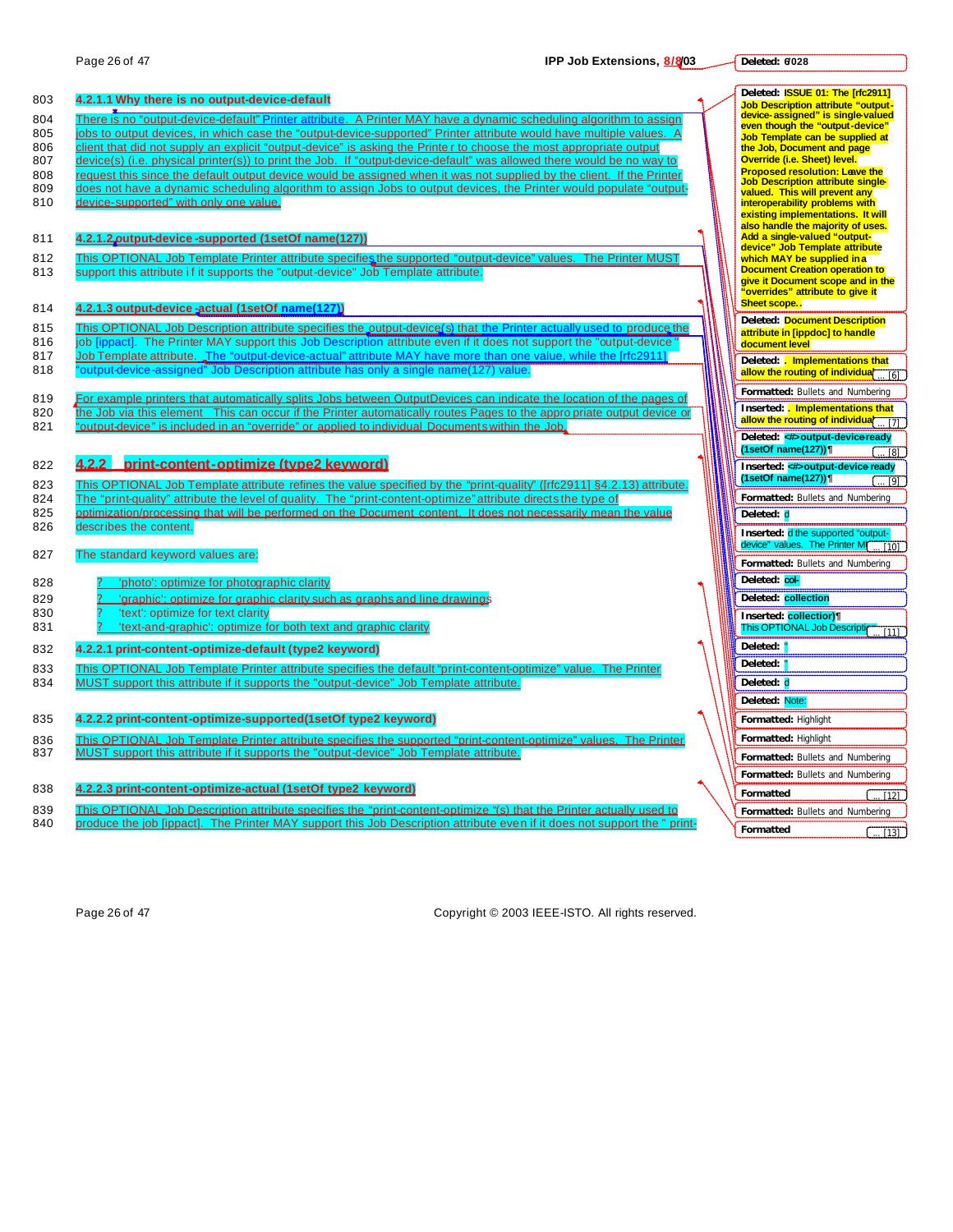**Deleted: 6/02 Deleted: 8**

841 content-optimize " Job Template attribute. Note: The "print-content-optimize -actual" attribute MAY have more than 842 one value, while the "print-content-optimize" Job Description attribute has only a single value.

843

## <sup>844</sup> **5 Job Description attributes**

845 This section defines the new Job Description attributes defined in this IPP specification. Job Description attributes 846 are Job object attributes that are filled in by the Printer. Some Job Description attribute values are supplied by the 847 client in the Job operation using corresponding Operation attributes as indicated in the "Set by" column. The Printer<br>848 MUST NOT support modification of any of these Job Description attributes using the Set-Job-Attri MUST NOT support modification of any of these Job Description attributes using the Set-Job-Attributes operation 849 ([rfc3380]).

850 This section divides Job Descriptions into two subsections: Section 5.1 contains Job Description attributes that 851 describe the Job as a whole and Section 5.2 contains Job Description attributes that are defaults for the Document(s) 852 in the Job<sup>14</sup>. The following legend is used in the tables in both sections:

| Legend:                     |                                                                                                                                                                                                                                                                                                                                                                                                                                                         |
|-----------------------------|---------------------------------------------------------------------------------------------------------------------------------------------------------------------------------------------------------------------------------------------------------------------------------------------------------------------------------------------------------------------------------------------------------------------------------------------------------|
| <b>IPP Attribute Syntax</b> | the attribute syntax (see [rfc2911] section 4.1).                                                                                                                                                                                                                                                                                                                                                                                                       |
| Set by                      | indicates whether the value is set by the client or Printer in the Job Creation operation:<br>client - means that the Printer MUST populate this Job Description attribute by<br>copying from the corresponding Operation attribute that the client MAY supply<br>in the Job Creation operation. See Table 5 for the corresponding Operation<br>attribute.<br><b>Printer</b> - means that the Printer sets the value based on the state of the Printer. |
| <b>Printer conformance</b>  | indicates MUST or MAY for Printer conformance.                                                                                                                                                                                                                                                                                                                                                                                                          |
| Reference                   | referen ces either to a sub-section of this specification or to a section in another<br>specification, where further information about this attributes can be found.                                                                                                                                                                                                                                                                                    |

853

#### 854 **5.1 Job Description attributes that describe the Job as a whole**

855 This section defines those Job Description attributes that describe the Job as a whole. See section 5.2 below for 856 those Job Description attributes that are defaults for the Document or Documents in the Job.

|--|--|--|

#### 857 **Table 8 - Job Description attributes that describe the Job as a whole**

| <b>Job Description</b><br>attribute name | <b>IPP Attribute Syntax</b> | Set by  | Printer<br>conformance | Reference            |
|------------------------------------------|-----------------------------|---------|------------------------|----------------------|
| errors-count                             | integer(0:MAX)              | Printer | MAY                    | \$5.1.1              |
| ipp-attribute-fidelity                   | boolean                     | client  | MAY                    | \$5.1.2              |
| job-mandatory-attributes                 | 1setOf type2 keyword        | client  | MAY                    | \$5.1.3              |
| output-device-assigned                   | name(127)                   | Printer | <b>MAY</b>             | $[rfc2911]$ §4.3.7.2 |
| warnings-count                           | integer(0:MAX)              | Printer | MAY                    | \$5.1.4              |

858

859 Most of the existing "job-state" and "job-state-reasons" Job Description attribute values apply equally well to 860 individual documents in a multi -document job (with removal of the 'job-' prefix for those that apply to both Job and 861 Document). Furthermore, the job states are completely service-type neutral, so they can apply to scanning, faxing, 862 and formatting processes as well. The job state reasons have a number of reasons that are print ser and formatting processes as well. The job state reasons have a number of reasons that are print service specific, but

863 most can apply to other types of service as well. The reason for separating state from reasons is so that the states 864 can be the fundamental states that most implementations have, while the state reasons can vary depending on the

<sup>14</sup> The [jobx] specification does not define any Document Description attributes. See the [ippdoc] specification.

Copyright © 2003 IEEE-ISTO. All rights reserved. Copyright C 2003 IEEE-ISTO. All rights reserved.

**Formatted:** Indent: Left: 0", Hanging: 0.25"

**Deleted: output-device-requested** ...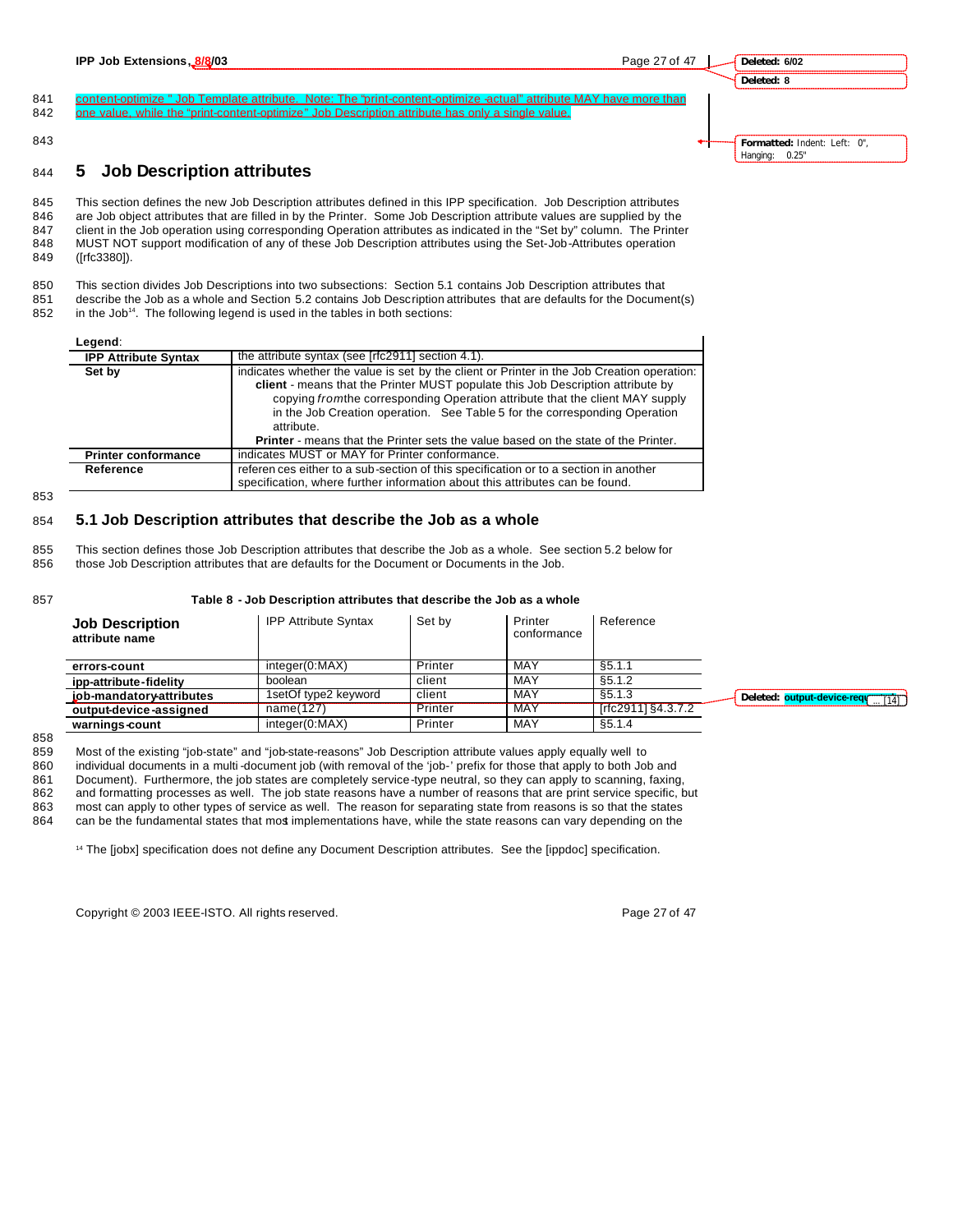865 sophistication of the system. The states are the ones that clients are most likely to base actions upon, and the state 866 reasons are more information, both for programs and people.

#### 867 **5.1.1 errors-count (integer(0:MAX))**

 This OPTIONAL Job Description attribute counts the number of errors encountered processing the job as a whole. An error where some portion of the printed output is not present, such as a glyph encountered which isn't in the Printer's font or an image in a page was in a format that the Printer didn't support, though the Printer did support the overall document format.

### 872 **5.1.2 ipp-attribute-fidelity (boolean)**

873 This OPTIONAL Job Description attribute indicates the value of the corresponding "ipp-attribute-fidelity" Operation 874 attribute ( $[$ rfc2911] section  $3.2.1.1$ )<sup>5</sup> that the client supplied in the Job Creation operation. This Job Description 875 attribute has no effect on the processing of the job once the Job Creation operation has been accepte d<sup>16</sup>. However,

876 this attribute does provide an audit capability to the user and service desk for comparing unexpected printed results

877 with what was submitted.

#### 878 **5.1.3 job-mandatory-attributes (1setOf type2 keyword)**

879 This OPTIONAL Job Description attribute indicates which Job Template attributes that the client required that the Rail end that the Rail end that the value of the Value of the Value of the Value of the Value of the Val Printer Support in order to accept the Job Creation request. The Printer populates this attribute with the value of the 881 corresponding "job-mandatory-attributes" Operation attribute (see section 3.1.2) supplied by the client in the Job<br>882 Creation operation. This Job Description attribute has no effect on the processing of the job once

882 Creation operation. This Job Description attribute has no effect on the processing of the job once the Job Creation<br>883 operation has been accepted <sup>16</sup> However, this Job Description attribute does provide an audit cap 884 object in the Job History (see [rfc2911] section 4.3.7.2) to the user and service desk for comparing unexpected 885 printed results with what was submitted. See section 3.1.2 for additional details of the semantics of this "job-

886 mandatory-attributes" Operation attribute that are not repeated here.

#### 887 **5.1.4 warnings -count (integer(0:MAX))**

888 This OPTIONAL Job Description attribute counts the number of warnings encountered processing the job as a whole. 889 A warning is where no information is lost, but the appearance of the printed output MAY not be as expected.

#### 890 **5.2 Job Description attributes that are defaults for the Document(s) in the Job**

891 This section defines those Job Description attributes that provide defaults for the Document Or Documents in the 892 Job. See section 5.1 above for those Job Description attributes that describe the Job as a whole.

### 893 **5.2.1 compression-supplied (type3 keyword)**

- 894 This REQUIRED Job Description attribute specifies the *default* compression used to represent the document(s) in<br>895 the Job. The Printer sets this Job Description attribute from the corresponding Operation attribute ( the Job. The Printer sets this Job Description attribute from the corresponding Operation attribute (see [rfc2911]
- 896 §3.2.1.1) supplied by the client in the Job Creation operation.

 $\overline{a}$ 

Page 28 of 47 Copyright © 2003 IEEE-ISTO. All rights reserved.

Deleted:

#### Deleted: <**#>output-device requested (name(127))¶**

This OPTIONAL Job Des attribute indicates the name of the output device that the client has supplied in the "output - device-<br>requested" Operation attribute (see section 3.1.3), if any, in the Job Creation operation. The Printer sets the Job's "output-device-assigned" lob Description attribute (see  $[$ rfc $2911]$  section) to the name actual device assigned. ¶

 $15$  The "ipp-attribute-fidelity" attribute is defined only as an Operation attribute in [rfc2911]. This specification is

defining it as a Job Description attribute as well which the Printer MAY support.

<sup>&</sup>lt;sup>16</sup> The "ipp -attribute-fidelity" and "job-mandatory-attributes" Operation attributes do have effect after the Job Creation operation when the Document Object is supported [ippdoc].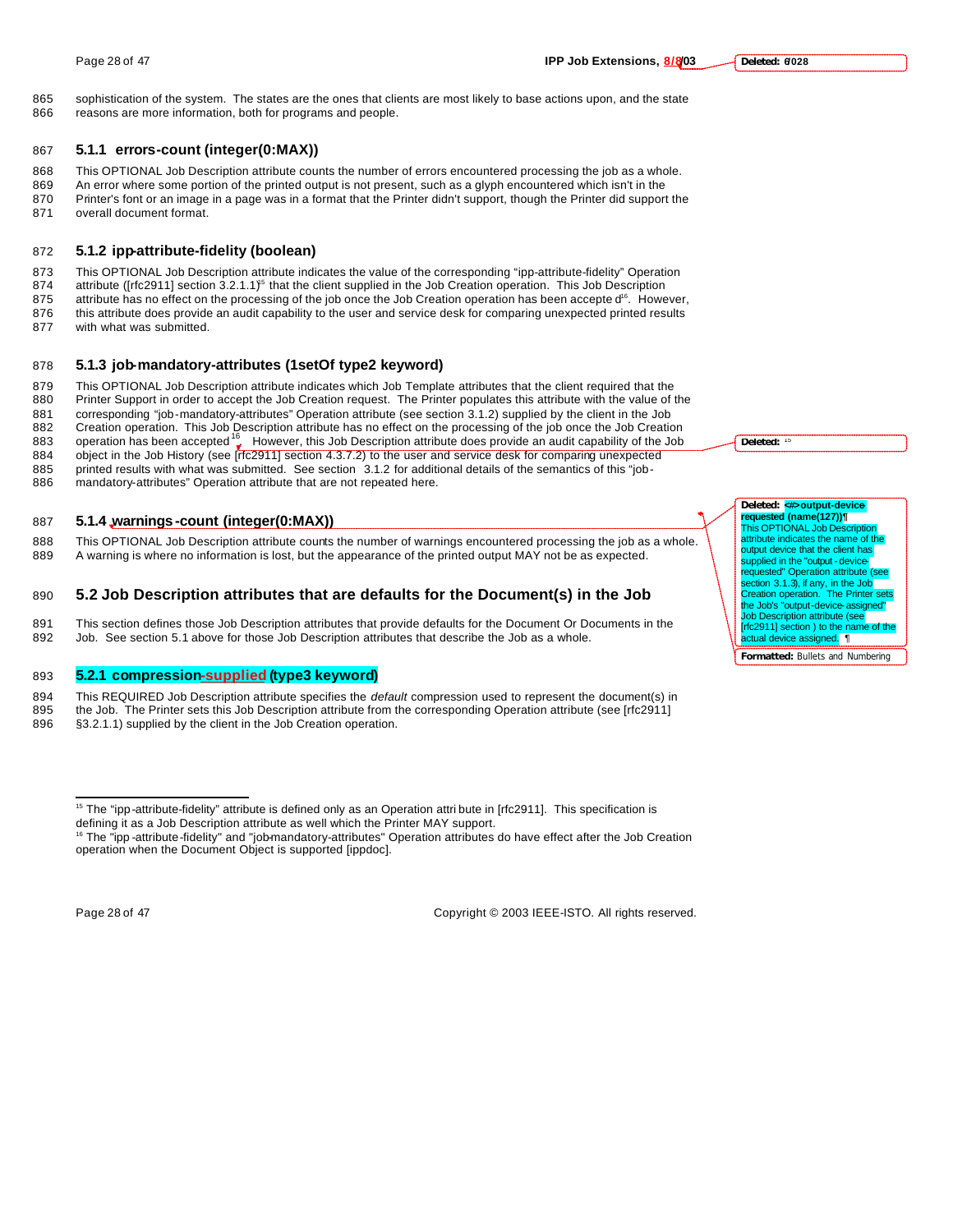**Deleted: 6/02 Deleted: 8**

#### 897 **5.2.2 document-charset-supplied (charset)**

- 898 This OPTIONAL Job Description attribute specifies the *default* charset used to represent this document (see section
- 899 3.2.2). The Printer sets this Job Description attribute from the corresponding Operation attribute supplied by the
- 900 client in the Job Creation operation.

## 901 **5.2.3 document-digital-signature-supplied (type2 keyword)**

 This OPTIONAL Job attribute specifies the *default* digital signature technology used in the Document content. The Printer sets this Job Description attribute from the corresponding "document-digital-signature" Operation attribute (see section 3.2.3 for the semantics), if supplied by the client in the Job Creation operation. If a Printer supports the "document-digital-signature" Operation attribute, the Printer MUST support this "document-digital-signature" Job Description attribute.

#### 907 **5.2.4 document-format-details-supplied (1setOf collection)**

908 This OPTIONAL Job Description attribute specifies the *default* details of the document format(s) of the Document

- 909 Object content. The Printer sets this Job Description attribute from the corresponding "document-format-details"
- 910 Operation attribute (see section 3.2.5 for the semantics), if supplied by the client in the Job Creation operation. If a 911 Printer supports the "document-format-details" Operation attribute, the Printer MUST support this "document-format-
- 912 details" Job Description attribute.

#### 913 **5.2.5 document-format-supplied (mimeMediaType)**

This REQUIRED<sup>18</sup> Job Description attribute specified the *default* document format of the Document Object content.<br>915 The Printer sets this Job Description attribute from the corresponding "document-format" Operation att

- The Printer sets this Job Description attribute from the corresponding "document-format" Operation attribute (see 916 [rfc2911] section 3.2.1.1 and [this spec] section 3.2.4 for the semantics), if supplied by the client in the Job Creation
- 917 operation.

#### 918 **5.2.6 document-format-version-supplied (text(127))**

919 This OPTIONAL Job Description attribute specifies the *default* version of the document format of the Document 920 Object content. The Printer sets this Job Description attribute from the corresponding "document-format-version"

921 Operation attribute (see section 3.2.6 for the semantics), if supplied by the client in the Job Creation operation (see 922 section ). If a Printer supports the "document-format-version" Operation attribute, the Printer MUST support this

923 "document-format -version" Job Description attribute.

#### 924 **5.2.7 document-message-supplied (text(MAX))**

925 This OPTIONAL Job Description contains either (1) the *default* message from the user to the operator about the<br>926 Document(s) or (2) a message from the operator, system administrator, or "intelligent" process to indi Document(s) or (2) a message from the operator, system administrator, or "intelligent" process to indicate to the end 927 user the reasons for modification or other management action taken on the Document. The Printer populates this 928 Job Description attribute from the "document-message" (text(MAX) Operation attribute value (see section 3.2.7) 929 supplied by the client in the Job Creation operation.

930 In addition, the user and the operator can set the value of this Job Description attribute explicitly using the Set-Job-931 Attributes operation (see [rfc3380]).

Copyright © 2003 IEEE-ISTO. All rights reserved. The example of the state of the 29 of 47

## Deleted: <**#>docu (mimeMediaType) ¶** This REQUIRED <sup>17</sup> Job Description

attribute specified the *default* document format of the Document Object content. The Printer sets this Job Description attribute from the corresponding "document-format" Operation attribute (see [rfc2911] section 3.2.1.1 and [this spec] section 3.2.3 for the semantics), if supplied by the client in the Job Creation operation. ¶

**Formatted:** Bullets and Numbering **Formatted:** Bullets and Numbering

 $\overline{a}$ <sup>18</sup> [rfc2911] did not define a "document-format" Document Description attribute; it is a new attribute defined in this specification.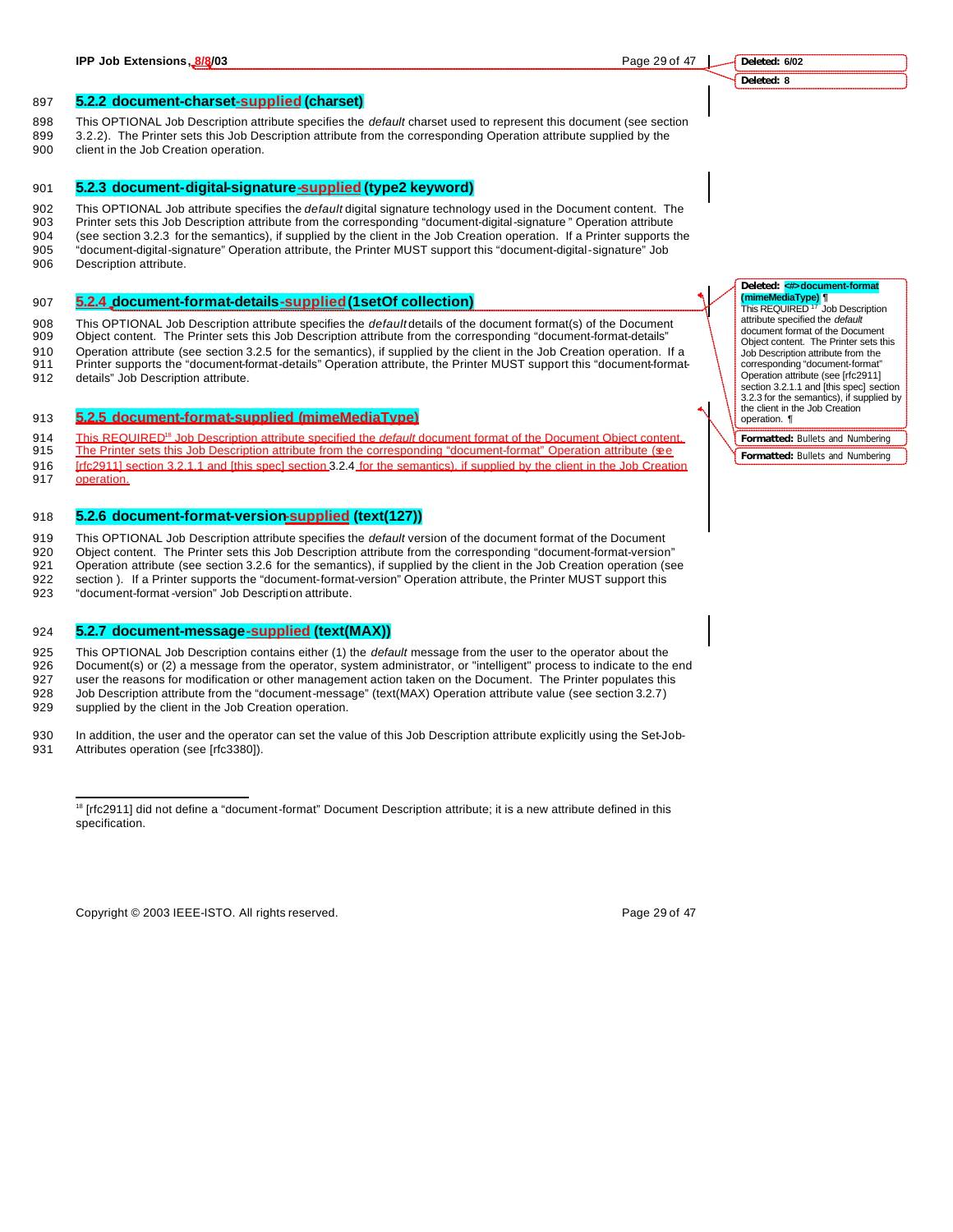#### 932 **5.2.8 document-name-supplied (name (MAX))**

- 933 This REQUIRED Job Description attribute specifies the *default* name of the document (see [rfc2911] §3.2.1.1). The
- 934 Printer sets this Job Description attribute from the corresponding Operation attribute (see section 3.2.8) supplied by 935 the client in the Job Creation operation.

#### 936 **5.2.9 document-natural-language-supplied (naturalLanguage)**

- 937 This OPTIONAL Job Description attribute specifies the *default* primary natural language of the Document content<br>938 (see [rfc2911] section 3.2.1.1). The Printer sets this Job Description attribute from the correspondi (see [rfc2911] section 3.2.1.1). The Printer sets this Job Description attribute from the corresponding Operation
- 939 attribute (see section 3.2.9 ) supplied by the client in the Job Creation operation.

## <sup>940</sup> **6 New values to existing attributes**

941 This section defines new values for existing attributes.

## 942 6.1 **New job-state-reasons(1setOf type2 keyword) Values**

943 The REQUIRED "job-state-reasons" Job Description attributes ([rfc2911] section 4.3.8) provide additional information 944 about the job's current state, i.e., information that augments the value of the job's "job-state" attribute.

 These new values MAY be used with any job state for which the reason makes sense. When implemented, the 946 Printer MUST return these values when the re ason applies and MUST NOT return them when the reason no longer applies whether the value of the Job's "job -state" attribute changed or not. When the Job does not have any reasons for being in its current state, the value of the Job's "job-state-reasons" attribute MUST be 'none'.

949 Note: While values cannot be added to the "job-state" attributes without impacting deployed clients that take actions<br>950 upon receiving "job-state" values, it is the intent that additional "job-state-reasons" values c upon receiving "job-state" values, it is the intent that additional "job-state-reasons" values can be defined and 951 registered without impacting such deployed clients. In other words, the "job-state-reasons" attribute are intended to 952 be extensible.

- 953 Table 9 lists the new keyword values for the "job-state-reasons" attribute defined in this specification as indicated in
- 954 the References column. In Table 9 the keywords are listed in alphabetic order, while in their descriptions following 955 Table 9 , they are listed in the most likely order of occurrence to help understanding.
- 

| 956 |                                              | Table 9 - New "job-state-reasons" attribute values |                        |                  |
|-----|----------------------------------------------|----------------------------------------------------|------------------------|------------------|
|     | <b>IPP Job Description</b><br>attribute name | <b>IPP Attribute Syntax</b><br>plus<br>Values      | Printer<br>conformance | Reference        |
|     | iob-state-reasons                            | 1setOf type2 keyword                               | MUST                   | [rfc2911] §4.3.8 |
|     |                                              | digital-signature-did-not-verify                   | MAY                    | [this spec] §6.1 |
|     |                                              | digital-signature-type-not-<br>supported           | MAY                    | [this spec] §6.1 |
|     |                                              | errors-detected                                    | MAY                    | [this spec] §6.1 |
|     |                                              | job-digital-signature -wait                        | MAY                    | [this spec] §6.1 |
|     |                                              | warnings-detected                                  | MAY                    | [this spec] §6.1 |

957

958 For ease of understanding, the following value descriptions are presented in the order in which the reasons are likely 959 to occur (if implemented):

Page 30 of 47 Copyright © 2003 IEEE-ISTO. All rights reserved.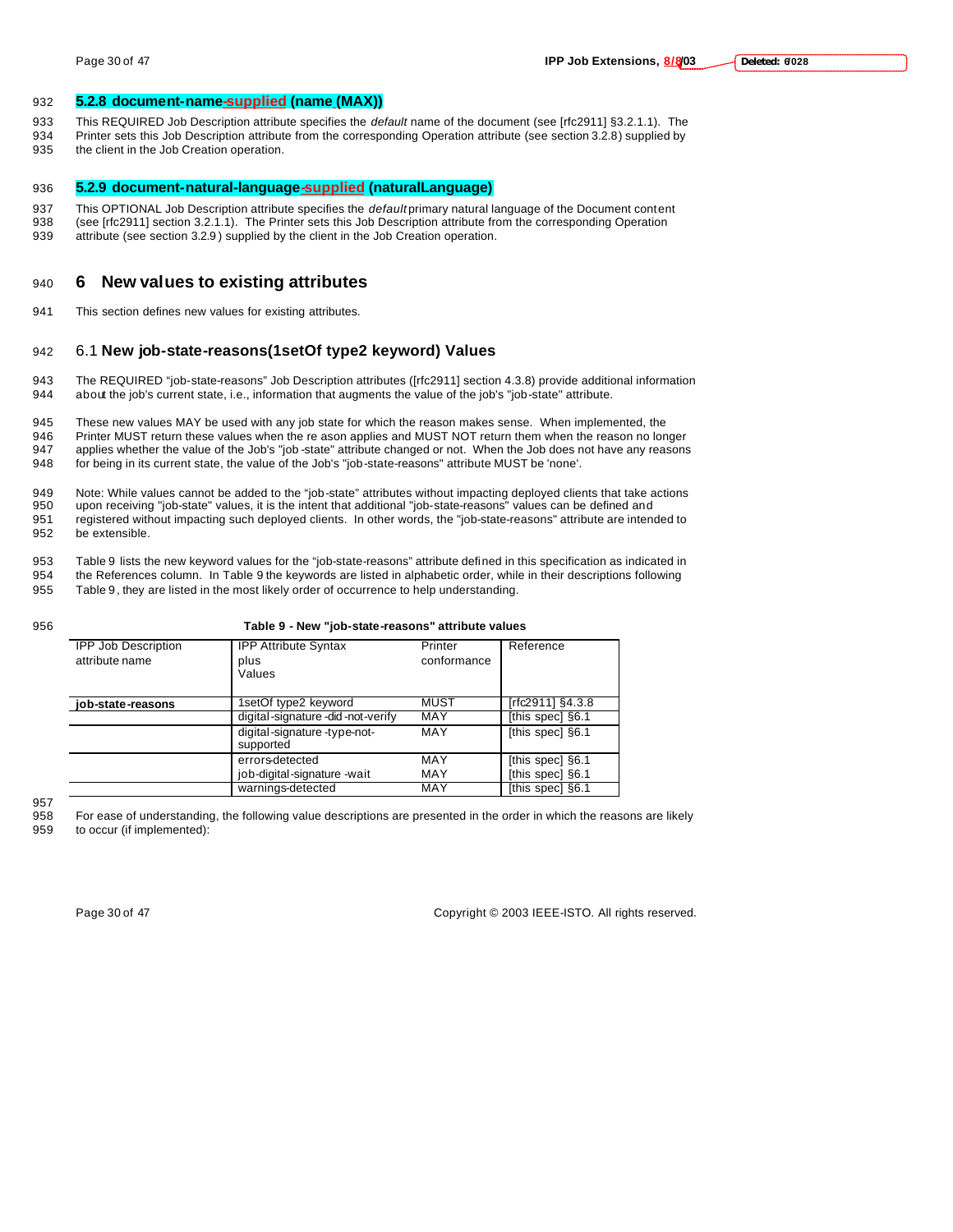- **Deleted: 8**
- **'digital-signature-type-not-supported**: One or more documents in the Job contain a digital signature type that is not supported. Implementation or site policy determines the state of the Job once this condition is detected.
- **'job-digital-signature -wait'**: The Job is currently being held because the Job was submitted with a "document-digital-signature" attribute value that is not supported.
- **'digital-signature-did-not-verify'**: One or more documents in the Job contains a digital signature type that is supported (see section 3.2.3), but the signature did not verify when the Printer attempted to verify the 967 signature.
- **'errors-detected'** : If the Printer supports this value, the Printer MUST add this value to "job-state-reasons" when the Printer generates the first error message. That is, a single occurrence of this value is present in the "job-state-reasons" Job Description attribute if the Printer has generated one or more errors. An error indicates loss of information, such as a page not imaged. See also the 'warnings-detected' value.
- **'warnings-detected'** : If the Printer supports this value, the Printer MUST add this value to "job-state- reasons" when the Printer generates the first warning message. That is, a single occurrence of this value is present in the "job-state-reasons" Job Description attribute if the Printer has generated one or more warnings. A warning indicates something did not go as expected, but there was no loss of information. For example, a font substitution. See also the 'errors-detected' value.

#### **6.2 New media (type 3 keyword | name(MAX)) Values**

- This section specifies one new value for the "media" Job Template attribute:
- **'choice\_iso\_a4\_210x297mm\_na\_letter\_8.5x11in'**: The client has explicitly allowed a choice of media for 981 the Job. The Printer MUST choose physical media of size na\_letter\_8.5x11in (215.9 x 279.4 mm) or iso\_a4\_210x297mm. The Printer MUST NOT choose physical media of any other size. The Printer MAY scale the image to fit, but any scaling MUST be isomorphic scaling and without image content loss, or overflow to additional sheets (so -called tiling), or truncate (and MUST notify the sending user and receiving user by implementation means if truncation is performed, since that is loss of information).
- **Rationale:** If printing by reference, the size of the document isn't known by the submitter.
- 988 See Annex A (section 19) for additional requirements for a revision of the PWG IEEE/ISTO 5101.1 Candidate Standard [pwg5101.1] to include the new **'choice\_iso\_a4\_210x297mm\_na\_letter\_8.5x11in'** and other choice values.

**7 New Printer Description attributes**

 This section lists *the new* Printer Description attributes defined in this document. These Printer attributes are "xxx- supported" and "xxx-default" Printer attributes which indicate the default and supported values that the Printer supports.. The Printer MUST support these Printers attributes if the Printer supports the corresponding "xxx" Operation attributes (see section 3) that the client can supply in a Job Creation or Document Creation request.

The column labels are:

Copyright © 2003 IEEE-ISTO. All rights reserved. Page 31 of 47

**Deleted:** 18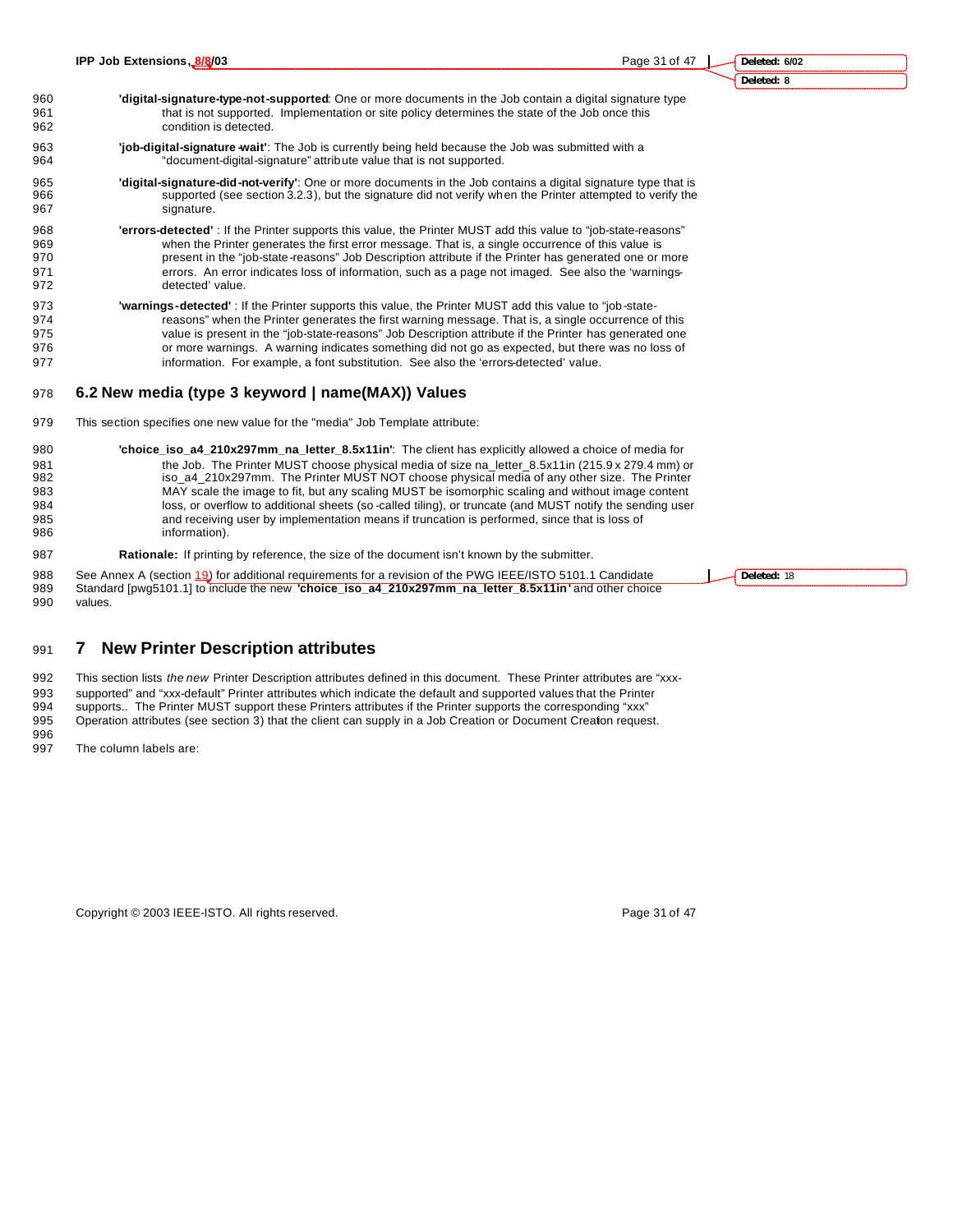| <b>Column Heading</b> |                                                                                                                                                                                                                                                                                                                                                                                                                                                                                          |
|-----------------------|------------------------------------------------------------------------------------------------------------------------------------------------------------------------------------------------------------------------------------------------------------------------------------------------------------------------------------------------------------------------------------------------------------------------------------------------------------------------------------------|
| "Attribute Syntax"    | the attribute syntax (see [rfc2911] section 4.1). Many "xxx-default" and "xxx-<br>supported" attributes have the 'collection' syntax which consists of a number of<br>member attributes. These member attributes are not listed in this table when they are<br>the same as the corresponding "xxx" attribute in Table 7. Only those few Printer<br>attribute collection attributes that do not have a corresponding Job Template attributes<br>show the member attributes in this table. |
|                       |                                                                                                                                                                                                                                                                                                                                                                                                                                                                                          |
| "Reference"           | the section which defines the semantics of the attribute.                                                                                                                                                                                                                                                                                                                                                                                                                                |

998

#### 999 **Table 10 - New Printer Description attributes**

| Printer Description attribute name   | <b>Attribute Syntax</b> | Reference        |
|--------------------------------------|-------------------------|------------------|
| document-charset-default             | charset                 | [thisspec] §7.1  |
| document-charset-supported           | 1setOf charset          | [thisspec] §7.2  |
| document-digital-signature-default   | type2 keyword           | [thisspec] §7.3  |
| document-digital-signature-supported | 1setOf type2 keyword    | [thisspec] §7.4  |
| document-format-details-default      | collection              | [thisspec] §7.5  |
| document-format-details-supported    | 1setOf type2 keyword    | [thisspec] §7.6  |
| document-format-version-default      | text(127)               | [thisspec] §7.7  |
| document-format-version-supported    | 1setOf text(127)        | [thisspec] §7.8  |
| document-natural-language-default    | naturalLanguage         | [thisspec] §7.9  |
| document-natural-language-supported  | 1setOf naturalLanguage  | [thisspec] §7.10 |
|                                      |                         |                  |

1000

#### 1001 **7.1 document-charset-default (charset)**

1002 This OPTIONAL Printer Description attribute indicates the default charset that the Printer will assume for charset-1003 ambiguous document formats when the client omits the "document-charset" Operation attribute (section 3.2.2). The 1004 Printer MUST support this attribute if it supports the corresponding "document-charset" Operation attribute (see

section 3.2.2)

#### 1006 **7.2 document-charset-supported (1setOf charset)**

1007 This OPTIONAL Printer Description attribute indicates the charsets that the Printer supports in Document Content, 1008 that is, supports as values of the "document-charset" Operation attribute (section 3.2.2). The Printer MUST support 1009 this attribute if it supports the corresponding "document-charset" Operation attribute (see section 3.2.2).

#### 1010 **7.3 document-digital-signature -default (type2 keyword)**

1011 This OPTIONAL Printer Description attribute indicates the default digital signature, if any, that the Printer will assume<br>1012 when the client omits the "document-digital-signature" Operation attribute (section 3.2.3) when the client omits the "document-digital-signature" Operation attribute (section 3.2.3). The Printer MUST support

1013 this attribute if it supports the "document-digital-signature" Operation attribute.

Page 32 of 47 Copyright © 2003 IEEE-ISTO. All rights reserved.

| Deleted: output-device-requested |  |
|----------------------------------|--|
| Deleted: output-device-supported |  |
| Inserted: output-device          |  |
| Deleted: 1setOf name(127)        |  |
| Deleted: [this spec] §7.11       |  |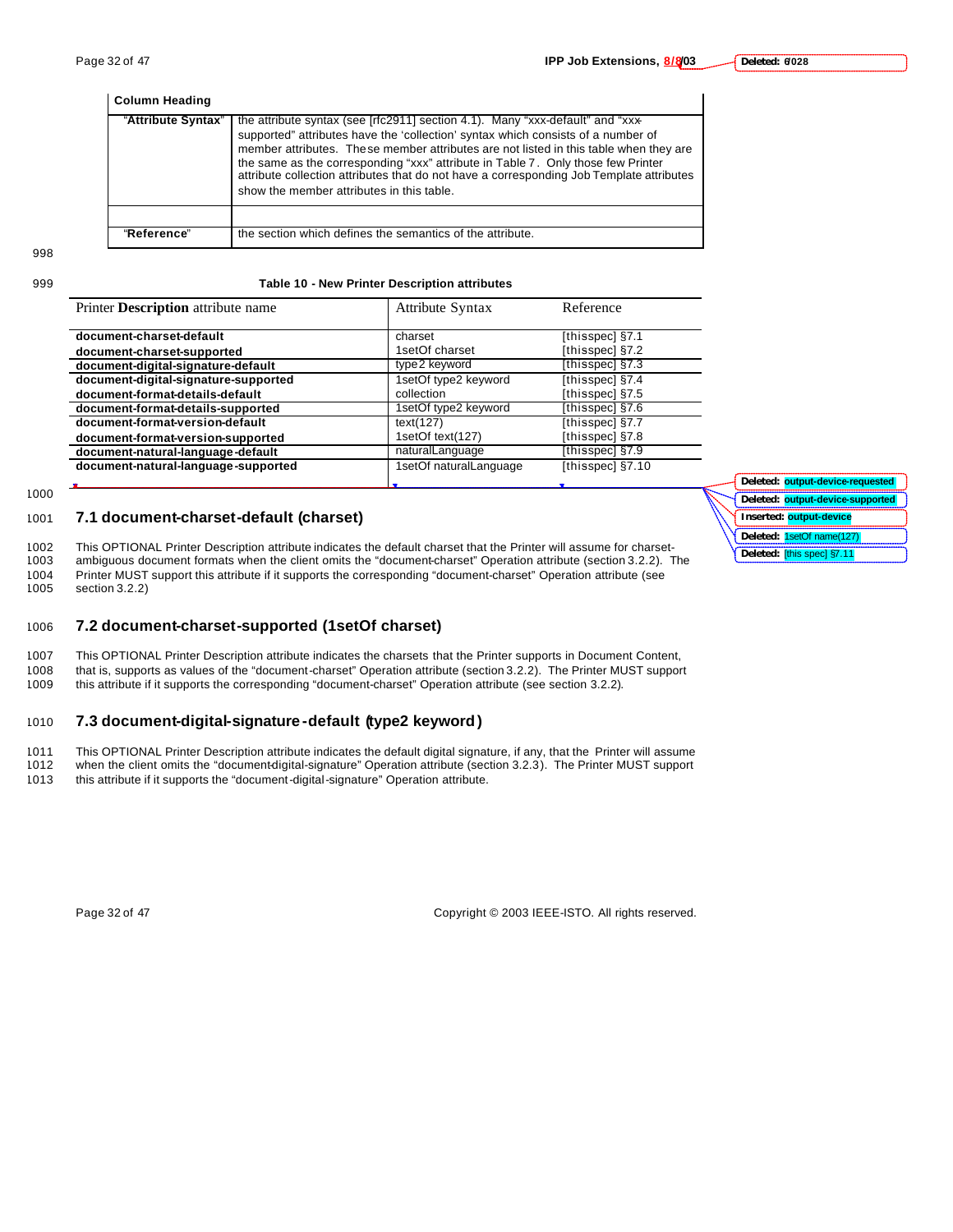## 1014 **7.4 document-digital-signature -supported (1setOf type2 keyword)**

- 1015 This OPTIONAL Printer Description attribute indicates the digital signature technologies that the Printer supports in<br>1016 Document Contents, that is, supports as values of the "document-digital-signature" Operation a
- 1016 Document Contents, that is, supports as values of the "document-digital-signature" Operation attribute (section
- 1017 3.2.3). The Printer MUST support this attribute if it supports the "document-digital-signature" Operation attribute.

#### 1018 **7.5 document-format-details-default (collection)**

- 1019 This OPTIONAL Printer Description attribute indicates the default document format details that the Printer will
- 1020 assume when the client omits the "document-format -details" Operation attribute (section §3.2.5 ). The member 1021 attributes are the same as "document-format-details" (see section 3.2.5). The Printer MUST support this attribute, if it 1022 supports the "document-format-details" Operation attribute (see section 3.2.5).

## 1023 **7.6 document-format-details-supported (1setOf type2 keyword)**

1024 This OPTIONAL Printer Description attribute lists the type2 keyword names of the member attributes of "document-<br>1025 format-details" that the Printer supports. The Printer MUST support this "document-format-details" format-details" that the Printer supports. The Printer MUST support this "document-format-details" (1setOf type2 1026 keyword) Printer Description attribute, if the Printer supports the "document-format-details" (1setOf collection) 1027 Operation attribute (see section 3.2.5). Table 11 lists the type2 keywords defined for use in the "document-format-1028 details-supported" Printer attribute.

#### 1029 **Table 11 - Keyword values of "document-format-details-supported Printer attribute**

| Type2 keyword values                | Printer conformance |
|-------------------------------------|---------------------|
|                                     |                     |
| document-source-application-name    | MAY                 |
| document-source-application-version | MAY                 |
| document-source-os-name             | MAY                 |
| document-source-os-version          | MAY                 |
| document-format                     | <b>MUST</b>         |
| document-format-device-id           | MAY                 |
| document-format-version             | <b>MUST</b>         |
| document-natural-language           | MAY                 |

1030

#### 1031 **7.7 document-format-version-default (text(127))**

1032 This OPTIONAL Printer Description attribute indicates the default document format version that the Printer will 1033 assume when the client omits the "document-format-version" Operation attribute (section 3.2.6). The Printer MUST

1034 support this attribute if it supports the "document-format-version" Operation attribute.

#### 1035 **7.8 document-format-version-supported (1setOf text(127))**

1036 This OPTIONAL Printer Description attribute indicates the document format versions that the Printer supports for 1037 Document Contents, that is, supports as values of the "document-format-version" Operation attribute (section 3.2.6).

1038 The Printer MUST support this attribute if it supports the "document-format-version" Operation attribute.

Copyright © 2003 IEEE-ISTO. All rights reserved. Copyright C 2003 IEEE-ISTO. All rights reserved.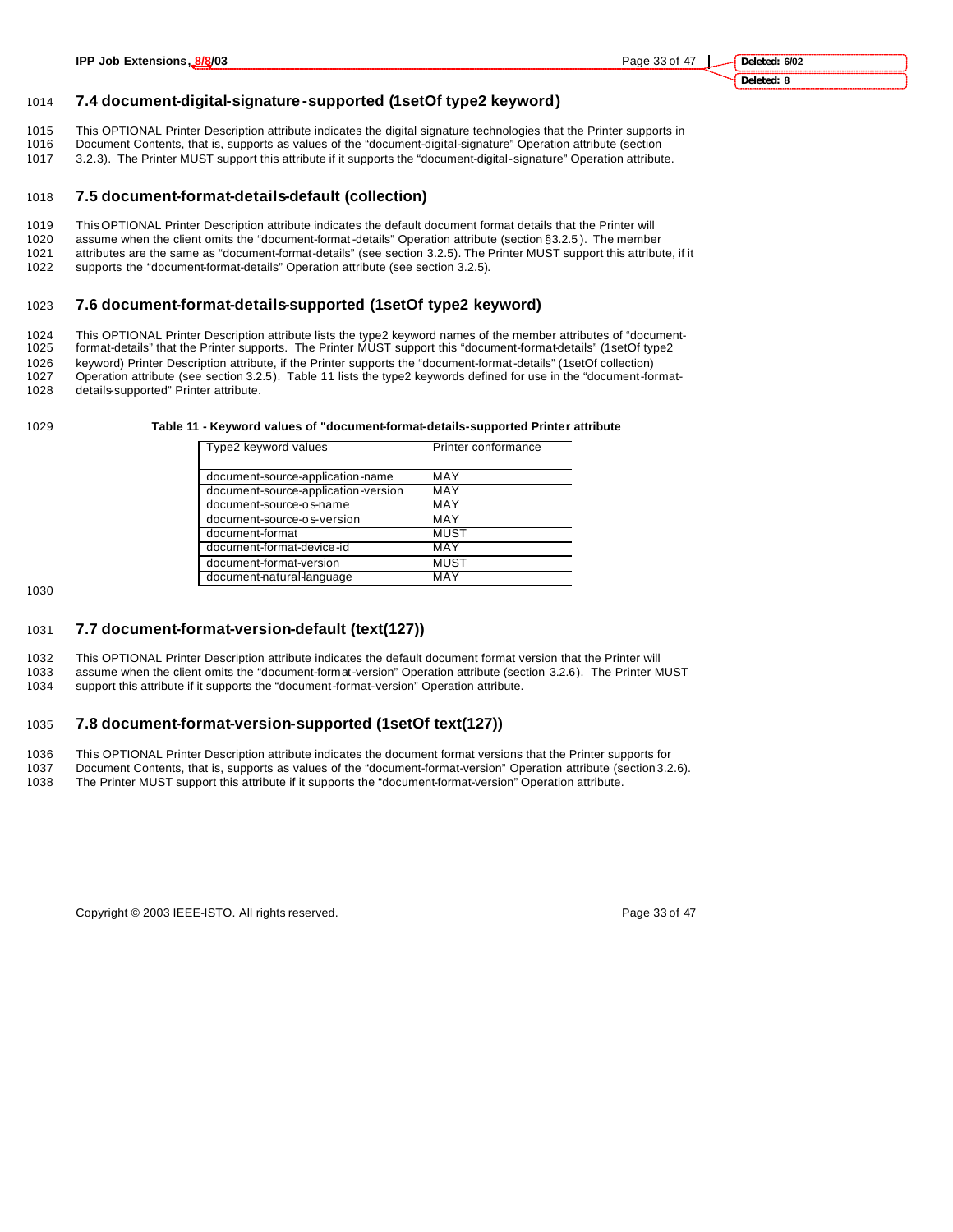### 1039 **7.9 document-natural-language -default (naturalLanguage )**

1040 This OPTIONAL Printer Description attribute indicates the default document natural language that the Printer will assume for Document Content when the client omits the "document-natural-language" Operation attribute ([rfc2911] 1042 section 3.2.1.1). The Printer MUST support this attribute if it supports the "document-natural-language" Operation attribute.

#### 1044 **7.10 document-natural-language-supported (1setOf naturalLanguage )**

- 1045 This OPTIONAL Printer Description attribute lists the natural languages supported in any of the supported document 1046 formats, that is, it is the union of the natural languages. The Printer MUST support this attribute if it supports the
- 1047 "document-natural-language" Operation attribute ([rfc2911] section 3.2.1.1).

#### <sup>1048</sup> **8 Status codes**

1049 This section defines additional status codes.

## 1050 **8.1 server-error-too-many-jobs (0x050B)**

1051 The client has attempted to create a Job using any of the Job Creation operations which would exceed the capacity 1052 of the Printer. The client MAY try the unmodified request again at some later point in time with an expectation that 1053 the capacity condition may have changed.

#### 1054 **8.2 server-error-too-many-documents (0x050C)**

1055 The client has attempted to create a Document using any of the Document Creation operations which would exceed 1056 the capacity of the Printer for this Job. The client MAY try the unmodified request again at some later point in time 1057 with an expectation that the capacity condition may have changed.

#### <sup>1058</sup> **9 Override Scope of Attributes**

1059 This section defines the Override Scope of the Job Template attributes. An Override Scope is only applicable when 1060 the Job Template attribute is applied as part of an Override [ippOverride]. An Override allows specifying Job 1061 Template attributes that apply to a portion of a Job. The portion of the Job that an Override can apply is referred 1062 as its Scope. A Scope is the smallest entity to which a Job Template attribute applies. The order of Scopes is: a Job 1063 contains one or more Documents that are printed on one or more Sheets that have up to two Impressions containing 1064 one or more Pages. For a Printer to support a Job Template attribute in an Override, it MUST support the Job 1065 Template at the specified Scope. Furthermore the scope of the attribute MUST be 'Sheet', Impression' or 'Page'. 1066 Although operation attributes can not be used in an Override, their scope is of interest to determine their applicability 1067 in "Send-Document" and "Send-Uri". The various possible scopes of Operation and Job Template attributes are:

| 1068 |                   | Job Template Attributes that operate on whole Jobs are not applicable as page overrides. |
|------|-------------------|------------------------------------------------------------------------------------------|
| 1069 | Document          | Job Template Attributes that operate on whole Documents are not applicable as page       |
| 1070 |                   | overrides. (The Document operations "Send-Document" and Send-Iri" as well as the         |
| 1071 |                   | Document Object [ippdoc] are used to apply overrides at this level.)                     |
| 1072 | <b>Sheet</b>      | Job Template Attributes that operate on whole Sheets, such as "media" and "finishings".  |
| 1073 |                   | Attributes with this scope MAY be included in "overrides".                               |
| 1074 | <b>Impression</b> | Job Template Attributes that operate on whole Impressions, such as "number-up" or "x-    |
| 1075 |                   | side1-image-shift". Attributes with this scope MAY be included in "overrides".           |
|      |                   |                                                                                          |

Page 34 of 47 Copyright © 2003 IEEE-ISTO. All rights reserved.

| <b>Formatted: Highlight</b>                                                    |
|--------------------------------------------------------------------------------|
| Formatted: Bullets and Numbering                                               |
| <b>Formatted: Bullets and</b><br>Numbering                                     |
| <b>Formatted: Highlight</b>                                                    |
| Formatted:<br><b>Bullets and Numbering</b>                                     |
| <b>Formatted: Highlight</b>                                                    |
| Deleted: < b>> <b><br/> Deleted:</b>                                           |
| (name(127))¶<br>This OPTIONAL Printer Description                              |
| attribute is the default for both the                                          |
| "output-device-requested" Job                                                  |
| Description and the "output-device                                             |
| assigned" Job Description attribute.                                           |
| A Printer MAY support the "output-<br>device-default" Printer attribute if the |
| Printer's scheduling algorithm has a                                           |
| default output device. On the other                                            |
| hand, a Printer MAY have a dynamic                                             |
| scheduling algorithm in which case                                             |
| this attribute is not supported.                                               |
| Formatted: Bullets and Numbering                                               |
|                                                                                |
| supported (1setOf name(127))¶                                                  |
| This OPTIONAL Printer Description                                              |
| attributes lists the names of output                                           |
| devices that the Printer supports.                                             |
| The Printer MUST support this                                                  |
| attribute if it supports the "                                                 |
| Deleted:<br>output-device-requested                                            |
| Deleted: output-device" Operation                                              |
| attribute (see section 1.1.1).                                                 |
| Inserted: output-device                                                        |
| Deleted:<br>o                                                                  |
| Deleted:                                                                       |
| Inserted: verride                                                              |
| Deleted:                                                                       |
| Inserted: scope of the Operation                                               |
| attributes and Job Template                                                    |
| attributes.                                                                    |
| Operation attributes and<br>Deleted:                                           |
| Inserted: <mark>o</mark>                                                       |
| Deleted:<br>is                                                                 |
|                                                                                |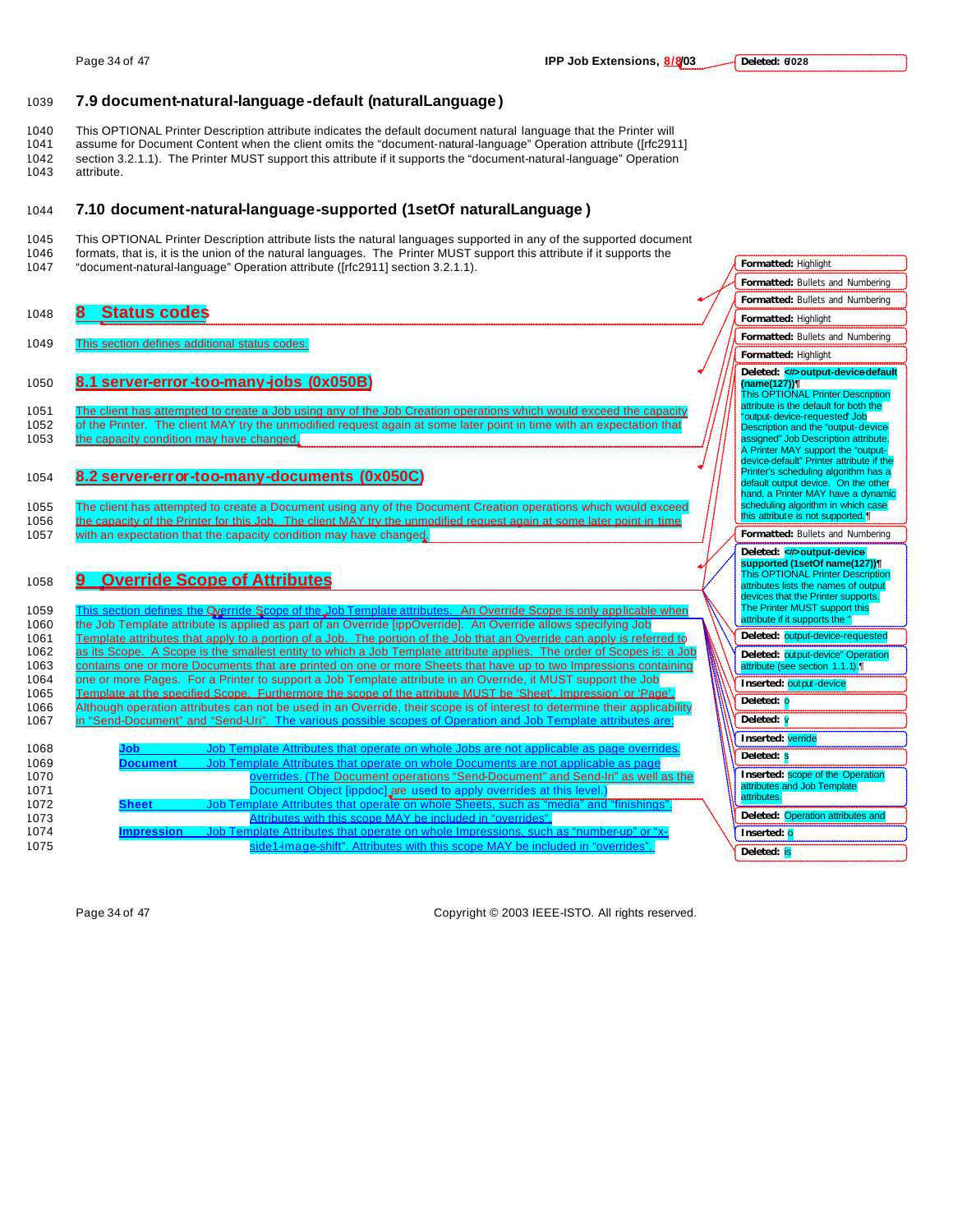| 1076         |                                           | <b>Job Temp</b>                                                                                                                                                                                                                     | late Attributes that operate on whole Pages, such as "orientation-requested" or                                          |  |                                                                                |
|--------------|-------------------------------------------|-------------------------------------------------------------------------------------------------------------------------------------------------------------------------------------------------------------------------------------|--------------------------------------------------------------------------------------------------------------------------|--|--------------------------------------------------------------------------------|
| 1077         |                                           | "print-quality". Attributes with this scope MAY be included in "overrides"                                                                                                                                                          |                                                                                                                          |  | <b>Formatted: Bullets and Numbering</b>                                        |
| 1078         |                                           |                                                                                                                                                                                                                                     |                                                                                                                          |  | Deleted: Job+Job Template                                                      |
|              |                                           |                                                                                                                                                                                                                                     |                                                                                                                          |  | Attributes that operate on whole Jobs                                          |
| 1079         |                                           | 9.1 Override Scope of Job Template attributes                                                                                                                                                                                       |                                                                                                                          |  | are not applicable as page overrides.                                          |
|              |                                           |                                                                                                                                                                                                                                     |                                                                                                                          |  | <b>Document-Job Template Attributes</b><br>that operate on whole Documents are |
| 1080         |                                           |                                                                                                                                                                                                                                     | By definition only the "output-device" and "brint-content-optimize" attributes from this specification can be used in an |  | not applicable as page overrides.                                              |
| 1081         | Override.                                 |                                                                                                                                                                                                                                     |                                                                                                                          |  | (The Document Object [ippdoc] is<br>used to apply overrides at this level.)    |
|              |                                           |                                                                                                                                                                                                                                     |                                                                                                                          |  | <b>Sheet-Job Template Attributes that</b>                                      |
| 1082         |                                           | Table 12, Override Scope for Job Template Attributes                                                                                                                                                                                |                                                                                                                          |  | operate on whole Sheets, such as<br>"media" and "finishings". Attributes       |
|              |                                           | <b>Attribute Name</b>                                                                                                                                                                                                               | <b>Override Scope</b>                                                                                                    |  | with this scope MAY be included in                                             |
|              |                                           |                                                                                                                                                                                                                                     |                                                                                                                          |  | "overrides". 1<br><b>Impression-Job Template Attributes</b>                    |
|              |                                           |                                                                                                                                                                                                                                     |                                                                                                                          |  | that operate on whole Impressions,                                             |
|              |                                           |                                                                                                                                                                                                                                     |                                                                                                                          |  | such as "number-up" or "xsid<br>[16]                                           |
|              |                                           |                                                                                                                                                                                                                                     |                                                                                                                          |  | Deleted: 13                                                                    |
|              |                                           |                                                                                                                                                                                                                                     |                                                                                                                          |  | Deleted: Compression-suppli<br>[17]                                            |
|              |                                           |                                                                                                                                                                                                                                     |                                                                                                                          |  | Deleted: document-charset<br>[18]                                              |
|              |                                           |                                                                                                                                                                                                                                     |                                                                                                                          |  | Deleted: document-charset-s<br>[19]                                            |
|              |                                           |                                                                                                                                                                                                                                     |                                                                                                                          |  | Deleted: document-digital<br>[20]                                              |
|              |                                           |                                                                                                                                                                                                                                     |                                                                                                                          |  | Deleted: document-digital -si<br>[21]                                          |
|              |                                           |                                                                                                                                                                                                                                     |                                                                                                                          |  | Deleted: document-format<br>$\overline{1221}$                                  |
|              |                                           |                                                                                                                                                                                                                                     |                                                                                                                          |  | Deleted: document-format-d                                                     |
|              |                                           |                                                                                                                                                                                                                                     |                                                                                                                          |  | $\overline{23}$<br>Deleted: document-format-su                                 |
|              |                                           |                                                                                                                                                                                                                                     |                                                                                                                          |  | [24]                                                                           |
|              |                                           |                                                                                                                                                                                                                                     |                                                                                                                          |  | Deleted: document-format-<br>$\overline{25}$                                   |
|              |                                           |                                                                                                                                                                                                                                     |                                                                                                                          |  | Deleted: document-format-v<br>[26]                                             |
|              |                                           |                                                                                                                                                                                                                                     |                                                                                                                          |  | Deleted: document-format-na<br>$\overline{27}$                                 |
|              |                                           |                                                                                                                                                                                                                                     |                                                                                                                          |  | Deleted: document-message<br>$\overline{1281}$                                 |
|              |                                           |                                                                                                                                                                                                                                     |                                                                                                                          |  | Deleted: document-message<br>[29]                                              |
|              |                                           |                                                                                                                                                                                                                                     |                                                                                                                          |  | Deleted: document-name<br>$\overline{30}$                                      |
|              |                                           |                                                                                                                                                                                                                                     |                                                                                                                          |  | Deleted: document-name-sup<br>$[31]$                                           |
|              |                                           | job-cover-back                                                                                                                                                                                                                      | Job                                                                                                                      |  | Deleted: document-natural-<br>$\overline{321}$                                 |
|              |                                           | job-cover-front                                                                                                                                                                                                                     | Job                                                                                                                      |  | Deleted: document-natural<br>$[33]$                                            |
|              |                                           | <u>job-finishings</u>                                                                                                                                                                                                               | Job                                                                                                                      |  | Deleted: errors-count<br>$\overline{341}$                                      |
|              |                                           | job-finishings-col                                                                                                                                                                                                                  | Job                                                                                                                      |  | Deleted: ipp-attribute-fidelity<br>$\overline{1351}$                           |
|              |                                           | <u>iob-mandatory-attributes</u>                                                                                                                                                                                                     | <u>Job</u>                                                                                                               |  | Deleted: output-device-assig<br>$\overline{361}$                               |
|              |                                           | output-device                                                                                                                                                                                                                       | Sheet                                                                                                                    |  | Deleted: warnings-count<br>$\overline{37}$                                     |
|              |                                           |                                                                                                                                                                                                                                     |                                                                                                                          |  | Deleted: Page                                                                  |
|              |                                           |                                                                                                                                                                                                                                     |                                                                                                                          |  | Deleted: Override                                                              |
|              |                                           | print-content-optimize                                                                                                                                                                                                              | $\mathbf{Page}$                                                                                                          |  | <b>Inserted: Override Scope of</b>                                             |
| 1083         |                                           |                                                                                                                                                                                                                                     |                                                                                                                          |  | Formatted: Bullets and Numbering                                               |
|              |                                           |                                                                                                                                                                                                                                     |                                                                                                                          |  | Deleted: of                                                                    |
| 1084         | <u>9.2 Scope for Operation attributes</u> |                                                                                                                                                                                                                                     |                                                                                                                          |  | Deleted: A                                                                     |
|              |                                           |                                                                                                                                                                                                                                     |                                                                                                                          |  | <b>Inserted: An Override Scope</b>                                             |
| 1085<br>1086 |                                           | Although, by definition, Operation attributes do not have an Override Scope, their Scope is applicable since the<br>attribute may be supplied as an Operation attribute in the Send-Document or Send-URI operations. In these cases |                                                                                                                          |  |                                                                                |
|              |                                           |                                                                                                                                                                                                                                     |                                                                                                                          |  | Deleted: is only application w<br>[38]                                         |

Copyright © 2003 IEEE-ISTO. All rights reserved. expansion of the extended page 35 of 47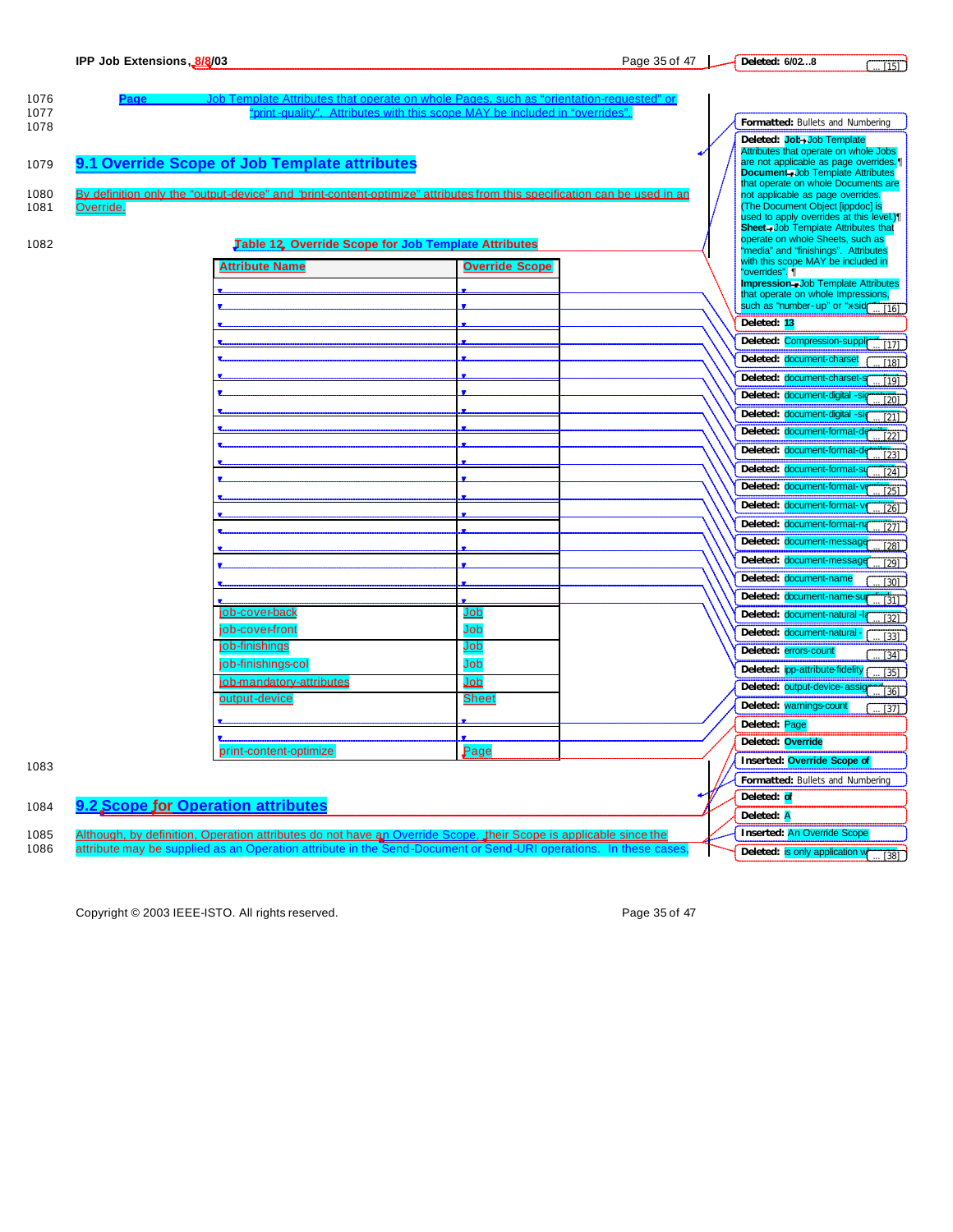| 1087         |                                                      | he Operation attribute overrides the corresponding value supplied at the Job Level in the Create-Job operation.    |                 |  |                                                  |
|--------------|------------------------------------------------------|--------------------------------------------------------------------------------------------------------------------|-----------------|--|--------------------------------------------------|
| 1088         |                                                      | Table 13 shows the pseudo "Override Scope" of the Operation attributes referenced in this specification. Note that |                 |  | Deleted: Table 12                                |
| 1089         |                                                      | although these attributes may be used with a Document they can not be used as Overrides.                           |                 |  | Deleted: defined                                 |
| 1090         |                                                      | <b>Table 13, Scope for Operation Attributes</b>                                                                    |                 |  | Deleted: 12                                      |
|              |                                                      |                                                                                                                    |                 |  | Deleted: Override                                |
|              |                                                      | <b>\ttribute Name</b>                                                                                              | Scope           |  | Deleted: Override                                |
|              |                                                      | ompression-supplied                                                                                                | Document        |  |                                                  |
|              |                                                      | document-chars                                                                                                     | Documen         |  | Deleted: document-charset-supplied               |
|              |                                                      | document-digital -signatur                                                                                         | Document        |  | <b>Deleted: Document</b>                         |
|              |                                                      |                                                                                                                    |                 |  | Deleted: document-digital -signature<br>supplied |
|              |                                                      | document-format-de                                                                                                 | <b>Documen</b>  |  | Deleted: Document                                |
|              |                                                      |                                                                                                                    |                 |  | Deleted: document-format-details-                |
|              |                                                      |                                                                                                                    |                 |  | supplied                                         |
|              |                                                      | <u>  document-format-version</u>                                                                                   | <u>Document</u> |  | Deleted: Document                                |
|              |                                                      |                                                                                                                    |                 |  | Deleted: document-format-supplied                |
|              |                                                      | locument-format-natural languag                                                                                    | <b>Jocumen</b>  |  | Deleted: Document                                |
|              |                                                      | document-message                                                                                                   | Documen         |  | Deleted: document-format-version-<br>supplied    |
|              |                                                      | document-name                                                                                                      | Documen         |  | Deleted: Document                                |
|              |                                                      |                                                                                                                    |                 |  | Deleted: document-message-<br>supplied           |
|              |                                                      | document-natural languag                                                                                           | )ocumen         |  | Deleted: Document                                |
|              |                                                      |                                                                                                                    |                 |  | Deleted: document-name-supplied                  |
|              |                                                      |                                                                                                                    |                 |  | Deleted: Document                                |
|              |                                                      |                                                                                                                    |                 |  | Deleted: document-natural-                       |
|              |                                                      |                                                                                                                    |                 |  | language supplied                                |
| 1091         |                                                      |                                                                                                                    |                 |  | Deleted: Document                                |
|              |                                                      |                                                                                                                    |                 |  | Deleted: errors-count                            |
|              |                                                      |                                                                                                                    |                 |  | Deleted: Job                                     |
| 1092         | <b>10 Conformance Requirements</b>                   |                                                                                                                    |                 |  | Deleted: output-device                           |
|              |                                                      |                                                                                                                    |                 |  | Deleted: Sheet                                   |
| 1093<br>1094 | conformance requirements for Printers and clients.   | This specification contains a number of independent OPTIONAL attributes. This section summarizes the               |                 |  | Deleted: output-device-assigned                  |
|              |                                                      |                                                                                                                    |                 |  | Deleted: Job                                     |
| 1095         | <b>10.1 Printer conformance requirements</b>         |                                                                                                                    |                 |  | Deleted: warnings-count                          |
|              |                                                      |                                                                                                                    |                 |  | Deleted: Job                                     |
| 1096         | In order to claim conformance to this specification, |                                                                                                                    |                 |  | Formatted: Bullets and Numbering                 |
| 1097         |                                                      | A Vendor MUST explicitly identify the attributes and values supported by the Printer implementation in             |                 |  | Formatted: Bullets and Numbering                 |
| 1098         |                                                      | any such claim of conformance. In addition, the Vendor's Printer implementation:                                   |                 |  | Deleted: a                                       |
|              |                                                      |                                                                                                                    |                 |  |                                                  |
| 1099         |                                                      | MUST meet the conformance requirements for Printers specified in [rfc2911].                                        |                 |  |                                                  |
| 1100         |                                                      | 3. MUST support one or more OPTIONAL Operation attribute according to section 3 and the corresponding              |                 |  |                                                  |
| 1101<br>1102 | combine with #3                                      | Job Description attributes in section 4.1.5.4 and corresponding Printer attributes in section 7. & and             |                 |  |                                                  |

Page 36 of 47 Copyright © 2003 IEEE-ISTO. All rights reserved.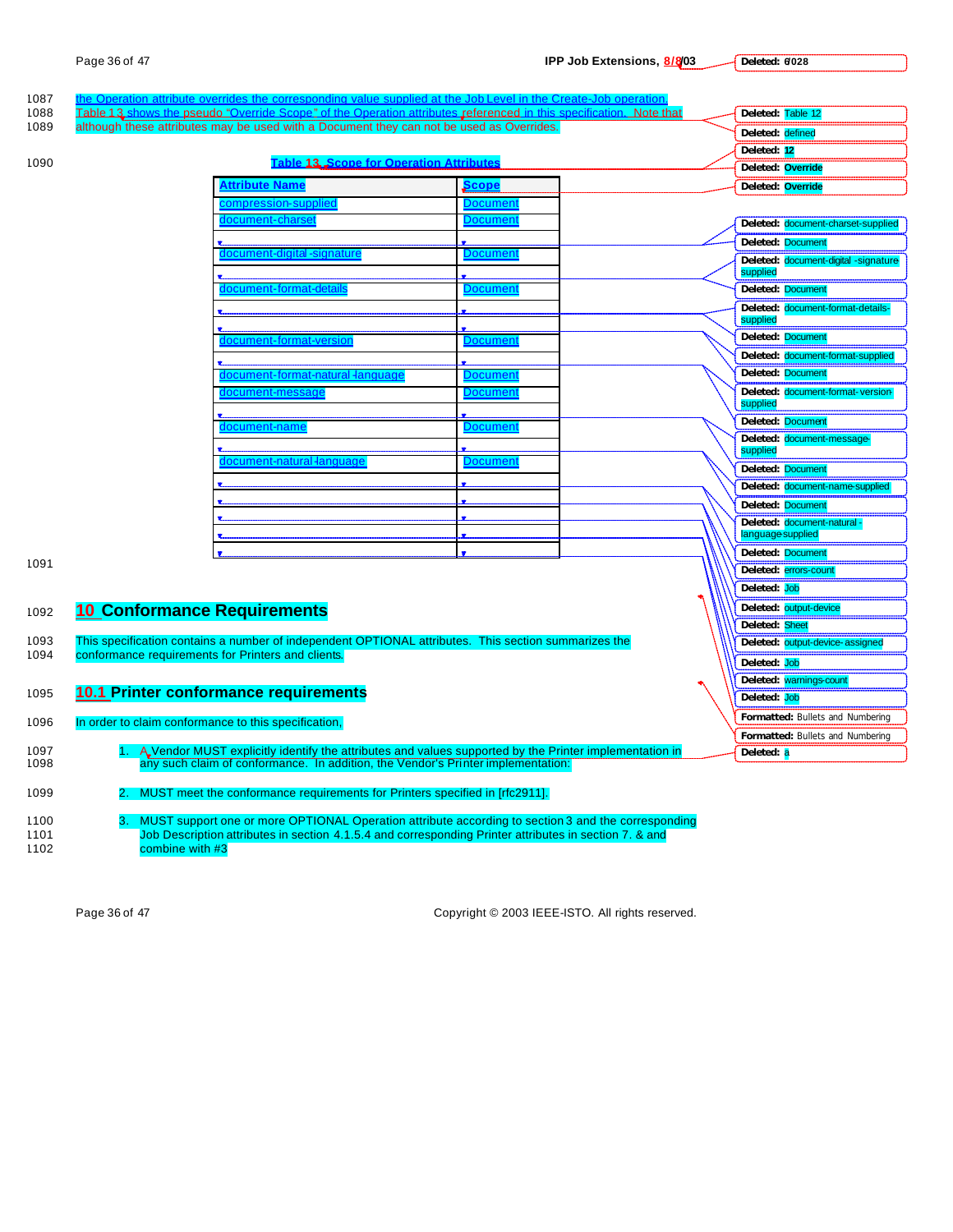|              | IPP Job Extensions, 8/8/03<br>Page 37 of 47                                                                                                                                                                                 | Deleted: 6/02                    |
|--------------|-----------------------------------------------------------------------------------------------------------------------------------------------------------------------------------------------------------------------------|----------------------------------|
|              |                                                                                                                                                                                                                             | Deleted: 8                       |
| 1103         | MAY support any Job Template attribute according to section 1.                                                                                                                                                              |                                  |
| 1104         | MAY support any of the "job-state-reasons" values according to section 6.                                                                                                                                                   |                                  |
|              |                                                                                                                                                                                                                             | Formatted: Bullets and Numbering |
| 1105         | <b>10.2 Client conformance requirements</b>                                                                                                                                                                                 |                                  |
|              |                                                                                                                                                                                                                             |                                  |
| 1106         | In order to claim conformance to this specification,                                                                                                                                                                        |                                  |
| 1107         | 1. A Vendor MUST explicitly identify the attributes and values supported by the client implementation in any                                                                                                                | Deleted: a                       |
| 1108         | such claim of conformance. In addition, the Vendor's client:                                                                                                                                                                |                                  |
| 1109         | 2. MUST meet the conformance requirements for clients specified in [rfc2911]                                                                                                                                                |                                  |
| 1110<br>1111 | 3. MUST support at least one Operation attribute according to section 3 and the corresponding Job Description<br>attributes in section 4.1.5.4 and corresponding Printer attributes in section 7. & combine with #3         |                                  |
| 1112         | 4. MAY support any Job Template attribute according to section 1.                                                                                                                                                           | Formatted: Bullets and Numbering |
|              |                                                                                                                                                                                                                             |                                  |
| 1113         | 11 Normative References                                                                                                                                                                                                     |                                  |
|              |                                                                                                                                                                                                                             |                                  |
| 1114         | [dcs2.0]                                                                                                                                                                                                                    |                                  |
| 1115<br>1116 | Document Color Separation (DCS), version 2.0. Available a t:<br>http://www.npes.org/standards/Tools/DCS20Spec.pdf                                                                                                           |                                  |
|              |                                                                                                                                                                                                                             |                                  |
| 1117         | [dss]                                                                                                                                                                                                                       |                                  |
| 1118<br>1119 | U.S. Department of Commerce, "Digital Signature Standard (DDS)", Federal Information Processing<br>Standards Publication 186-1 (FIPS PUB 186-1), December 15, 1998.                                                         |                                  |
|              |                                                                                                                                                                                                                             |                                  |
| 1120         | [ippdoc]                                                                                                                                                                                                                    |                                  |
| 1121<br>1122 | Hastings, T., and P. Ze hler, "Internet Printing Protocol (IPP): Document Object", October 14, 2002,<br>ftp://ftp.pwg.org/pub/pwg/ipp/new_DOC/wd-ippdoc10-20030519.doc, .pdf, .rtf <work in="" progress=""></work>          |                                  |
|              |                                                                                                                                                                                                                             |                                  |
| 1123         | [ippOverride]                                                                                                                                                                                                               |                                  |
| 1124<br>1125 | Zehler, P., Herriot, R., and K. Ocke, "Internet Printing Protocol (IPP): Page Overrides", May 27, 2003,<br>ftp://ftp.pwg.org/pub/pwg/ipp/new_EXC/wd-ippOverride10-20030527.doc, .pdf, .rtf, <work in="" progress=""></work> |                                  |
|              |                                                                                                                                                                                                                             |                                  |
| 1126         | [ippjobx] - this specification                                                                                                                                                                                              |                                  |
| 1127<br>1128 | Hastings, T., and P. Zehler, "Internet Printing Protocol (IPP): Job Extensions", May 30, 2003,<br>ftp://ftp.pwg.org/pub/pwg/ipp/new_JOBX/wd-ippjobx10-20030530.doc, pdf, rtf, <work in="" progress="">.</work>              |                                  |
|              |                                                                                                                                                                                                                             |                                  |
| 1129         | [iso12639]                                                                                                                                                                                                                  |                                  |
| 1130<br>1131 | ISO 12639:1998 Graphic technology -- Prepress digital data exchange -- Tag image file format for image<br>technology (TIFF/IT), 1998.                                                                                       |                                  |
|              |                                                                                                                                                                                                                             |                                  |
| 1132         | [iso15930]                                                                                                                                                                                                                  |                                  |
| 1133<br>1134 | ISO 15930-1:2001 Graphic technology -- Prepress digital data exchange -- Use of PDF -- Part 1: Complete<br>exchange using CMYK data (PDF/X-1 and PDF/X-1a), 2001.                                                           |                                  |
|              |                                                                                                                                                                                                                             |                                  |

Copyright © 2003 IEEE-ISTO. All rights reserved. Copyright © 2003 IEEE-ISTO. All rights reserved.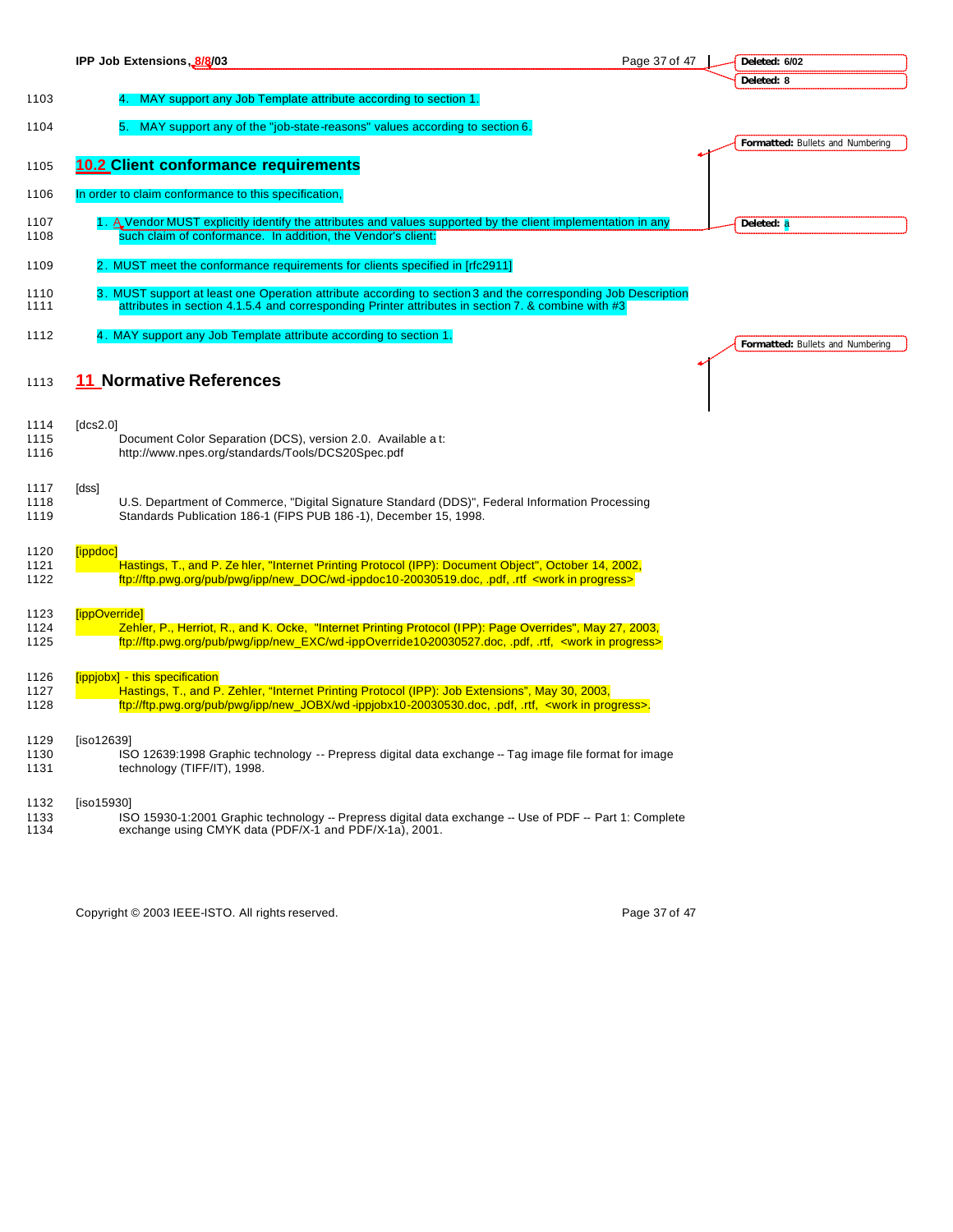| 1135 | [pdf]                                                                                                                                     |
|------|-------------------------------------------------------------------------------------------------------------------------------------------|
| 1136 | "Adobe Portable Document Format", Version 1.4, PDF Reference, Third Edition, Adobe Systems                                                |
| 1137 | Incorporated, http://www.adobe.com, December 2001.                                                                                        |
| 1138 | [pwg5100.4]                                                                                                                               |
| 1139 | Herriot, R., Ocke, K., "Internet Printing Protocol (IPP): Override Attributes for Documents and Pages", IEEE-                             |
| 1140 | ISTO 5100.4:2001, February 7, 2001, ftp://ftp.pwg.org/pub/pwg/standards/pwg5100.4.pdf. - being obsoleted                                  |
| 1141 | by (1) a new Page Overrides specification which removes the "document-overrides" Job Template attribute                                   |
| 1142 | and Operation attribute in favor of using the Document Object [ippdoc] and (2) a clarified definition of                                  |
| 1143 | "pages-per-subset" Job Template attribute [ippfutures].                                                                                   |
| 1144 | [pwg5100.3]                                                                                                                               |
| 1145 | Ocke, K., Hastings, T., "Internet Printing Protocol (IPP): Production Printing Attributes - Set1", IEEE-ISTO                              |
| 1146 | 5100.3-2001, February 12, 2001, ftp://ftp.pwg.org/pub/pwg/standards/pwg5100.3.pdf.                                                        |
| 1147 | [rfc1991]                                                                                                                                 |
| 1148 | D. Atkins, W. Stallings, P. Zimmermann, "PGP Message Exchange Formats", RFC 1991, August, 1996.                                           |
| 1149 | [rfc2046]                                                                                                                                 |
| 1150 | Freed, N., and N. Borenstein, "Multipurpose Internet Mail Extensions (MIME) Part Two: Media Types", RFC                                   |
| 1151 | 2046, November 1996.                                                                                                                      |
| 1152 | [rfc2634]                                                                                                                                 |
| 1153 | P. Hoffman, "Enhanced Security Services for S/MIME", RFC 2634, June 1999.                                                                 |
| 1154 | [rfc2854]                                                                                                                                 |
| 1155 | Connolly, D., and L. Masinter, "The 'text/html' Media Type", RFC 2854, June 2000.                                                         |
| 1156 | [rfc2911]                                                                                                                                 |
| 1157 | R. deBry, T. Hastings, R. Herriot, S. Isaacson, P. Powell, "Internet Printing Protocol/1.1: Model and                                     |
| 1158 | Semantics", RFC 2911, September 2000.                                                                                                     |
| 1159 | [rfc3380]                                                                                                                                 |
| 1160 | Hastings, T., Herriot, R., Kugler, C., and H. Lewis, "Internet Printing Protocol (IPP): Job and Printer Set                               |
| 1161 | Operations", RFC 3380, September 2002.                                                                                                    |
| 1162 | [rfc3382]                                                                                                                                 |
| 1163 | deBry, R., Hastings, T., Herriot, R., Ocke, K., and P. Zehler, "Internet Printing Protocol (IPP): The 'collection'                        |
| 1164 | attribute syntax", RFC 3382, September 2002.                                                                                              |
| 1165 | [upnp]                                                                                                                                    |
| 1166 | "Microsoft, "Basic <i>PrintBasic:1.0</i> Service Template Version 1.01 For Universal Plug and Play Version 1.0                            |
| 1167 | [xmldsig]                                                                                                                                 |
| 1168 | D. Eastlake, J. Reagle, D. Solo "XML-Signature Syntax and Processing", <draft-ietf-xmldsig-core-11.txt>,</draft-ietf-xmldsig-core-11.txt> |
| 1169 | October 31, 2000.                                                                                                                         |

Page 38 of 47 Copyright © 2003 IEEE-ISTO. All rights reserved.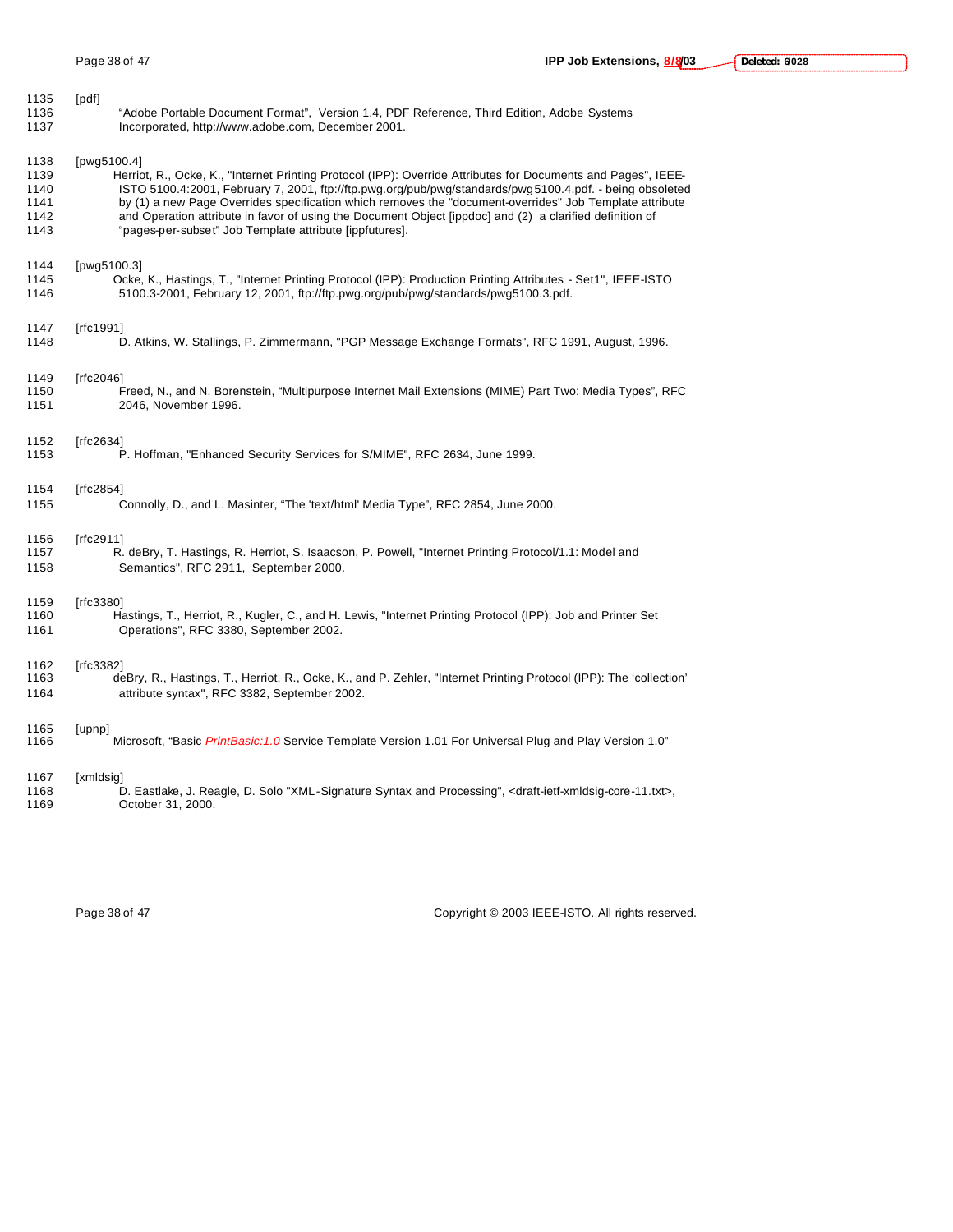|                      | IPP Job Extensions, 8/8/03                                                                                                                                                                                               | Page 39 of 47 | Deleted: 6/02                    |
|----------------------|--------------------------------------------------------------------------------------------------------------------------------------------------------------------------------------------------------------------------|---------------|----------------------------------|
|                      |                                                                                                                                                                                                                          |               | Deleted: 8                       |
| 1170                 | 12 Informative References                                                                                                                                                                                                |               | Formatted: Bullets and Numbering |
|                      |                                                                                                                                                                                                                          |               |                                  |
| 1171<br>1172         | $[fsg-jt]$<br>Free Software Group, Open Printing Job Ticket API, Visit: http://www.freestandards.org/openprinting/                                                                                                       |               |                                  |
| 1173                 | [ippact]                                                                                                                                                                                                                 |               |                                  |
| 1174<br>1175         | Carney, D., and H. Lewis, "Internet Printing Protocol (IPP), "-actual" attributes extension", work in progress,<br>January 31, 2003, ftp://ftp.pwg.org/pub/pwg/ipp/new_ACT/pwg-ipp-actual-attrs-v04-030131.pdf           |               |                                  |
| 1176<br>1177<br>1178 | [ippfax]<br>Moore, P., Songer, G., Hastings, T., McDonald, Pulera, and M. Joel, "IPP FAX Protocol", July 26, 2001,<br>ftp://ftp.pwg.org/pub/pwg/QUALDOCS/pwg-ifx-ippfax-P16-030423.pdf.                                  |               |                                  |
| 1179                 | [ippfutures]                                                                                                                                                                                                             |               |                                  |
| 1180                 | Work in progress to contain attributes not needed immediately. No draft is currently available.                                                                                                                          |               |                                  |
| 1181<br>1182<br>1183 | [pwg-psi]<br>"Print Service Interface (PSI)", work in progress to become a PWG IEEE-ISTO standard. Visit<br>http://www.pwg.org/.                                                                                         |               |                                  |
| 1184<br>1185<br>1186 | [pwg-sm]<br>Zehler, P., and S. Albright, "PWG Semantic Model", work in progress to become a PWG IEEE-ISTO standard,<br>version 0.11, September 27, 2002. ftp://ftp.pwg.org/pub/pwg/Semantic-Model/PWG-Semantic-Model.pdf |               |                                  |
| 1187<br>1188<br>1189 | [rfc2565]<br>Herriot, R., Butler, S., Moore, P., and R. Turner, "Internet Printing Protocol/1.0: Encoding and Transport",<br>RFC 2565, April 1999.                                                                       |               |                                  |
| 1190<br>1191<br>1192 | [rfc2566]<br>R. deBry, T. Hastings, R. Herriot, S. Isaacson, and P. Powell, "Internet Printing Protocol/1.0: Model and<br>Semantics", RFC 2566, April 1999.                                                              |               |                                  |
| 1193<br>1194         | [rfc2567]<br>Wright, D., "Design Goals for an Internet Printing Protocol", RFC 2567, April 1999.                                                                                                                         |               |                                  |
| 1195<br>1196<br>1197 | [rfc2568]<br>Zilles, S., "Rationale for the Structure and Model and Protocol for the Internet Printing Protocol", RFC 2568,<br>April 1999.                                                                               |               |                                  |
| 1198<br>1199<br>1200 | [rfc2569]<br>Herriot, R., Hastings, T., Jacobs, N., Martin, J., "Mapping between LPD and IPP Protocols", RFC 2569, April<br>1999.                                                                                        |               |                                  |
| 1201<br>1202<br>1203 | [rfc3196]<br>Hastings, T., Manros, C., Zehler, P., Kugler, C., and H. Holst, "Internet Printing Protocol/1.1: Implementer's<br>Guide", RFC 3196, November 2001.                                                          |               |                                  |
|                      |                                                                                                                                                                                                                          |               |                                  |

Copyright © 2003 IEEE-ISTO. All rights reserved. Copyright © 2003 IEEE-ISTO. All rights reserved.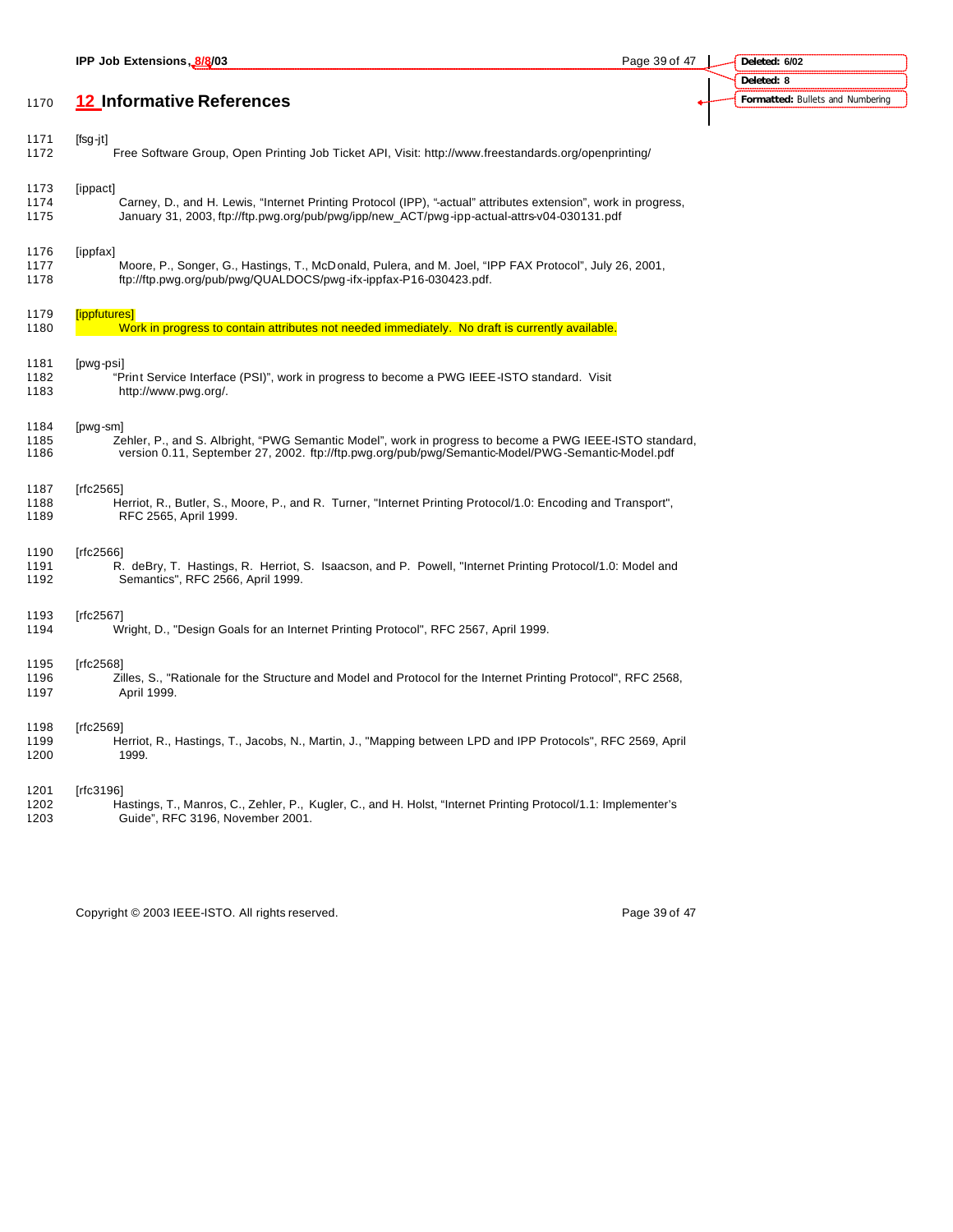**Deleted: 6/028**

[rfc3239]

 Kugler, C., Lewis, H. and T. Hastings, "Internet Printing Protocol (IPP): Requirements for Job, Printer, and Device Administrative Operations", RFC 3239, February 2002.

**13 IANA Considerations**

 This section contains the registration information for IANA to add to the various IPP Registries according to the procedures defined in RFC 2911 [rfc2911] section 6 to cover the definitions in this document. The resulting registrations will be published in the http://www.iana.org/assignments/ipp-registrations registry.

 *Note to the PWG Editor: Replace the References below to [this spec] with the IEEE-ISTO standard number for the appropriate document, so that it accurately reflects the content of the information for the IANA Registry.*

## **13.1 Attribute Registrations**

1214 The following table lists all the attributes defined in this specification. These are to be registered according to the 1215 procedures in RFC 2911 [rfc2911] section 6.2. If the attribute has a separate sub-section de procedures in RFC 2911 [rfc2911] section 6.2. If the attribute has a separate sub-section definition in this specification, that sub-section is listed as the Reference. This table contains the reference to another specification that completely defines each attribute.

**Formatted:** Bullets and Numbering

**Formatted:** Bullets and Numbering

| 1214 | The following table lists all the attributes defined in this specification. Threse are to be registered according to the |
|------|--------------------------------------------------------------------------------------------------------------------------|
| 1215 | procedures in RFC 2911 [rfc2911] section 6.2. If the attribute has a separate sub-section definition in this             |
| 1216 | specification, that sub-section is listed as the Reference. This table contains the reference to another specification   |
| 1217 | that completely defines each attribute.                                                                                  |
| 1218 |                                                                                                                          |

| 1219 | Attribute Name (attribute syntax)                   | Reference                                         | Section |            |
|------|-----------------------------------------------------|---------------------------------------------------|---------|------------|
| 1220 |                                                     |                                                   |         |            |
| 1221 |                                                     |                                                   |         |            |
| 1222 | Job Description attributes:                         |                                                   |         |            |
| 1223 | compression-supplied (type3 keyword)                | $\begin{bmatrix} \end{bmatrix}$ (this spec) 5.2.1 |         | Deleted: C |
| 1224 | document-charset-supplied (charset)                 | [this spec] $5.2.2$                               |         | Deleted:   |
| 1225 | document-digital-signature-supplied (type2 keyword) |                                                   |         | Deleted:   |
| 122c |                                                     | $[+b]$ g anogl $[+b]$                             |         |            |

**Deleted:** ¶

| 1225 | document-digital-signature-supplied (type2 keyword)  |                     |       | Deleted:                                               |
|------|------------------------------------------------------|---------------------|-------|--------------------------------------------------------|
| 1226 |                                                      | [this spec] $5.2.3$ |       |                                                        |
| 1227 | document-format-details-supplied (1setOf collection) |                     |       | Deleted: $\sqrt{ }$                                    |
| 1228 |                                                      | this spec]          | 5.2.4 | Deleted: document -format-<br>supplied (mimeMediaType) |
| 1229 | document-source-application-name (name(MAX))         | [this spec]         | 5.2.4 | Inserted: -supplied                                    |
| 1230 | document-source-application-version (text(127))      |                     |       |                                                        |
| 1231 |                                                      | [this spec]         | 5.2.4 | Deleted:                                               |
| 1232 | $document-source-os-name (name(40))$                 | [this spec]         | 5.2.4 | Deleted: [this spec] 1.1.19                            |
| 1233 | $document-source-os-version (text(40))$              | [this spec]         | 5.2.4 | Deleted: )                                             |
| 1234 | document-format (mimeMediaType)                      | [this spec]         | 5.2.4 |                                                        |
| 1235 | $document-format-device-id (text(127))$              | [this spec]         | 5.2.4 |                                                        |
| 1236 | document-format-version (text(127)                   | [this spec]         | 5.2.4 |                                                        |
| 1237 | document-natural-language (1setOf naturalLanguage)   |                     |       |                                                        |
| 1238 |                                                      | [this spec]         | 5.2.4 |                                                        |
| 1239 | document-format-supplied (mimeMediaType)             | [this spec] $5.2.5$ |       |                                                        |
| 1240 | document-format-version-supplied (text(127))         | [this spec]         | 5.2.6 | Deleted:                                               |
| 1241 | document-message-supplied (text (MAX))               | [this spec]         | 5.2.7 | Deleted: $5.2.5$                                       |
| 1242 | $document-name-supplied$ (name(MAX))                 | [this spec]         | 5.2.8 | Deleted:                                               |
| 1243 | document-natural-language-supplied (naturalLanguage) |                     |       | Deleted:                                               |
| 1244 |                                                      | this spec]          | 5.2.9 |                                                        |
| 1245 | $errors$ -count (integer( $0:MAX$ ))                 | [this spec]         | 5.1.1 | Deleted:                                               |

Page 40 of 47 Copyright © 2003 IEEE-ISTO. All rights reserved.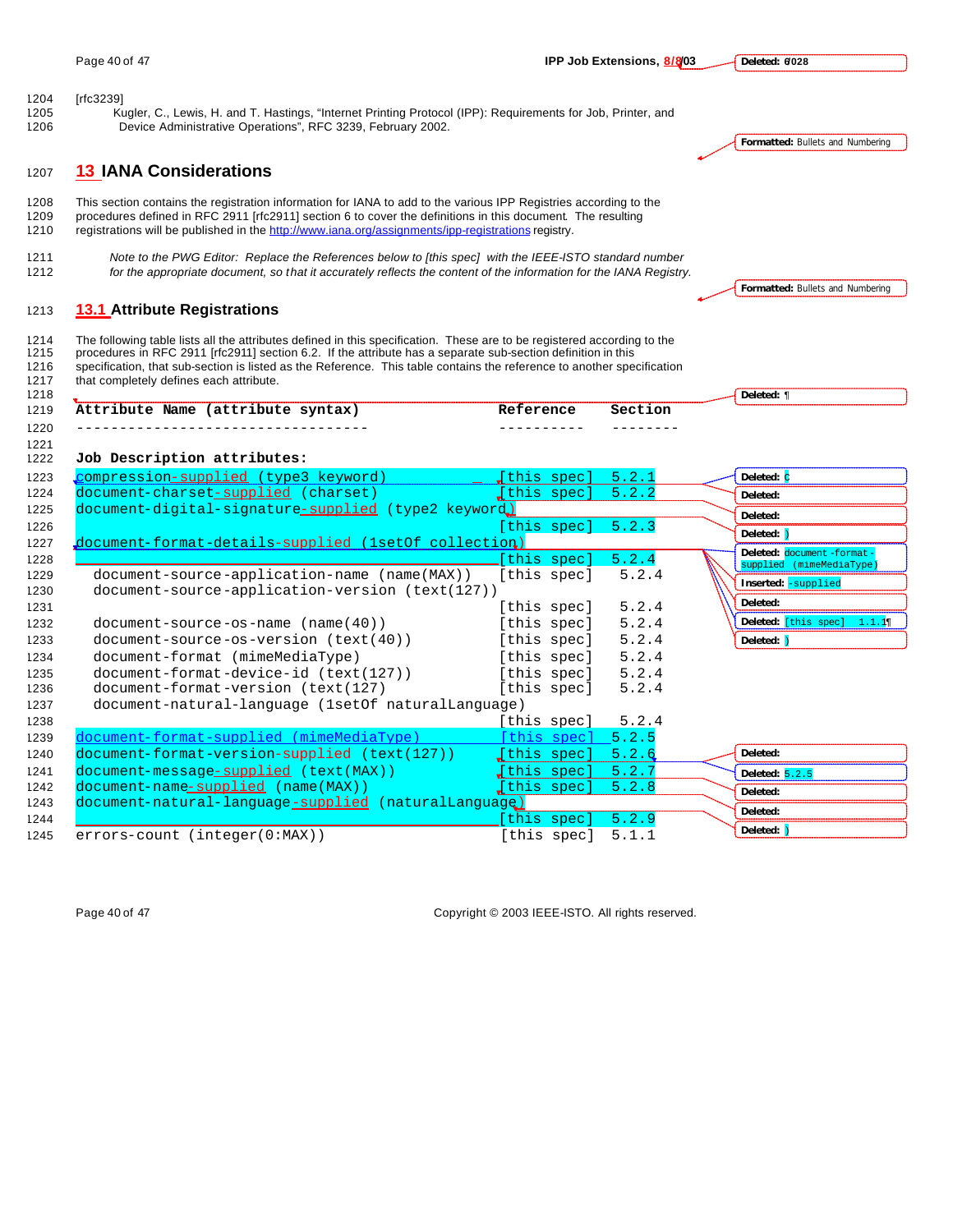|      | IPP Job Extensions, 8/8/03                                                                                                                    |                               | Page 41 of 47 | Deleted: 6/02                             |
|------|-----------------------------------------------------------------------------------------------------------------------------------------------|-------------------------------|---------------|-------------------------------------------|
|      |                                                                                                                                               |                               |               | Deleted: 8                                |
| 1246 | job-attribute-fidelity (boolean)                                                                                                              | [this spec]                   | 5.1.2         |                                           |
| 1247 | job-mandatory-attributes (1setOf type2 keyword)                                                                                               | [this spec]                   | 5.1.3         |                                           |
| 1248 | warnings-count (integer(0:MAX))                                                                                                               | [this spec]                   | 5.1.4         | Deleted: output -device -                 |
| 1249 |                                                                                                                                               |                               |               | requested                                 |
| 1250 | Job Template attributes:                                                                                                                      |                               |               | <b>Deleted:</b> output -                  |
| 1251 | $job$ copies $(inteqer(1:MAX))$                                                                                                               | [this spec]                   | 4.1.1         | device (name(127))<br>[this spec] $1.1.1$ |
| 1252 | job-copies-default (integer(1:MAX))                                                                                                           | [this spec]                   | 4.1.1.1       |                                           |
| 1253 | job-copies-supported (rangeOfInteger(1:MAX)) [this spec]                                                                                      |                               | 4.1.1.2       | Deleted: $5.1.4$                          |
| 1254 | job-copies-actual (1setOf Integer(1:MAX))                                                                                                     | [this spec]                   | 4.1.1.3       | Deleted: ¶                                |
| 1255 | job-cover-back (collection)                                                                                                                   | [this spec]                   | 4.1.2         | Inserted: output -device                  |
| 1256 | <member "cover-back"="" [pwq5100.3]<="" are="" as="" attributes="" same="" td="" the=""><td></td><td>3.1&gt;</td><td>Inserted:</td></member>  |                               | 3.1>          | Inserted:                                 |
| 1257 | job-cover-back-default (collection)                                                                                                           | [this spec]                   | 4.1.2.1       | Inserted: $1.1.1$                         |
| 1258 | <member "cover-back"="" [pwq5100.3]<="" are="" as="" attributes="" same="" td="" the=""><td></td><td>3.1&gt;</td><td>Deleted: o</td></member> |                               | 3.1>          | Deleted: o                                |
| 1259 | job-cover-back-supported (1setOf type2 keyword) [this spec]                                                                                   |                               | 4.1.2.2       | <b>Deleted:</b> 4.1.1.3                   |
| 1260 | job-cover-back-actual (1setOf collection)                                                                                                     | [this spec]                   | 4.1.2.3       |                                           |
| 1261 | <member "cover-back"="" [pwg5100.3]<="" are="" as="" attributes="" same="" td="" the=""><td></td><td>3.1&gt;</td><td>Deleted: o</td></member> |                               | 3.1>          | Deleted: o                                |
| 1262 | job-cover-front (collection)                                                                                                                  | [this spec]                   |               |                                           |
| 1263 | 4.1.34.1.2.3                                                                                                                                  |                               |               |                                           |
| 1264 | <member "cover-front"="" 3.1="" [pwq5100.3]="" are="" as="" attributes="" same="" the=""></member>                                            |                               |               |                                           |
| 1265 | job-cover-front-default (collection)                                                                                                          | [this spec]                   | 4.1.3.1       |                                           |
| 1266 | <member "cover-front"="" 3.1="" [pwg5100.3]="" are="" as="" attributes="" same="" the=""></member>                                            |                               |               |                                           |
| 1267 | job-cover-front-supported (1setOf type2 keyword) [this spec] 4.1.3.2                                                                          |                               |               |                                           |
| 1268 | iob-cover-front (1setOf collection) [this spec] 4.1.3.3                                                                                       |                               |               | Deleted: o                                |
| 1269 | <member "cover-front"[pwg5100.3]="" 3.1="" are="" as="" attributes="" same="" the=""></member>                                                |                               |               |                                           |
| 1270 | job-finishings (1setOf type2 enum)                                                                                                            | [this spec]                   | 4.1.4         | Deleted: 4.1.3.3                          |
| 1271 | job-finishings-default (1setOf type2 enum)                                                                                                    | [this spec]                   | 4.1.4.1       |                                           |
| 1272 | job-finishings-ready (1setOf type2 enum)                                                                                                      | [this spec]                   | 4.1.4.2       |                                           |
| 1273 | job-finishings-supported (1setOf type2 keyword)                                                                                               | [this spec] $4.1.4.3$         |               |                                           |
| 1274 | iob-finishings-actual (1setOf type2 enum)                                                                                                     | [this spec] $4.1.4.4$         |               |                                           |
| 1275 | job-finishings-col (1set0f collection)                                                                                                        | [this spec]                   | 4.1.5         | Deleted: 4.1.4.4                          |
| 1276 | <member "finishings-col"[pwg5100.3]="" 3.2="" are="" as="" attributes="" same="" the=""></member>                                             |                               |               |                                           |
| 1277 | job-finishings-col-default (1setOf type2 enum)                                                                                                | [this spec]                   | 4.1.5.1       |                                           |
| 1278 | job-finishings-col-ready (1setOf type2 enum)                                                                                                  | [this spec]                   | 4.1.5.2       |                                           |
| 1279 | job-finishings-col-supported (1setOf type2 keyword)                                                                                           |                               |               |                                           |
| 1280 |                                                                                                                                               | [this spec]                   | 4.1.5.3       |                                           |
| 1281 | job-finishings-col-actual (1setOf collection)                                                                                                 | [this spec]                   | 4.1.5.4       | Deleted: i                                |
| 1282 | <member "finishings-col"="" 3.2="" [pwq5100.3]="" are="" as="" attributes="" same="" the=""></member>                                         |                               |               |                                           |
| 1283 | output-device (name(127))                                                                                                                     | $[this \text{ spec}]$ $4.2.1$ |               | Deleted: 4.1.5.4                          |
| 1284 | output-device-ready (1setOf name(127))                                                                                                        | [this spec] $1.1.1.1$         |               | Inserted: $4.1.5.4$<br>$\frac{1}{2}$ [39] |
| 1285 | output-device-supported (1setOf name(127))                                                                                                    | [this spec] 4.2.1.2           |               | Deleted: 4.2.1.2                          |
| 1286 | output-device-actual (1setOf name(127))                                                                                                       | [this spec]                   | 4.2.1.3       | Deleted: o                                |
| 1287 | print-content-optimize (type2 keyword)                                                                                                        | [this spec]                   | 4.2.2         |                                           |
| 1288 | <u> print-content-optimize-default (type2 keyword)</u>                                                                                        | <u> [this spec]</u>           | 4.2.2.1       | Deleted: 4.2.1.3                          |
| 1289 | print-content-optimize-supported (1setOf type2 keyword)                                                                                       |                               |               | Deleted: o                                |
| 1290 |                                                                                                                                               | [this spec]                   | 4.2.2.2       | Deleted: 4.2.1.4                          |
| 1291 | print-content-optimize-actual (lsetOf type2 keyword)                                                                                          |                               |               |                                           |

Copyright © 2003 IEEE-ISTO. All rights reserved. Copyright © 2003 IEEE-ISTO. All rights reserved.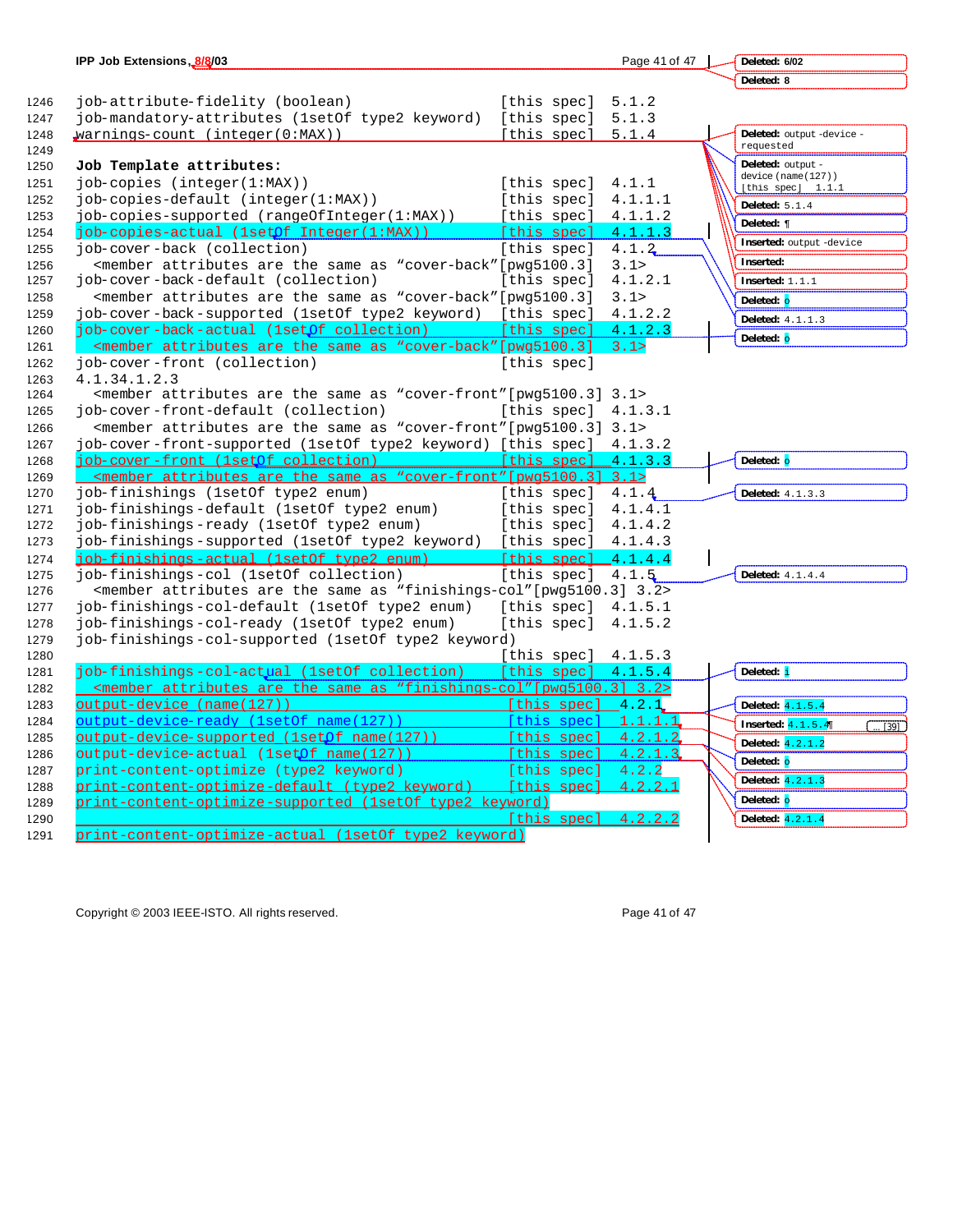**Deleted: 6/028**

|                                                                                                                            |             | $[this \; spec]$ 4.2.2.3 |                                                       |
|----------------------------------------------------------------------------------------------------------------------------|-------------|--------------------------|-------------------------------------------------------|
| Printer Description attributes:                                                                                            |             |                          |                                                       |
| document-charset-default (charset)                                                                                         |             | [this spec]<br>7.1       |                                                       |
| document-charset-supported (1setOf charset)                                                                                |             | [this spec]<br>7.2       |                                                       |
| document-digital-signature-default (type2 keyword)                                                                         |             | [this spec]<br>7.3       |                                                       |
| document-digital-signature-supported (1setOf type2 keyword)                                                                |             |                          |                                                       |
|                                                                                                                            |             | [this spec]<br>7.4       |                                                       |
| document-format-details-default (collection)                                                                               |             | [this spec]<br>7.5       |                                                       |
| <member "document-format-details"<="" are="" as="" attributes="" same="" td="" the=""><td></td><td></td><td></td></member> |             |                          |                                                       |
|                                                                                                                            |             | [this spec] $3.2.5$      |                                                       |
| document-format-details-supported (1setOf type2 keyword)                                                                   |             |                          |                                                       |
|                                                                                                                            |             | [this spec]<br>7.6       |                                                       |
| document-format-version-default (text(127))                                                                                |             | [this spec]<br>7.7       |                                                       |
| document-format-version-supported (1setOf text(127))                                                                       |             | [this spec]<br>7.8       |                                                       |
| document-natural-language-default (naturalLanguage)                                                                        |             | [this spec]<br>7.9       |                                                       |
| document-natural-language-supported (1setOf naturalLanguage)                                                               |             |                          |                                                       |
|                                                                                                                            |             | [this spec]<br>7.10      |                                                       |
|                                                                                                                            |             |                          | Deleted: output-device-                               |
| Operation attributes:                                                                                                      |             |                          | requested-supported (lsetOf<br>name(127)) [this spec] |
| document-charset (charset)                                                                                                 | [this spec] | 3.2.2                    | 7.12                                                  |
| document-digital-signature (type2 keyword)                                                                                 | [this spec] | 3.2.3                    | $\P$                                                  |
| document-format-details (1setOf collection)                                                                                | [this spec] | 3.2.5                    |                                                       |
| document-source-application-name (name(MAX))                                                                               | [this spec] | 3.2.5.1                  |                                                       |
| document-source-application-version (text(127))                                                                            |             |                          |                                                       |
|                                                                                                                            | [this spec] | 3.2.5.2                  |                                                       |
| $document-source-os-name (name(40))$                                                                                       | [this spec] | 3.2.5.3                  |                                                       |
| document-source-os-version (text(40))                                                                                      | [this spec] | 3.2.5.4                  |                                                       |
| document-format (mimeMediaType)                                                                                            | [this spec] | 3.2.5.5                  |                                                       |
| document-format-device-id (text(127))                                                                                      | [this spec] | 3.2.5.6                  |                                                       |
| document-format-version (text(127)                                                                                         | [this spec] | 3.2.5.7                  |                                                       |
| document-natural-language (1setOf naturalLanguage)                                                                         |             |                          |                                                       |
|                                                                                                                            | [this spec] | 3.2.5.8                  |                                                       |
| document-format-version (text(127))                                                                                        | [this spec] | 3.2.6                    |                                                       |
| document-natural-language (naturalLanguage)                                                                                | [this spec] | 3.2.9                    |                                                       |
| job-mandatory-attributes (1setOf type2 keyword)                                                                            | [this spec] | 3.1.2                    | Deleted: output -device -                             |
| 13.2 Keyword attribute values                                                                                              |             |                          | requested<br>Formatted: Bullets and Numbering         |
|                                                                                                                            |             |                          | Deleted: output -device                               |
| document-digital-signature (type2 keyword)                                                                                 | [this spec] | 3.2.3                    | (name(127))                                           |
| document-digital-signature-default (type2 keyword)                                                                         |             |                          | [this spec]<br>1.1.11                                 |
|                                                                                                                            | [this spec] | 7.3                      | Inserted: output -device                              |
| document-digital-signature-supported (1set0f type2 keyword)                                                                |             |                          |                                                       |
|                                                                                                                            | [this spec] | 7.4                      |                                                       |
| dss                                                                                                                        | [this spec] | 3.2.3                    |                                                       |
| none                                                                                                                       | [this spec] | 3.2.3                    |                                                       |
| pgp                                                                                                                        | [this spec] | 3.2.3                    |                                                       |

Page 42 of 47 Copyright © 2003 IEEE-ISTO. All rights reserved.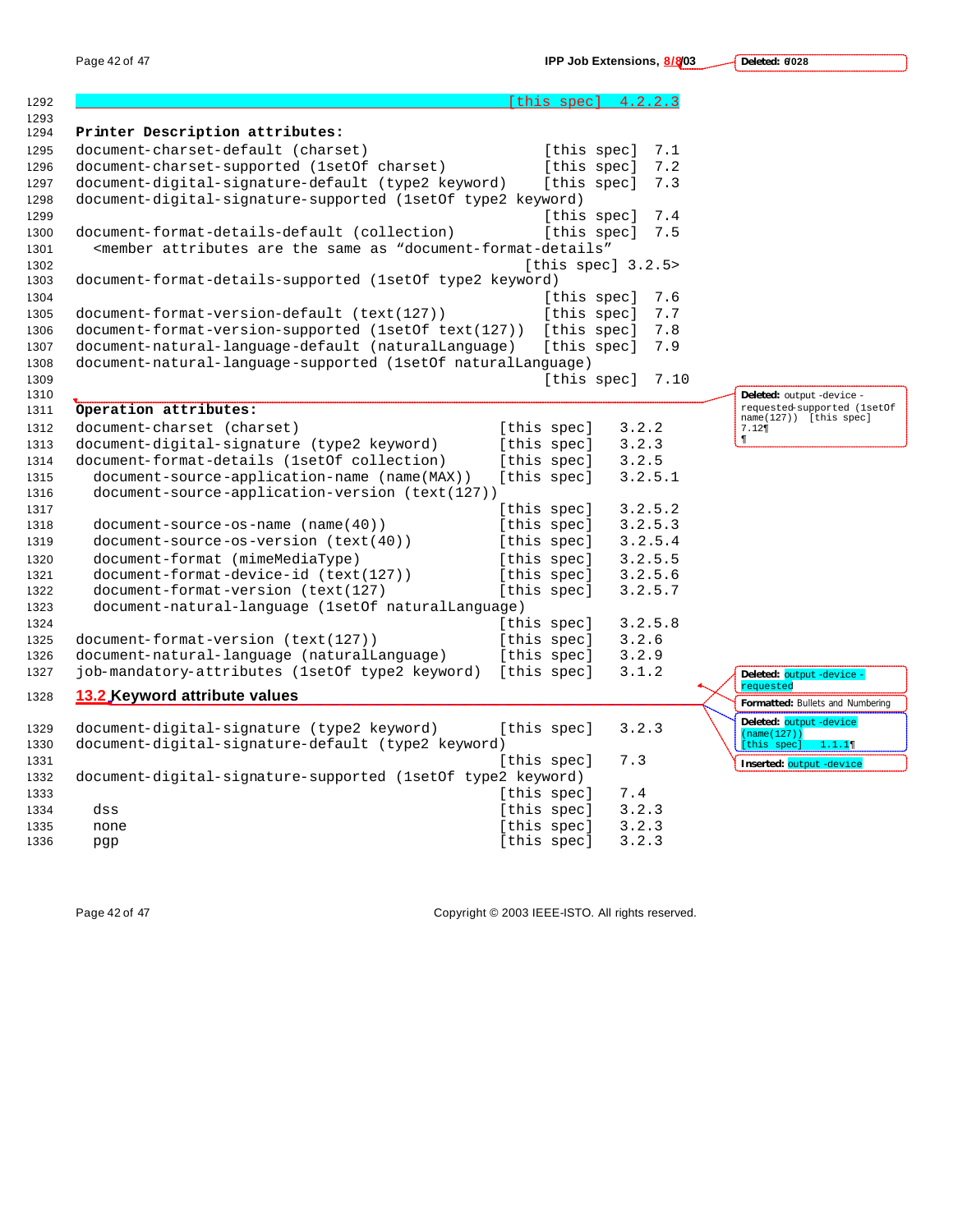|      | IPP Job Extensions, 8/8/03                                                                       |             | Page 43 of 47 | Deleted: 6/02                    |
|------|--------------------------------------------------------------------------------------------------|-------------|---------------|----------------------------------|
|      |                                                                                                  |             |               | Deleted: 8                       |
| 1337 | smime                                                                                            | [this spec] | 3.2.3         |                                  |
| 1338 | xmldsig                                                                                          | [this spec] | 3.2.3         |                                  |
| 1339 |                                                                                                  |             |               |                                  |
| 1340 | document-format-details-supported (1set0f type2 keyword)                                         |             |               |                                  |
| 1341 |                                                                                                  | [this spec] | 7.6           |                                  |
| 1342 | document-source-application-name                                                                 | [this spec] | 7.6           |                                  |
| 1343 | document-source-application-version                                                              | [this spec] | 7.6           |                                  |
| 1344 | document-source-os-name                                                                          | [this spec] | 7.6           |                                  |
| 1345 | document-source-os-version                                                                       | [this spec] | 7.6           |                                  |
| 1346 | document-format                                                                                  | [this spec] | 7.6           |                                  |
| 1347 | document-format-device-id                                                                        | [this spec] | 7.6           |                                  |
| 1348 | document-format-version                                                                          | [this spec] | 7.6           |                                  |
| 1349 | document-natural-language                                                                        | [this spec] | 7.6           |                                  |
| 1350 |                                                                                                  |             |               |                                  |
| 1351 | job-cover-back-supported (1setOf type2 keyword)                                                  | [this spec] | 4.1.2.2       |                                  |
| 1352 | <same "cover-back-supported"<="" as="" td=""><td>[pwg5100.3]</td><td>3.1.4</td><td></td></same>  | [pwg5100.3] | 3.1.4         |                                  |
| 1353 | job-cover-front-supported (1setOf type2 keyword) [this spec]                                     |             | 4.1.2.2       |                                  |
| 1354 | <same "cover-front-supported"<="" as="" td=""><td>[pwg5100.3]</td><td>3.1.4</td><td></td></same> | [pwg5100.3] | 3.1.4         |                                  |
| 1355 | job-mandatory-attributes (1setOf type2 keyword)                                                  | [this spec] | 3.1.2         |                                  |
| 1356 | <any attribute="" job="" keyword="" template=""></any>                                           |             |               |                                  |
| 1357 |                                                                                                  |             |               |                                  |
| 1358 | job-state-reasons (1setOf type2 keyword)                                                         | [rfc2911]   | 4.3.8         |                                  |
| 1359 | digital-signature-did-not-verify                                                                 | [this spec] | 6.1           |                                  |
| 1360 | digital-signature-type-not-supported                                                             | [this spec] | 6.1           |                                  |
| 1361 | errors-detected                                                                                  | [this spec] | 6.1           |                                  |
| 1362 | job-digital-signature-wait                                                                       | [this spec] | 6.1           |                                  |
| 1363 | warnings-detected                                                                                | [this spec] | 6.1           |                                  |
| 1364 |                                                                                                  |             |               |                                  |
| 1365 | media (type2 keyword  <br>name(MAX))                                                             | [rfc2911]   | 4.2.11        |                                  |
| 1366 | choice_iso_a4_210x297mm_na_letter_8.5x11in                                                       | [this spec] | $6.2$         |                                  |
| 1367 | print-content-optimize (type2 keyword)                                                           | [this spec] | 4.2.2         | <b>Field Code Changed</b>        |
| 1368 | photo.                                                                                           | [this spec] | 4.2.2         | Formatted: Highlight             |
| 1369 | graphic                                                                                          | [this spec] | 4.2.2         | Formatted: Highlight             |
| 1370 | text                                                                                             | [this spec] | 4.2.2         |                                  |
| 1371 | text-and-graphic                                                                                 | [this spec] | 4.2.2         |                                  |
| 1372 |                                                                                                  |             |               | Formatted: Bullets and Numbering |

## **13.3 Enum Attribute Values**

 The following table list s all the new enum attribute values defined in this document as additional type2 enum values. These are to be registered according to the procedures in RFC 2911 [rfc2911] section 6.1.

| 1376 |                                                                     |                       |
|------|---------------------------------------------------------------------|-----------------------|
| 1377 | iob-finishings (1setOf type2 enum)                                  | [this spec] $4.1.3.3$ |
| 1378 | job-finishings-default (1set Of type 2 enum)                        | [this spec] $4.1.4.1$ |
| 1379 | job-finishings-ready (1setOf type2 enum)                            | [this spec] $4.1.4.2$ |
| 1380 | job-finishings-supported (1set of type2 enum)                       | [this spec] $4.1.4.3$ |
| 1381 | <enum "finishings"="" are="" as="" same="" the="" values=""></enum> |                       |

Copyright © 2003 IEEE-ISTO. All rights reserved. Page 43 of 47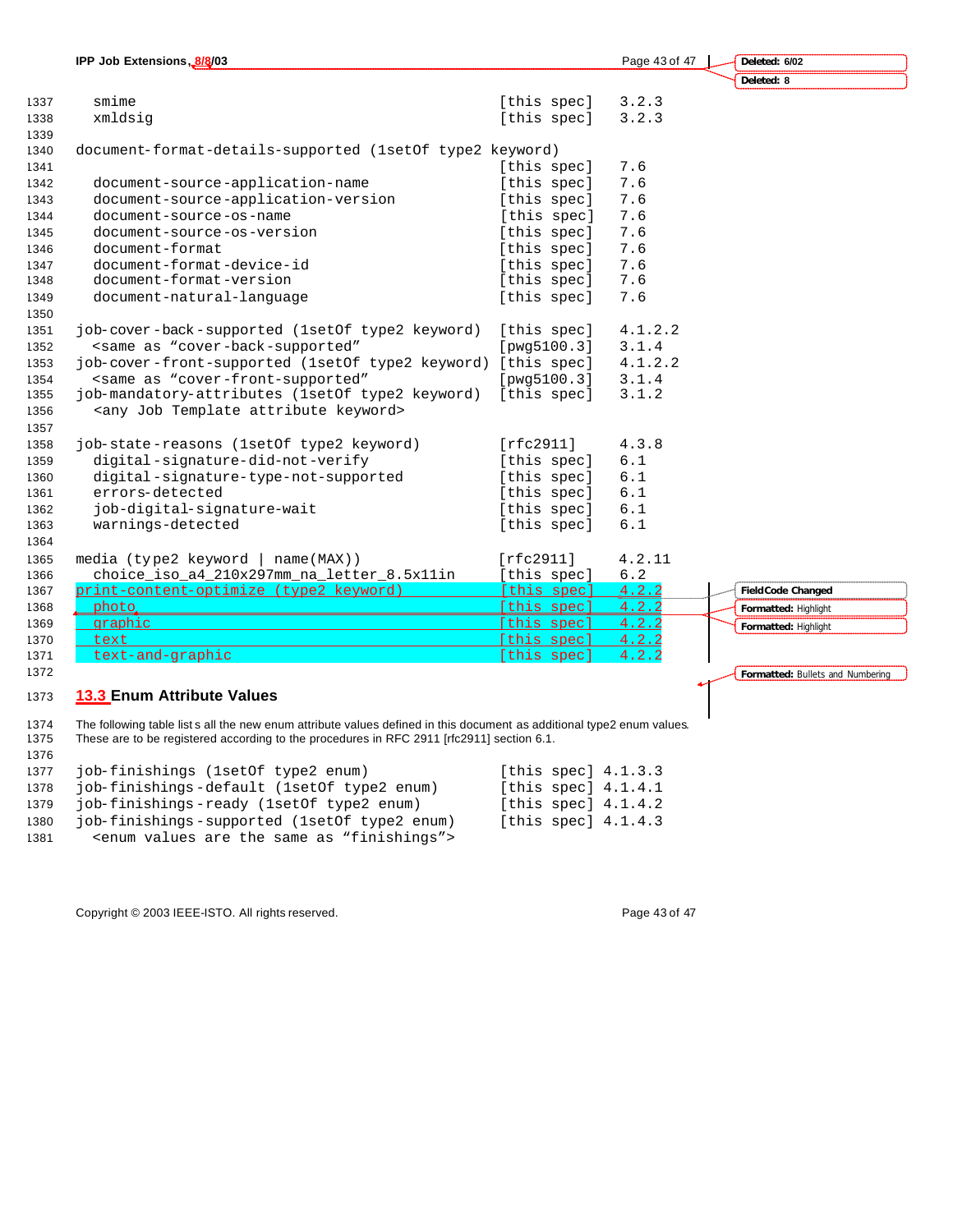**Deleted: 6/028**

| 1000          | 14 Internationalization Considerations                                                                                                                             |                         |                                         |
|---------------|--------------------------------------------------------------------------------------------------------------------------------------------------------------------|-------------------------|-----------------------------------------|
| 1385          | <same "finishing-col-supported"<="" as="" for="" td=""><td>[<math>pvq5100.3</math>] <math>3.2.5</math></td><td><b>Formatted: Bullets and Numbering</b></td></same> | [ $pvq5100.3$ ] $3.2.5$ | <b>Formatted: Bullets and Numbering</b> |
| 1384          |                                                                                                                                                                    | [this spec] 4.1.5.3     |                                         |
| ے ں ر<br>1383 | job-finishings-col-supported (lsetOf type2 keyword)                                                                                                                |                         |                                         |

## **14 Internationalization Considerations**

 The internationalization considerations for the extensions defined in this specification are the same as for handling the Job object in [rfc2911].

## **15 Security Considerations**

This specification adds no more security burden on Printer implementations than does [rfc2911].

## **16 Contributors**

1392 Don Fullman, Xerox<br>1393 Ira McDonald, High N Ira McDonald, High North Dennis Carney, IBM

## **17 Acknowledgments**

## **18 Author's Address**

| 1397 | Tom Hastings                       |
|------|------------------------------------|
| 1398 | <b>Xerox Corporation</b>           |
| 1399 | 737 Hawaii St.                     |
| 1400 | El Segundo, CA 90245               |
| 1401 |                                    |
| 1402 | Phone: 310 333-6413                |
| 1403 | Fax: 310 333-5514                  |
| 1404 | e-mail: hastings@cp10.es.xerox.com |
| 1405 |                                    |
| 1406 | Peter Zehler                       |
| 1407 | <b>Xerox Corporation</b>           |
| 1408 | MS: 0128-30E                       |
| 1409 | 800 Phillips Road                  |
| 1410 | Webster, NY 14580-9701             |
| 1411 |                                    |
| 1412 | Phone: $1+585+2658755$             |
| 1413 | Fax                                |
| 1414 | e-mail: PZehler@crt.xerox.com      |

**Formatted:** Bullets and Numbering

**Formatted:** Bullets and Numbering

**Formatted:** Bullets and Numbering

Page 44 of 47 Copyright © 2003 IEEE-ISTO. All rights reserved.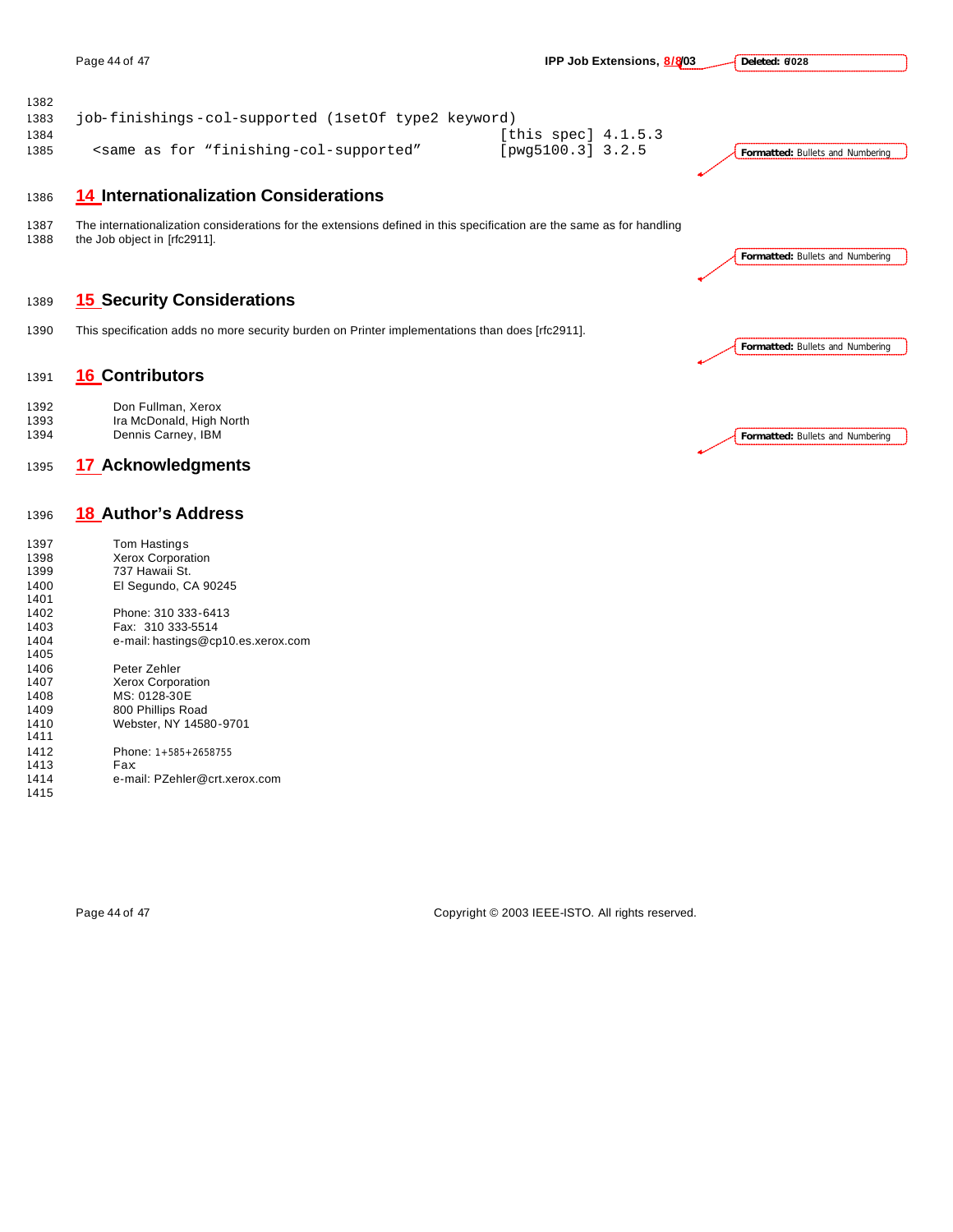## **Deleted: 6/02 Deleted: 8 Formatted:** Bullets and Numbering

## **19 Annex A: Additional requirements for a revision of the PWG IEEE/ISTO 5101.1 Candidate Standard [pwg5101.1] to add the new 'choice\_xxx'**

 This section also generalizes the choice mechanism for inclusion in a revision to the PWG IEEE/ISTO 5101.1 Candidate Standard [pwg5101.1]. This specification gives the *outline* of the proposed addition to [pwg5101.1] for

- information only, in order to agree to the one new value defined for use with IPPFAX, namely,
- **'choice\_iso\_a4\_210x297mm\_na\_letter\_8.5x11in'.**
- The proposed extension to [pwg5101.1] will have the following requirements:
- 1423 1. The ABNF will be extended to define the **'choice\_'** prefix to introduce a list of choices of self describing names.
- 2. Following the **'choice\_'** prefix will be two or more fully self describing names, including all three fields.
- 3. The order of the list of fully self describing names MUST be in alphabetic order, so that there is only one 1427 canonical order for each list of choices.
- 1428 4. Printer MAY support dynamic combinations of supported values or MAY support the entire choice value as a **conventional keyword which it simply matches for validation purposes.**
- 5. Printer MUST map the choice value to a particular supported value when selecting the actual media for 1431 marking.
- 6. If the Printer supports a **'choice\_xxx'** "media" attribute value and the "media-ready" Printer attribute, the Printer MUST include the **'choice\_xxx'** value in its "media-ready" Printer attribute as well as the currently loaded value(s) when at least one of the members of a choice value is ready. For example, if **'iso\_a4\_210x297mm'** is loaded, then the "media-ready" Printer attribute MUST include the **'iso\_a4\_210x297mm'** and the **'choice\_iso\_a4\_210x297mm\_na\_letter\_8.5x11in'** values.

## **20 Annex B: Change Log (informative - to be removed before publication)**

- The following summaries of the changes in chronological order:
- Version 0.1, 18 May 2003:
- 1440 1. Split document out of Document Object specification.
- 2. Moved "document-format-target" and "document-format-version-target" from the Job Template section to the Operation Attributes section so that it can be supplied with Document Creation operations and so that it MUST be honored, even if "job-attribute-fidelity" is 'false' or omitted.
- 3. Removed all Document Description attributes and the concept of Job Level and Document Level. That terminology is introduced in the Document Object spec [ippdoc]. Now [ippdoc] is only an Informative Reference, not a Normative Reference.
- Version 0.2, 19 May 2003:

- 1. Did *not* include the document-format-target and document-format-version-target attributes. PSI has their own definitions and we can avoid the discussion as to whether they should be Document Template attributes or Operation attributes on Document Creation operations and whether there should be a "document-format-target-default" and a "document-format-version-target-default".
- Version 0.3, 28 May 2003:
- Agreements reaches at the May 28, 2003 telecon:
- 1456 1. Moved the Close-Job operation to the futures specification.

Copyright © 2003 IEEE-ISTO. All rights reserved. Copyright C 2003 IEEE-ISTO. All rights reserved.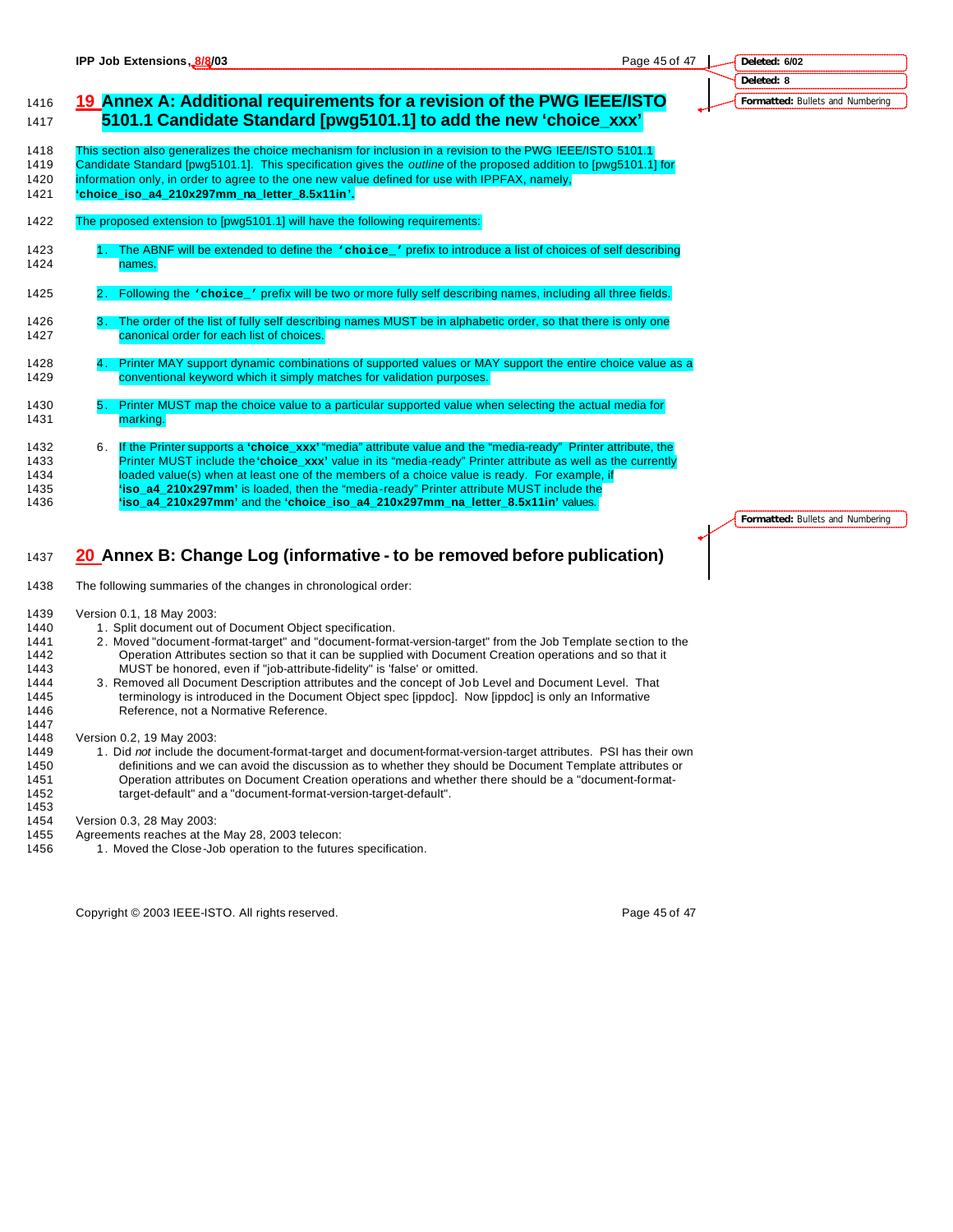| 1457         |      | 2. Added the "pages-per-subset" Job Template from [pwg5100.4]. See Appendix B section <b>Error! Reference</b>         |                                         |
|--------------|------|-----------------------------------------------------------------------------------------------------------------------|-----------------------------------------|
| 1458         |      | source not found. for the minor differences.                                                                          |                                         |
| 1459         |      | 3. Added the terms: "Best Effort, Finished Document, Page, Page Subset, and Sheet.                                    |                                         |
| 1460         |      | 4. Clarified the conformance relationships between "xxx" Operation attributes and their corresponding "xxx-           |                                         |
| 1461         |      | default" and "xxx-supported" Printer attributes.                                                                      |                                         |
| 1462         |      | 5. Added rationale for each missing "xxx-default" and "xxx-supported" attribute.                                      |                                         |
| 1463         |      | 6. Added 'errors-detected' and 'warnings-detected' "job-state-reasons" values.                                        |                                         |
| 1464         |      | 7. Added the new 'choice_iso_a4_210x297mm_na_letter_8.5x11in' "media" attribute value which is a choice               |                                         |
| 1465         |      | of two approximately equal media.                                                                                     |                                         |
| 1466         |      | 8. Added the requirements for choice media keyword values for inclusion in a revision of the PWG IEEE-ISTO<br>5101.1. |                                         |
| 1467         |      |                                                                                                                       |                                         |
| 1468         |      | 9. Changed the "document-format-implemented" member attribute from 1setOf mimeMediaType to                            |                                         |
| 1469<br>1470 |      | mimeMediaType since it is the key attribute value.<br>10. Added another "document-format-implemented" example.        |                                         |
|              |      |                                                                                                                       |                                         |
| 1471<br>1472 |      | 11. Updated the IANA section to agree with the additions.                                                             |                                         |
| 1473         |      | Version 0.4, June 4, 2003:                                                                                            |                                         |
| 1474         |      | 1. Moved "document-format-details-implemented" Printer Description attribute to Futures.                              |                                         |
| 1475         | 2.   | Moved "pages-per-subset" (1setOf integer(1:MAX)) Job Template attribute to Futures.                                   |                                         |
| 1476         |      | 3. Removed all CONDITIONALLY REQUIRED and CMUST statements and made them OPTIONAL and MAY.                            |                                         |
| 1477         |      | Added a statement of the intent for these attributes, so avoid the conformance statement problems for this            |                                         |
| 1478         |      | specification which is just a list of OPTIONAL attributes.                                                            |                                         |
| 1479         |      | 4. Removed the new terms "Honor" and "Best Effort", since they are synonym for "Support" and the opposite. It         |                                         |
| 1480         |      | is confusing to have synonyms.                                                                                        |                                         |
| 1481         |      | 5. Added all of the new Operation/Job Description attributes that describe Documents to be supplied in Job            |                                         |
| 1482         |      | Creation operations and copied to the corresponding Job Description attributes as <i>defaultvalues</i> for the        |                                         |
| 1483         |      | Document(s) of the Job.                                                                                               |                                         |
| 1484         |      | 6. Added "output-device-default" and "output-device-supported" Printer attribute to provide the default for both      |                                         |
| 1485         |      | the "output-device" Operation attribute and the "output-device-assigned" Job Description attribute.                   | Deleted: output-device-requested        |
| 1486         |      | 7. Added "document-message" and "document-name" as Operation/Job Description default Document                         |                                         |
| 1487         |      | attributes for the Job.                                                                                               |                                         |
| 1488         |      | 8. Clarified that the 'none' value of the "document-digital-signature" must be implemented, but the administrator     |                                         |
| 1489         |      | MAY re move the 'none' value in order to require signatures to be used.                                               |                                         |
| 1490         |      | 9. Sated that all supplied member attributes of the "document-format details" Operation attribute MUST have a         |                                         |
| 1491         |      | value, i.e., MUST NOT be empty.                                                                                       |                                         |
| 1492         |      | 10. Normalized all of the Application Names and versions and Operating System Name values from the IANA               |                                         |
| 1493         |      | Registry to lower case, as is done with most other IPP attributes, in order to facilitate matching.                   |                                         |
| 1494         |      | Moved the requirements for the new 'choice_xxx' values to be added to PWG 5101.1.                                     |                                         |
| 1495         |      |                                                                                                                       |                                         |
| 1496         |      | Version 0.6, August 8, 2003:                                                                                          | Deleted: 6                              |
| 1497         |      | 1 Changed "output-device-requested" to "output-device"                                                                | Inserted: 6                             |
| 1498         |      | 2. Made "output device" a Job Template attribute, instead of an Operation attribute for the following two             |                                         |
| 1499         |      | reasons: (1) so that it can be used at the Sheet level in "overrides" to print a Sheet containing color pages on      |                                         |
| 1500         |      | a color printer while the other Sheets are printed on a black and white printer and (2) so that the "output-          |                                         |
| 1501         |      | device-actual" can be used to indicate the actual device(s) used, since [rfc2911] "output-device-assigned" is         |                                         |
| 1502         |      | only single valued.                                                                                                   |                                         |
| 1503         |      | 3. Updated introduction                                                                                               |                                         |
| 1504         | 4.   | Added xxx - supplied to Job Description & updated table 5                                                             | Deleted: < #> Added "output-device-     |
| 1505         | 5.   | "output-device-default" explicitly prohibited & split out into its own section                                        | ready" Job Template Printer attribute.  |
| 1506         | 6.   | Added "output-device" multivalue issue/resolution.                                                                    | Deleted: 8                              |
| 1507         | 7.   | Added overrides summary and scoping of new attibutes                                                                  | Inserted: < /> Added "output-device-    |
| 1508         | 8. . | Added "-actual"s                                                                                                      | ready" Job Template Printer attribute.¶ |
| 1509         |      | <u>Added Section 9 "Override Scope of Attributes"</u>                                                                 | <b>Added Section</b>                    |
| 1510         |      | 10. Added "print-content-optimized                                                                                    | Formatted: Bullets and Numbering        |
| 1511         |      | 11. Moved "servertoo-many-*" error codes from Document Object spec to here.                                           | Formatted: Bullets and Numbering        |
|              |      |                                                                                                                       |                                         |

Page 46 of 47 Copyright © 2003 IEEE-ISTO. All rights reserved.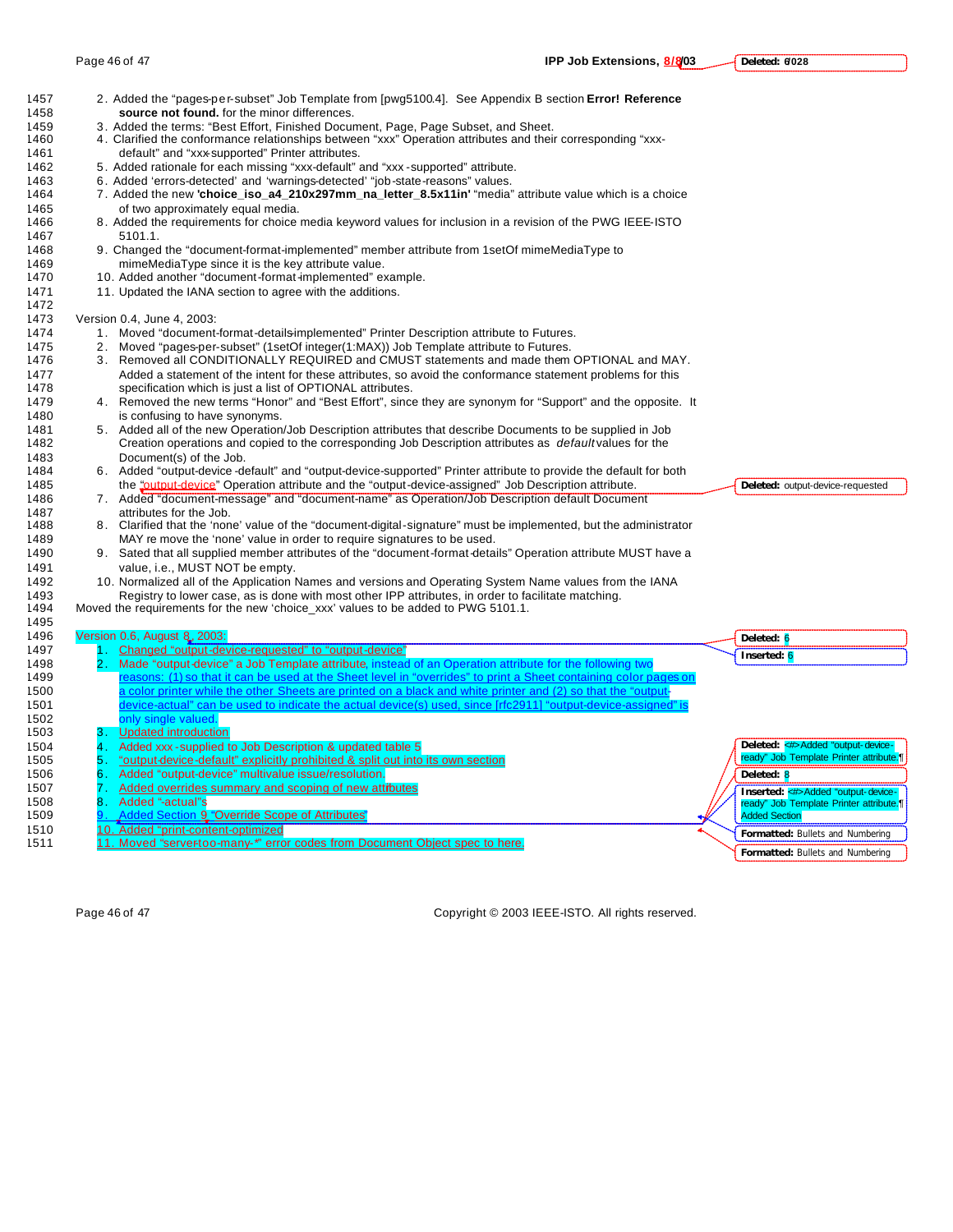|      | IPP Job Extensions, 8/8/03 | Page 47 of 47 | Deleted: 6/02                                                                                                                                                                      |
|------|----------------------------|---------------|------------------------------------------------------------------------------------------------------------------------------------------------------------------------------------|
|      |                            |               | Deleted: 8                                                                                                                                                                         |
| 1512 |                            |               | Deleted: ¶<br>Version 0.5, June 9, 2003:¶<br>added xxx-supported as Job<br>Description attributes for specific<br>operational attributes that apply to<br>documents within the Job |

Copyright © 2003 IEEE-ISTO. All rights reserved. Copyright © 2003 IEEE-ISTO. All rights reserved.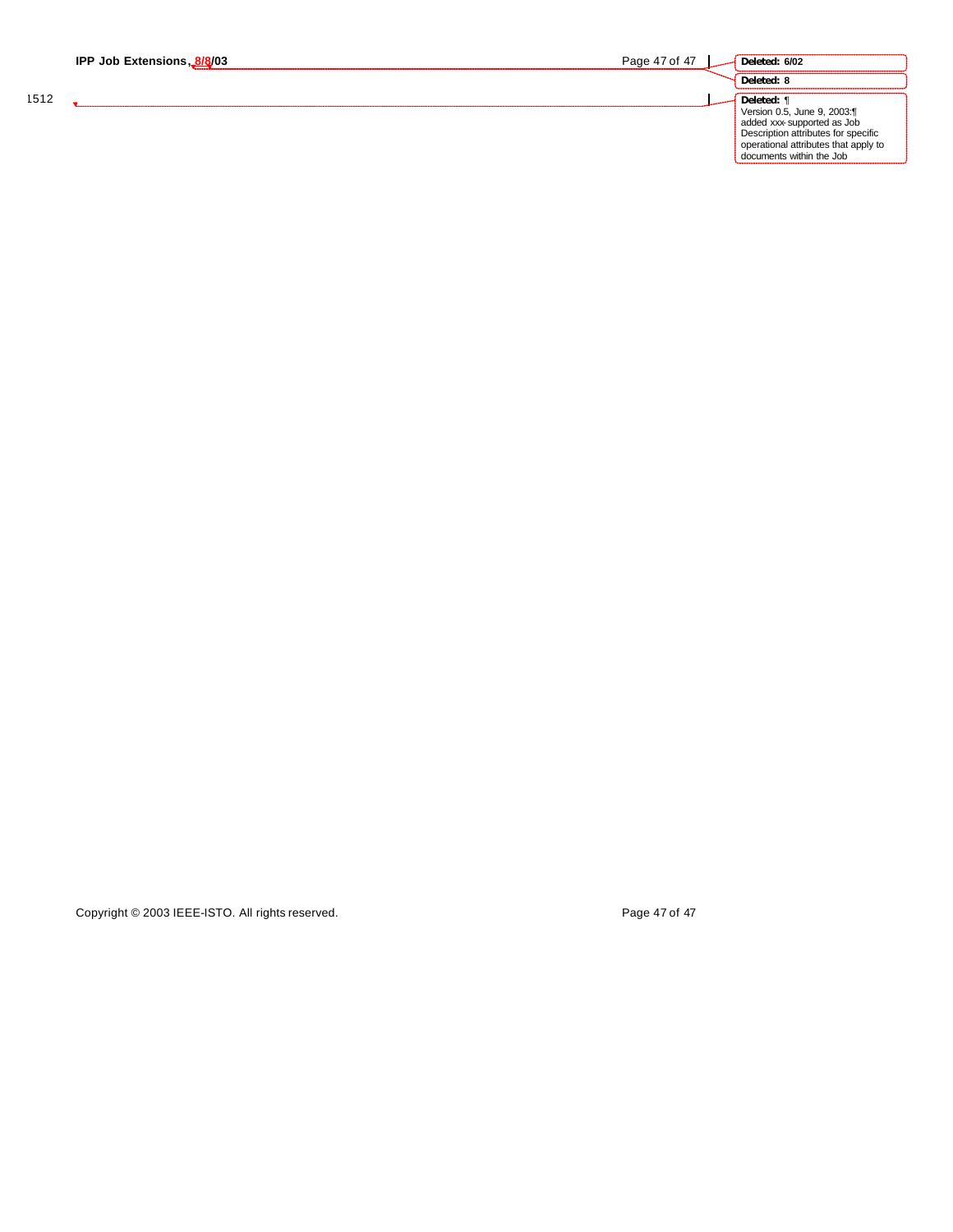| Page 1: [1] Deleted                                                                   | <b>Peter Zehler</b> | 7/24/2003 11:15 AM |
|---------------------------------------------------------------------------------------|---------------------|--------------------|
| 6/02                                                                                  |                     |                    |
| Page 1: [1] Deleted                                                                   | <b>Peter Zehler</b> | 8/8/2003 2:36 PM   |
| 8                                                                                     |                     |                    |
| Page 1: [2] Formatted                                                                 | <b>Peter Zehler</b> | 8/8/2003 2:37 PM   |
| Not Highlight                                                                         |                     |                    |
| Page 1: [3] Formatted                                                                 | <b>Peter Zehler</b> | 8/8/2003 2:36 PM   |
| Not Highlight                                                                         |                     |                    |
| Page 13: [4] Inserted                                                                 | <b>Peter Zehler</b> | 7/24/2003 11:32 AM |
| NOTE: The following operational attribute has a corresponding Job Template attributes |                     |                    |
| Page 21: [5] Inserted                                                                 | <b>Peter Zehler</b> | 7/2/2003 9:21 AM   |

# **output-device (name(127))**

This OPTIONAL Operation attribute specifies the name of the target output device for a Printer that fans-out to multiple devices (see [rfc2911] section 2.1). This allows the client to control which output device the Printer selects. If this attribute is omitted, the Printer selects whichever output device seems best for the job in an implementation dependent manner. The client can discover which output devices the Printer supports by querying the Printer's "output-device-supported" Printer attribute (see section 7.11).

If the Printer supports this Operation attribute, the Printer MUST support the "outputdevice-assigned" Job Description attribute with the same values (see [rfc2911] section 4.3.13). See section 4.1.6 for additional information on "output-device" and related attributes.

ISSUE01: The Job Description attribute "output-device-assigned" is single-valued even though "output-device" can be supplied at the Job, Document and page Override (i.e. sheet) level. Proposed resolution: Leave the Job Description attribute single-valued. This will prevent any interoperability problems with existing implementations. It will also handle the majority of uses. Add a single-valued Document Description attribute in [ippdoc] to handle document level. Implementations that allow the routing of individual sheets should be capable of implementing "-actuals". Even if they don't the "overrides" Template attribute will contain the requested output devices.

| Page 26: [6] Deleted                                                                                                   |  |  | Peter Zehler |  |  | 8/8/2003 4:43 PM |
|------------------------------------------------------------------------------------------------------------------------|--|--|--------------|--|--|------------------|
| . Implementations that allow the routing of individual sheets should be                                                |  |  |              |  |  |                  |
| <u> 11 A 1 A 10 A 10 A 110 A 110 A 110 A 110 A 110 A 110 A 110 A 110 A 110 A 110 A 110 A 110 A 110 A 110 A 110 A 1</u> |  |  |              |  |  |                  |

**capable of implementing "overrided" and "-actuals". Even if they don't support -actuals, the "overrides" Template attribute will contain the requested output devices.**

**Page 26: [7] Inserted Thomas N. Hastings 7/26/2003 10:40 PM**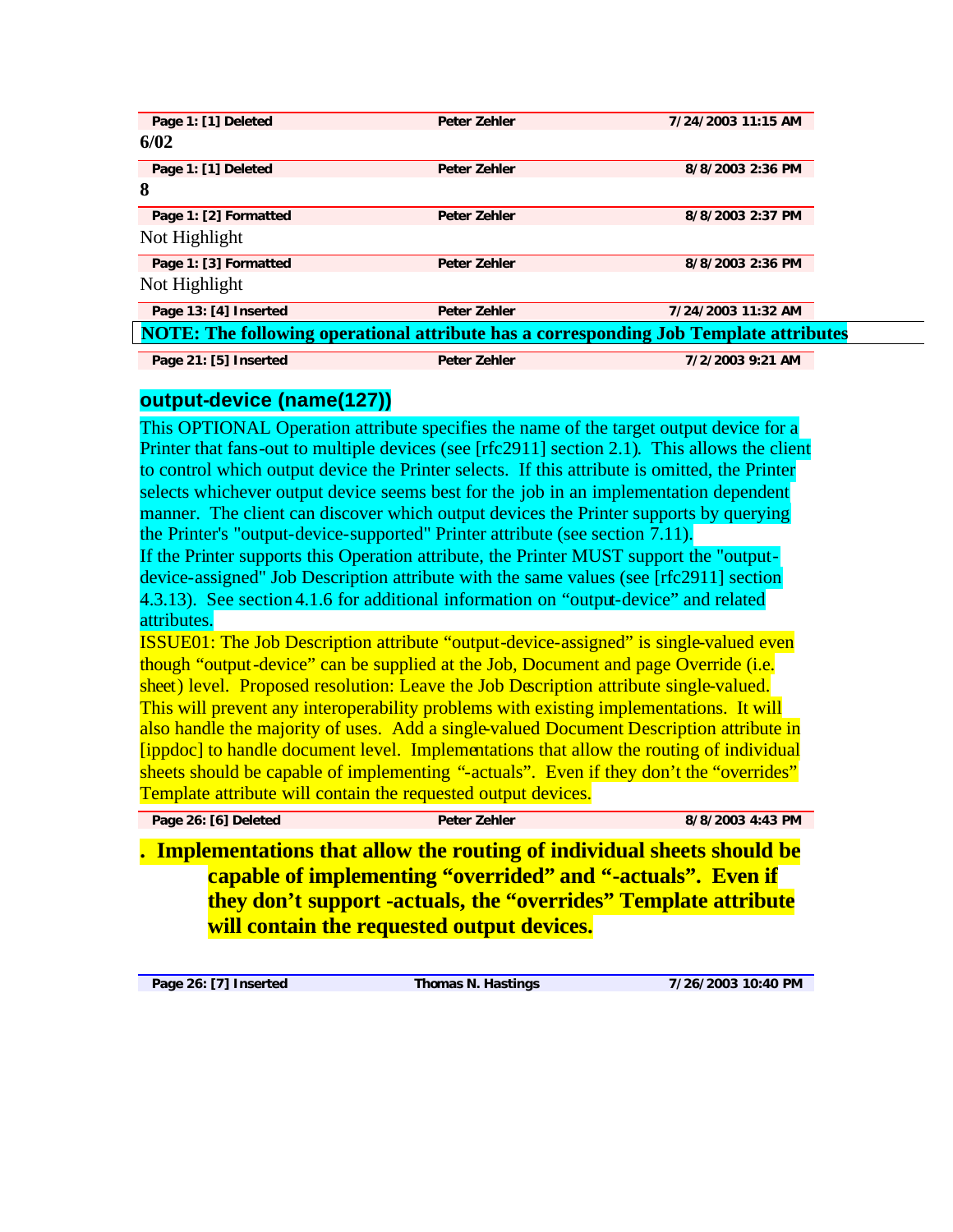**. Implementations that allow the routing of individual sheets should be capable of implementing "overrided" and "-actuals". Even if they don't support -actuals, the "overrides" Template attribute will contain the requested output devices.**

**Page 26: [8] Deleted Peter Zehler 8/8/2003 4:39 PM**

## **output-device-ready (1setOf name(127))**

This OPTIONAL Job Template Printer attribute specifies the output devices that are available for use without human operator intervention, i.e., are accepting jobs and are not in need of attention. The Printer MAY support this attribute if it supports the "outputdevice" Job Template attribute.

# **ISSUE: 02 - OK to define "output-device-ready" Job Template Printer attribute?**

**Page 26: [9] Inserted Thomas N. Hastings 7/26/2003 11:51 PM**

## **output-device-ready (1setOf name(127))**

This OPTIONAL Job Template Printer attribute specifies the output devices that are available for use without human operator intervention, i.e., are accepting jobs and are not in need of attention. The Printer MAY support this attribute if it supports the "outputdevice" Job Template attribute.

# **ISSUE: 02 - OK to define "output-device-ready" Job Template Printer attribute?**

**Page 26: [10] Inserted Peter Zehler 7/24/2003 3:06 PM** d the supported "output-device" values. The Printer MUST support this attribute if it supports the "output-device" Job Template attribute.

## **output-device-col-actual (1setOf**

**Page 26: [11] Inserted Peter Zehler 7/24/2003 3:05 PM**

## **collection)**

This OPTIONAL Job Description attribute specifies the "output-device"

**Page 26: [12] Formatted Peter Zehler 7/28/2003 9:52 AM** Outline numbered + Level:  $4 +$  Numbering Style: 1, 2, 3,  $\ldots$  + Start at: 1 + Alignment: Left + Aligned at:  $0" + Tab$  after:  $0" + Ind$ ent at: 0.6"

**Page 26: [13] Formatted Peter Zehler 7/28/2003 9:52 AM**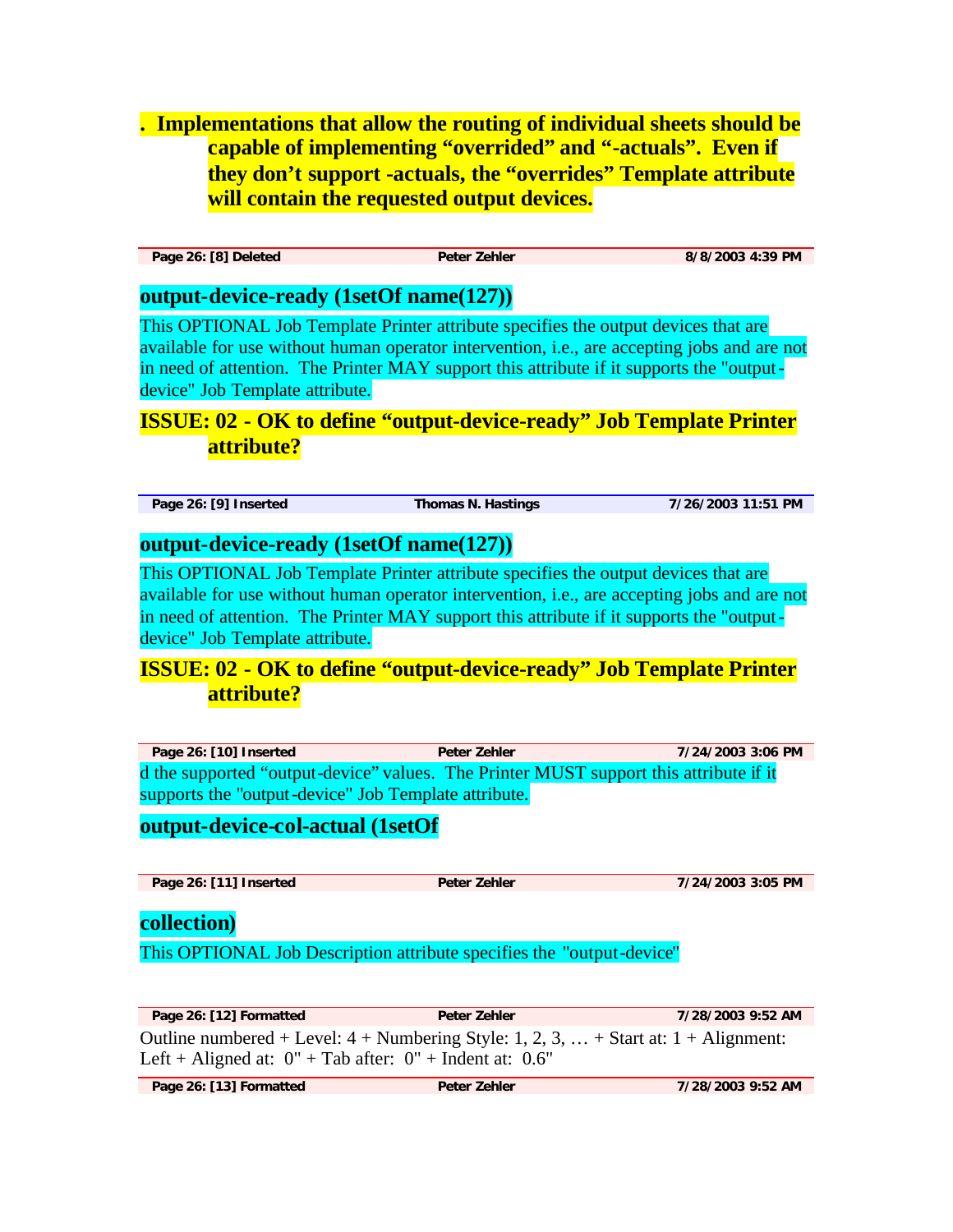| Page 27: [14] Deleted                     | Peter Zehler                                                                                   |        | 7/1/2003 8:53 AM   |
|-------------------------------------------|------------------------------------------------------------------------------------------------|--------|--------------------|
| output-device-requested                   | name(127)                                                                                      | client | <b>MAY</b>         |
| Page 1: [15] Deleted                      | <b>Peter Zehler</b>                                                                            |        | 7/24/2003 11:15 AM |
| 6/02                                      |                                                                                                |        |                    |
| Page 1: [15] Deleted                      | <b>Peter Zehler</b>                                                                            |        | 8/8/2003 2:36 PM   |
| 8                                         |                                                                                                |        |                    |
| Page 35: [16] Deleted                     | Thomas N. Hastings                                                                             |        | 7/26/2003 11:04 PM |
| Job                                       | Job Template Attributes that operate on whole Jobs are not                                     |        |                    |
|                                           | applicable as page overrides.                                                                  |        |                    |
| <b>Document</b>                           | Job Template Attributes that operate on whole Documents are not                                |        |                    |
|                                           | applicable as page overrides. (The Document Object                                             |        |                    |
|                                           | [ippdoc] is used to apply overrides at this level.)                                            |        |                    |
| <b>Sheet</b>                              | Job Template Attributes that operate on whole Sheets, such as                                  |        |                    |
|                                           | "media" and "finishings". Attributes with this scope MAY                                       |        |                    |
| <b>Impression</b>                         | be included in "overrides".<br>Job Template Attributes that operate on whole Impressions, such |        |                    |
|                                           | as "number-up" or "x-side1-image-shift". Attributes with                                       |        |                    |
|                                           | this scope MAY be included in "overrides".                                                     |        |                    |
| <b>Page</b>                               | Job Template Attributes that operate on whole Pages, such as                                   |        |                    |
|                                           | "orientation-requested" or "print-quality". Attributes with                                    |        |                    |
|                                           | this scope MAY be included in "overrides".                                                     |        |                    |
|                                           |                                                                                                |        |                    |
| Page 35: [17] Deleted                     | Thomas N. Hastings                                                                             |        | 7/26/2003 11:09 PM |
| <b>Compression-supplied</b>               |                                                                                                |        |                    |
|                                           |                                                                                                |        |                    |
|                                           |                                                                                                |        |                    |
|                                           |                                                                                                |        |                    |
| Page 35: [17] Deleted                     | <b>Thomas N. Hastings</b>                                                                      |        | 7/26/2003 11:09 PM |
| <b>Document</b>                           |                                                                                                |        |                    |
|                                           |                                                                                                |        |                    |
|                                           |                                                                                                |        |                    |
| Page 35: [18] Deleted                     | <b>Thomas N. Hastings</b>                                                                      |        | 7/26/2003 11:09 PM |
|                                           |                                                                                                |        |                    |
|                                           |                                                                                                |        |                    |
| document-charset<br>Page 35: [18] Deleted | <b>Thomas N. Hastings</b>                                                                      |        | 7/26/2003 11:09 PM |
| <b>Document</b>                           |                                                                                                |        |                    |
|                                           |                                                                                                |        |                    |
|                                           |                                                                                                |        |                    |
| Page 35: [19] Deleted                     | <b>Thomas N. Hastings</b>                                                                      |        | 7/26/2003 11:09 PM |
| document-charset-supplied                 |                                                                                                |        |                    |
|                                           |                                                                                                |        |                    |
| Page 35: [19] Deleted                     | <b>Thomas N. Hastings</b>                                                                      |        | 7/26/2003 11:09 PM |

Outline numbered + Level:  $4 +$  Numbering Style: 1, 2, 3, ... + Start at:  $1 +$  Alignment: Left + Aligned at:  $0" + Tab$  after:  $0" + Ind$ ent at: 0.6"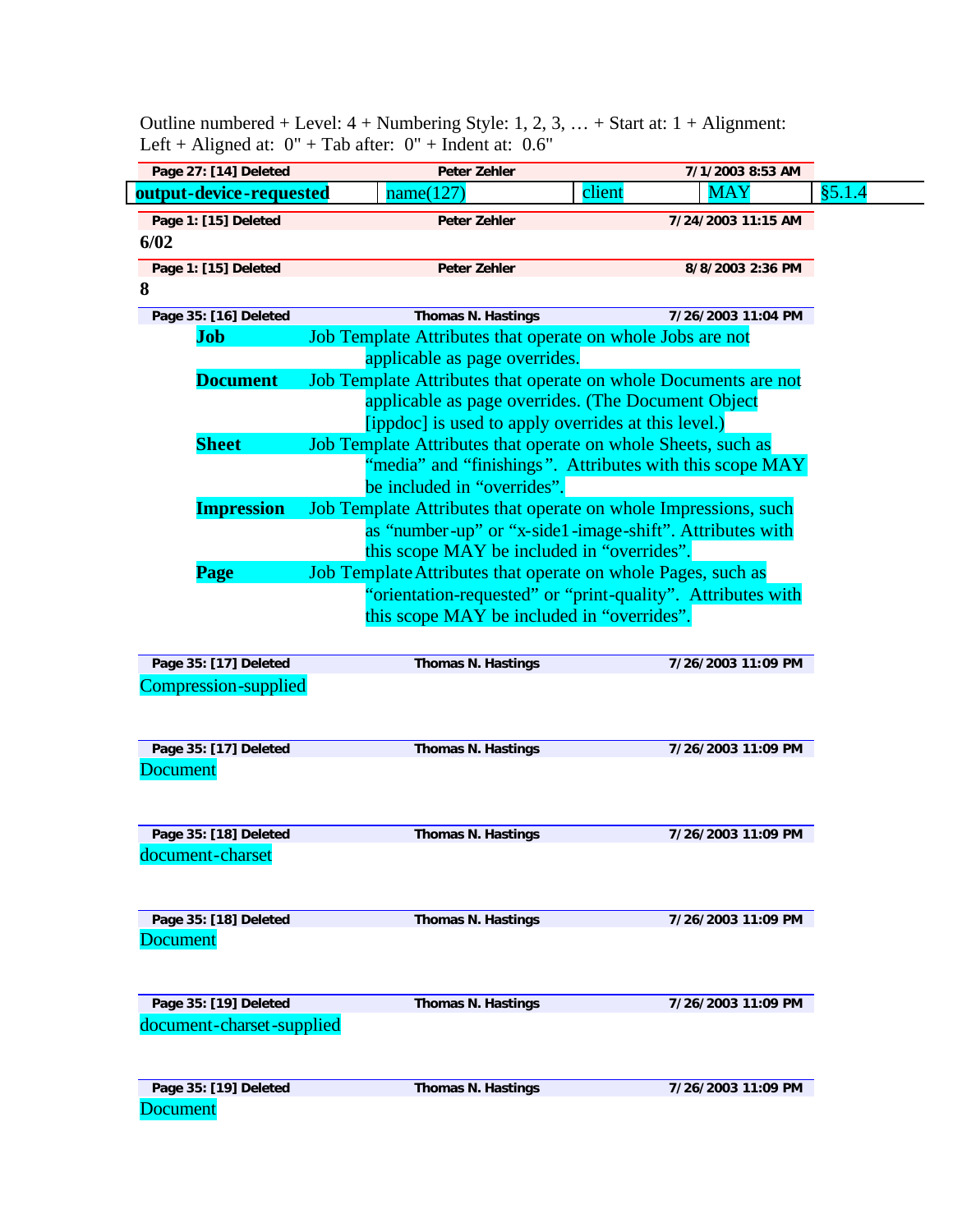| Page 35: [20] Deleted               | <b>Thomas N. Hastings</b> | 7/26/2003 11:09 PM |
|-------------------------------------|---------------------------|--------------------|
| document-digital-signature          |                           |                    |
|                                     |                           |                    |
|                                     |                           |                    |
| Page 35: [20] Deleted               | <b>Thomas N. Hastings</b> | 7/26/2003 11:09 PM |
| <b>Document</b>                     |                           |                    |
|                                     |                           |                    |
|                                     |                           |                    |
| Page 35: [21] Deleted               | <b>Thomas N. Hastings</b> | 7/26/2003 11:09 PM |
| document-digital-signature-supplied |                           |                    |
|                                     |                           |                    |
|                                     |                           |                    |
| Page 35: [21] Deleted               | <b>Thomas N. Hastings</b> | 7/26/2003 11:09 PM |
|                                     |                           |                    |
| <b>Document</b>                     |                           |                    |
|                                     |                           |                    |
|                                     |                           |                    |
| Page 35: [22] Deleted               | <b>Thomas N. Hastings</b> | 7/26/2003 11:09 PM |
| document-format-details             |                           |                    |
|                                     |                           |                    |
|                                     |                           |                    |
| Page 35: [22] Deleted               | <b>Thomas N. Hastings</b> | 7/26/2003 11:09 PM |
| <b>Document</b>                     |                           |                    |
|                                     |                           |                    |
|                                     |                           |                    |
| Page 35: [23] Deleted               | <b>Thomas N. Hastings</b> | 7/26/2003 11:09 PM |
| document-format-details-supplied    |                           |                    |
|                                     |                           |                    |
|                                     |                           |                    |
| Page 35: [23] Deleted               | <b>Thomas N. Hastings</b> | 7/26/2003 11:09 PM |
| <b>Document</b>                     |                           |                    |
|                                     |                           |                    |
|                                     |                           |                    |
| Page 35: [24] Deleted               | <b>Thomas N. Hastings</b> | 7/26/2003 11:09 PM |
| document-format-supplied            |                           |                    |
|                                     |                           |                    |
|                                     |                           |                    |
|                                     |                           |                    |
| Page 35: [24] Deleted               | <b>Thomas N. Hastings</b> | 7/26/2003 11:09 PM |
| <b>Document</b>                     |                           |                    |
|                                     |                           |                    |
|                                     |                           |                    |
| Page 35: [25] Deleted               | <b>Thomas N. Hastings</b> | 7/26/2003 11:09 PM |
| document-format-version             |                           |                    |
|                                     |                           |                    |
|                                     |                           |                    |
| Page 35: [25] Deleted               | <b>Thomas N. Hastings</b> | 7/26/2003 11:09 PM |
| <b>Document</b>                     |                           |                    |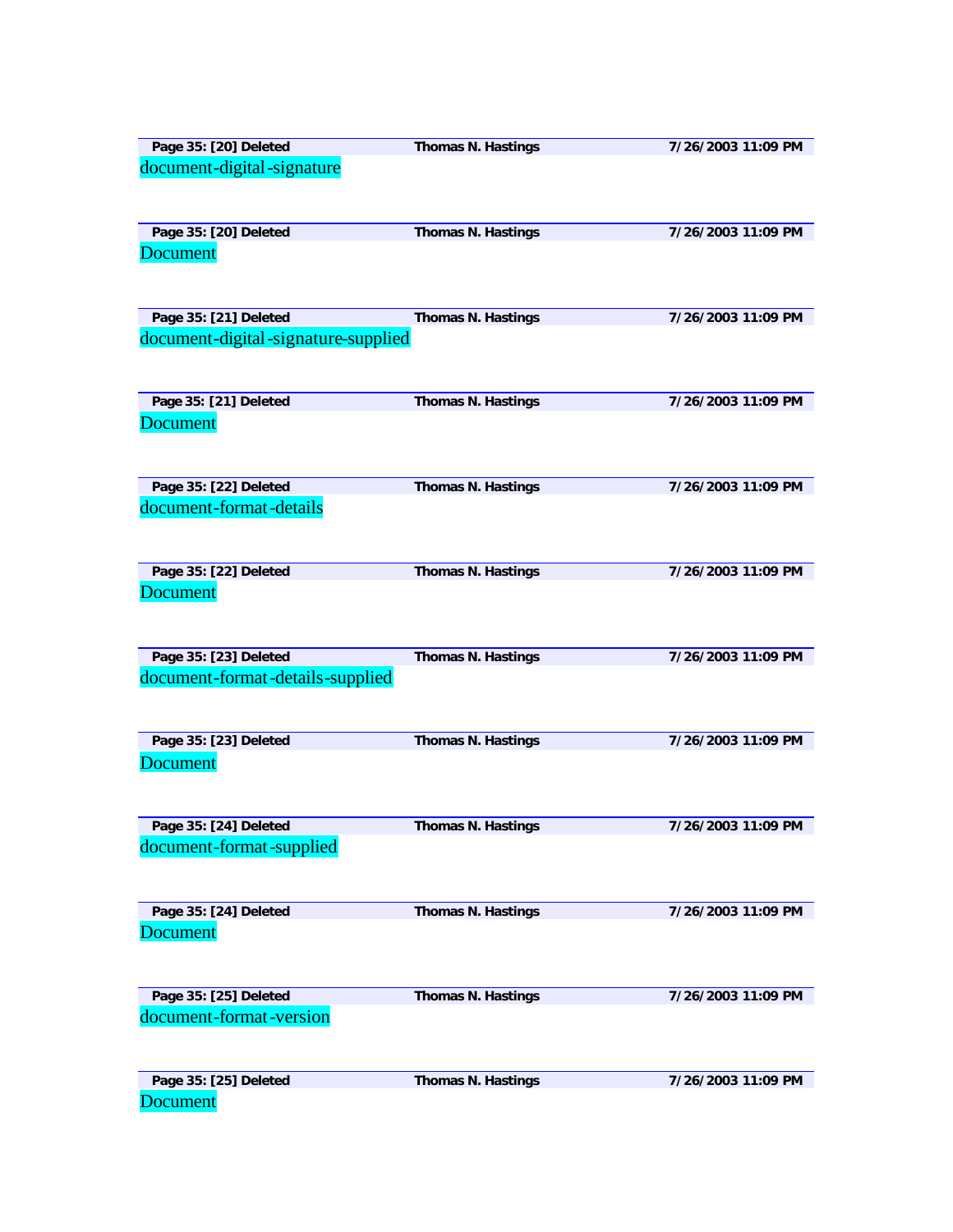| Page 35: [26] Deleted            | <b>Thomas N. Hastings</b> | 7/26/2003 11:09 PM |
|----------------------------------|---------------------------|--------------------|
| document-format-version-supplied |                           |                    |
|                                  |                           |                    |
| Page 35: [26] Deleted            | <b>Thomas N. Hastings</b> | 7/26/2003 11:09 PM |
| <b>Document</b>                  |                           |                    |
|                                  |                           |                    |
| Page 35: [27] Deleted            | <b>Thomas N. Hastings</b> | 7/26/2003 11:09 PM |
| document-format-natural-language |                           |                    |
|                                  |                           |                    |
| Page 35: [27] Deleted            | <b>Thomas N. Hastings</b> | 7/26/2003 11:09 PM |
| <b>Document</b>                  |                           |                    |
|                                  |                           |                    |
| Page 35: [28] Deleted            | <b>Thomas N. Hastings</b> | 7/26/2003 11:09 PM |
| document-message                 |                           |                    |
|                                  |                           |                    |
| Page 35: [28] Deleted            | <b>Thomas N. Hastings</b> | 7/26/2003 11:09 PM |
| <b>Document</b>                  |                           |                    |
|                                  |                           |                    |
| Page 35: [29] Deleted            | <b>Thomas N. Hastings</b> | 7/26/2003 11:09 PM |
| document-message-supplied        |                           |                    |
|                                  |                           |                    |
| Page 35: [29] Deleted            | Thomas N. Hastings        | 7/26/2003 11:09 PM |
| <b>Document</b>                  |                           |                    |
|                                  |                           |                    |
| Page 35: [30] Deleted            | <b>Thomas N. Hastings</b> | 7/26/2003 11:09 PM |
| document-name                    |                           |                    |
|                                  |                           |                    |
| Page 35: [30] Deleted            | <b>Thomas N. Hastings</b> | 7/26/2003 11:09 PM |
| <b>Document</b>                  |                           |                    |
|                                  |                           |                    |
| Page 35: [31] Deleted            | <b>Thomas N. Hastings</b> | 7/26/2003 11:09 PM |
| document-name-supplied           |                           |                    |
|                                  |                           |                    |
| Page 35: [31] Deleted            | <b>Thomas N. Hastings</b> | 7/26/2003 11:09 PM |
| <b>Document</b>                  |                           |                    |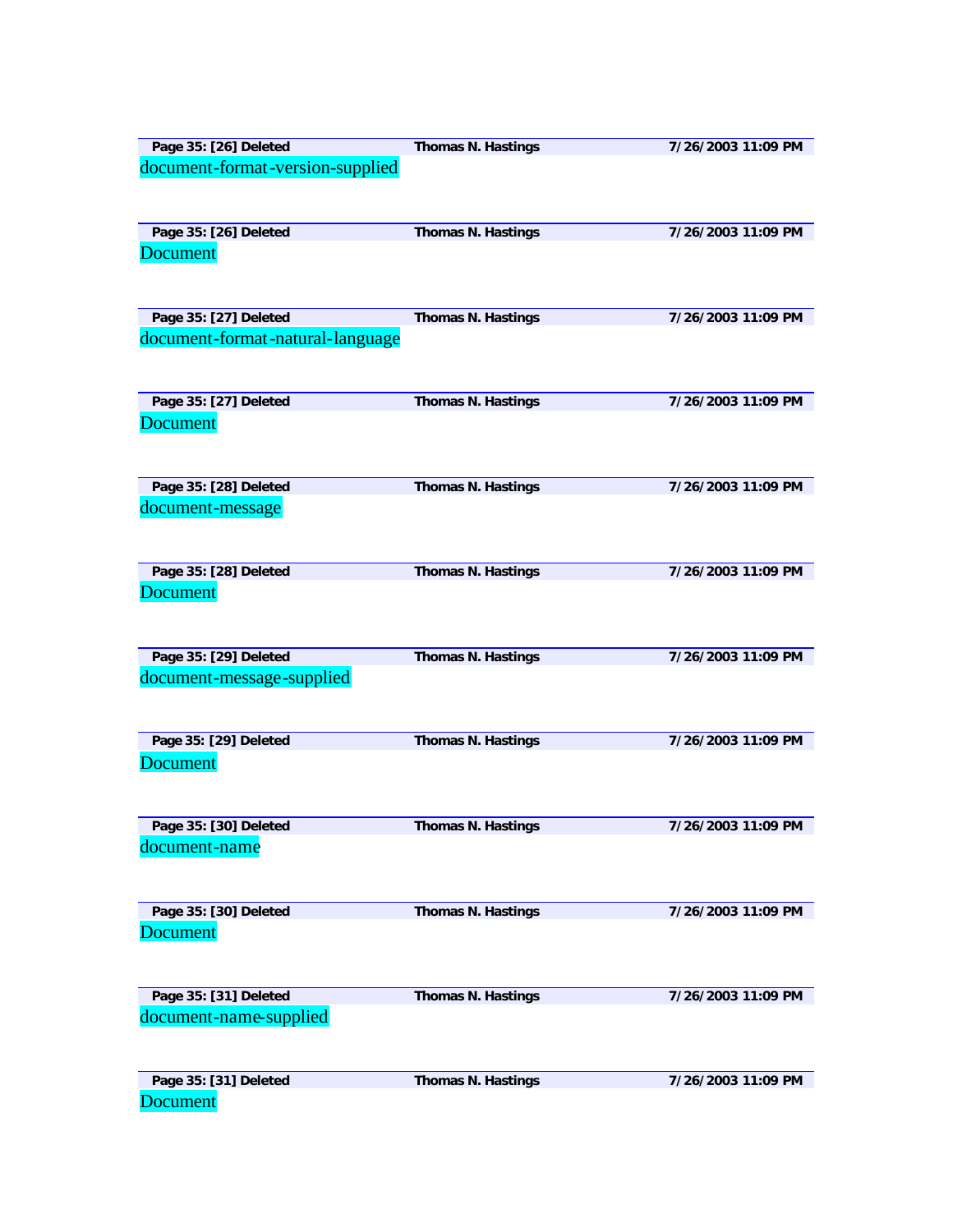| Page 35: [32] Deleted              | <b>Thomas N. Hastings</b> | 7/26/2003 11:09 PM |
|------------------------------------|---------------------------|--------------------|
| document-natural-language          |                           |                    |
|                                    |                           |                    |
|                                    |                           |                    |
|                                    |                           |                    |
| Page 35: [32] Deleted              | <b>Thomas N. Hastings</b> | 7/26/2003 11:09 PM |
| <b>Document</b>                    |                           |                    |
|                                    |                           |                    |
|                                    |                           |                    |
|                                    |                           |                    |
|                                    |                           |                    |
| Page 35: [33] Deleted              | <b>Thomas N. Hastings</b> | 7/26/2003 11:09 PM |
| document-natural-language-supplied |                           |                    |
|                                    |                           |                    |
|                                    |                           |                    |
|                                    |                           |                    |
| Page 35: [33] Deleted              | <b>Thomas N. Hastings</b> | 7/26/2003 11:09 PM |
| <b>Document</b>                    |                           |                    |
|                                    |                           |                    |
|                                    |                           |                    |
|                                    |                           |                    |
|                                    |                           |                    |
| Page 35: [34] Deleted              | Thomas N. Hastings        | 7/26/2003 11:09 PM |
| errors-count                       |                           |                    |
|                                    |                           |                    |
|                                    |                           |                    |
|                                    |                           |                    |
| Page 35: [34] Deleted              | <b>Thomas N. Hastings</b> | 7/26/2003 11:09 PM |
|                                    |                           |                    |
| Job                                |                           |                    |
|                                    |                           |                    |
|                                    |                           |                    |
|                                    |                           |                    |
| Page 35: [35] Deleted              | Thomas N. Hastings        | 7/26/2003 11:09 PM |
| ipp-attribute-fidelity             |                           |                    |
|                                    |                           |                    |
|                                    |                           |                    |
|                                    |                           |                    |
| Page 35: [35] Deleted              | <b>Thomas N. Hastings</b> | 7/26/2003 11:09 PM |
|                                    |                           |                    |
| Job                                |                           |                    |
|                                    |                           |                    |
|                                    |                           |                    |
|                                    |                           |                    |
| Page 35: [36] Deleted              | <b>Thomas N. Hastings</b> | 7/26/2003 11:09 PM |
| output-device-assigned             |                           |                    |
|                                    |                           |                    |
|                                    |                           |                    |
|                                    |                           |                    |
| Page 35: [36] Deleted              | Thomas N. Hastings        | 7/26/2003 11:09 PM |
|                                    |                           |                    |
| Job                                |                           |                    |
|                                    |                           |                    |
|                                    |                           |                    |
|                                    |                           |                    |
| Page 35: [37] Deleted              | Thomas N. Hastings        | 7/26/2003 11:09 PM |
| warnings-count                     |                           |                    |
|                                    |                           |                    |
|                                    |                           |                    |
|                                    |                           |                    |
| Page 35: [37] Deleted              | Thomas N. Hastings        | 7/26/2003 11:09 PM |
|                                    |                           |                    |
| Job                                |                           |                    |